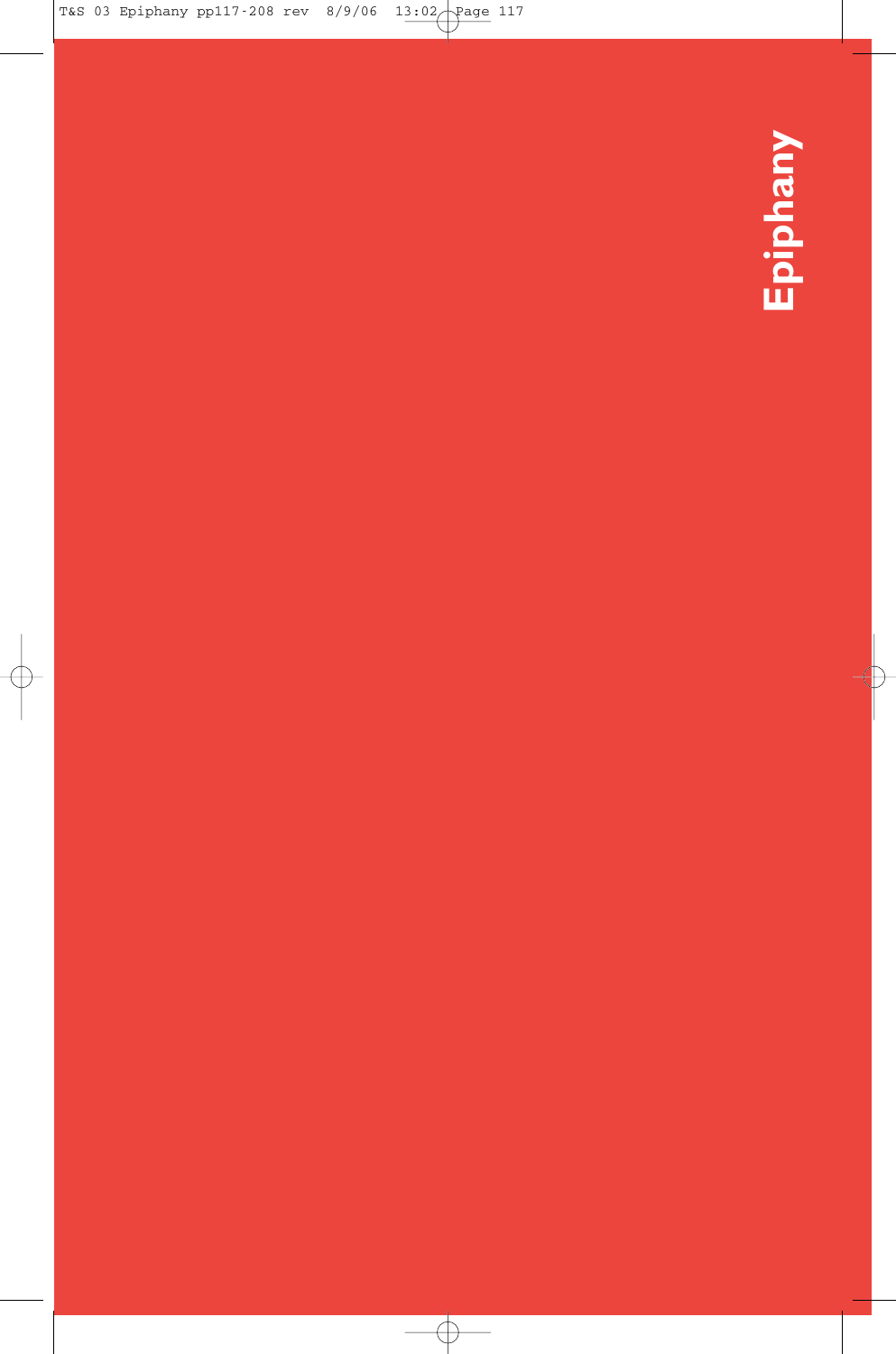# **Epiphany**

# **Contents**

# **120 Introduction to the Season**

#### **121 Seasonal Material**

Invitations to Confession **121** Kyrie Confessions **121** Gospel Acclamations **123** Intercessions **124** Introductions to the Peace **129** Prayers at the Preparation of the Table **130** Prefaces **131** Extended Prefaces **133** Blessings **135** Short Passages of Scripture **137**

#### **138 Seasonal Material connected with the Theme of Unity**

Invitations to Confession **138** Kyrie Confessions **138** Confession **139** Acts of Penitence **139** Collects **140** Gospel Acclamations **141** Intercession **141** Introductions to the Peace **142** Prayers at the Preparation of the Table **143** Prefaces **144** Extended Preface **144** Post Communions **145** Blessing **145** Alternative Dismissal **146** Acclamations **147** Short Passages of Scripture **148**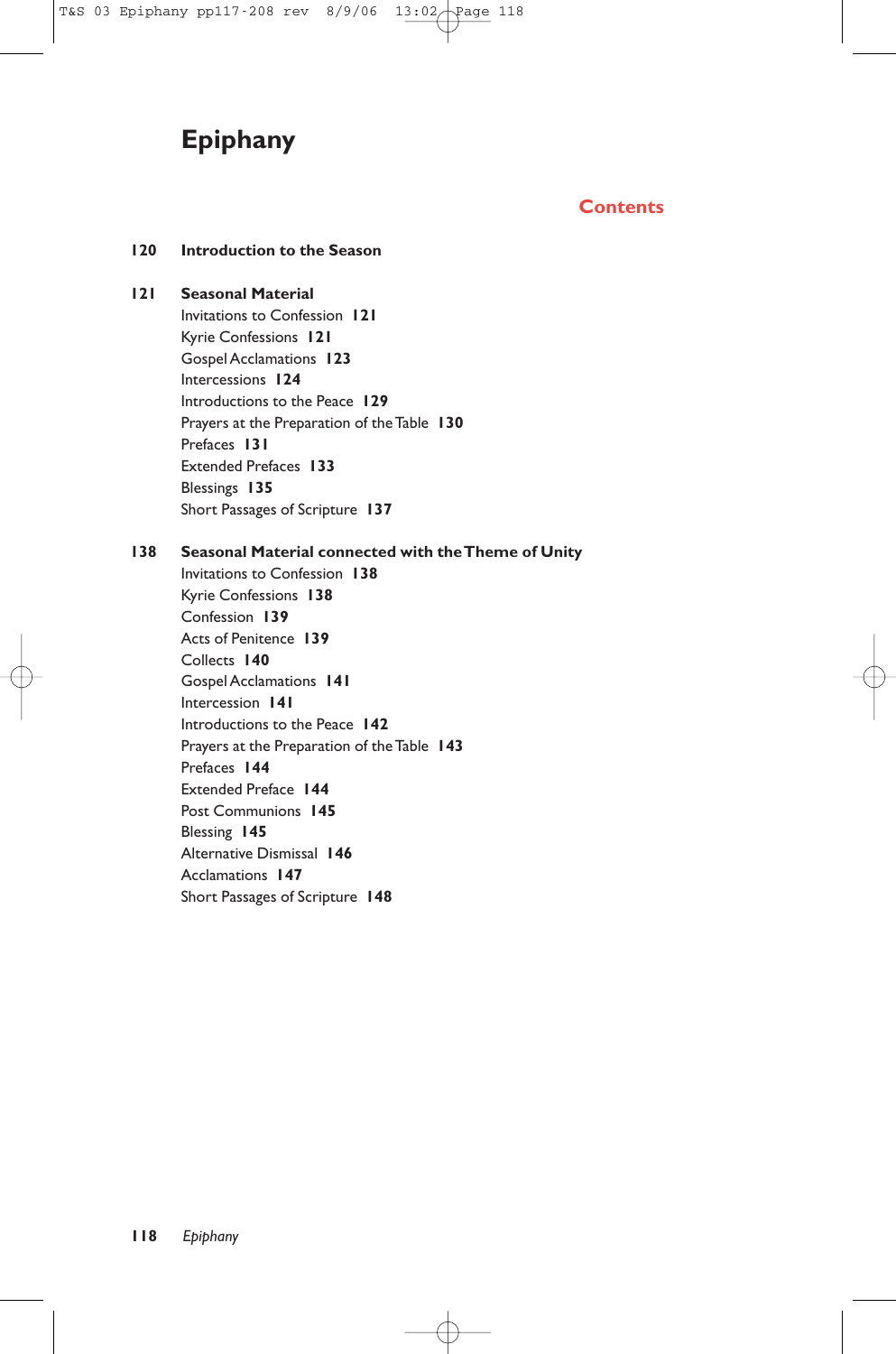

- **149 Seasonal Material connected with the Theme of Mission** Invitations to Confession **149** Kyrie Confessions **150** Collects **151** Gospel Acclamations **152** Intercession **152** Introductions to the Peace **154** Prayers at the Preparation of the Table **154** Extended Prefaces **155** Post Communion **155** Alternative Dismissal **156** Short Passages of Scripture **158**
- **159 The Eucharist on the Feast of the Epiphany**
- **170 The Eucharist on the Festival of the Baptism of Christ**
- **184 A Service for the Festival of the Baptism of Christ**
- **194 The Eucharist on the Feast of the Presentation of Christ in the Temple**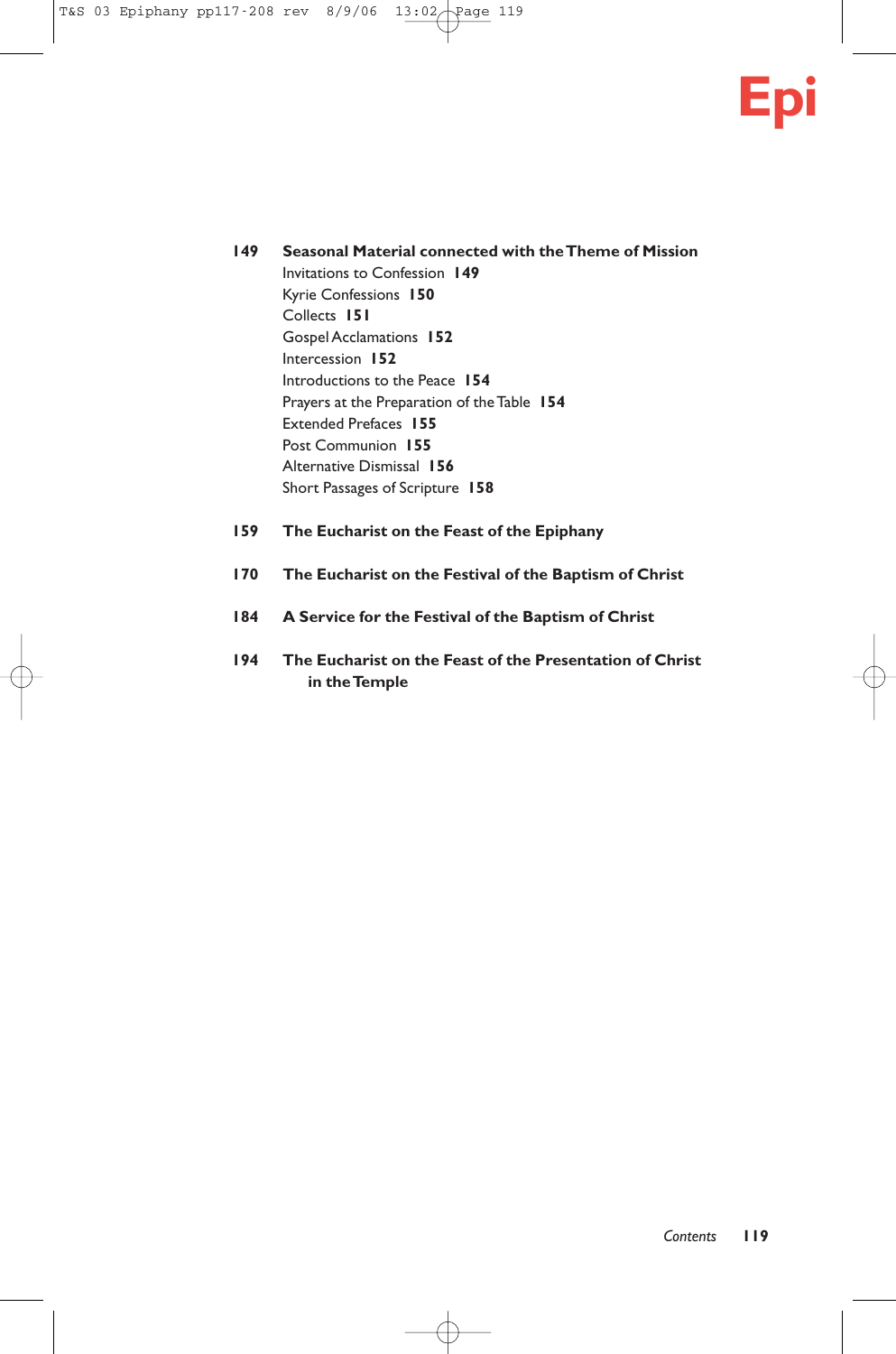# **Introduction to the Season**

In the Western churches, the Epiphany ('manifestation') became an occasion to celebrate one element in the story of Christ's birth, the visit of the far-travelled magi, understood as the manifestation of Christ to the Gentiles. Matthew's account speaks simply of 'wise men from the east'; later tradition fixed their number at three, made them kings and recalled their resonant names – Caspar, Melchior and Balthasar. In this perspective, Epiphanytide is an apt season to pray for the worldwide mission of the Church.The feast of the Conversion of St Paul, the Apostle to the Gentiles, appropriately falls in the Epiphany season, as does the Week of Prayer for Christian Unity. In the Eastern churches, the Epiphany is, rather, the celebration of Christ's baptism at the hands of John, when the heavens were opened and a voice from heaven declared Jesus to be God's beloved Son.The miracle of Cana in Galilee, where Jesus 'first manifested his glory', follows immediately:

Manifest at Jordan's stream, Prophet, Priest, and King supreme; and at Cana wedding-guest in thy Godhead manifest. *(Christopher Wordsworth)*

The arrangement of the Sundays of Epiphany in the Revised Common Lectionary deliberately draws out these aspects.

The season of joyful celebration that begins at Christmas now continues through the successive Sundays of Epiphany, and the festal cycle ends only with the Feast of the Presentation (Candlemas).The child who has been manifested to the magi at his birth is now recognized by Simeon and Anna, when he comes to be presented in the Temple according to the Law of Israel. He is both 'a light to lighten the Gentiles' and 'the glory of God's people Israel'. But the redemption he will bring must be won through suffering; the Incarnation is directed to the Passion; and Simeon's final words move our attention away from the celebration of Christmas and towards the mysteries of Easter.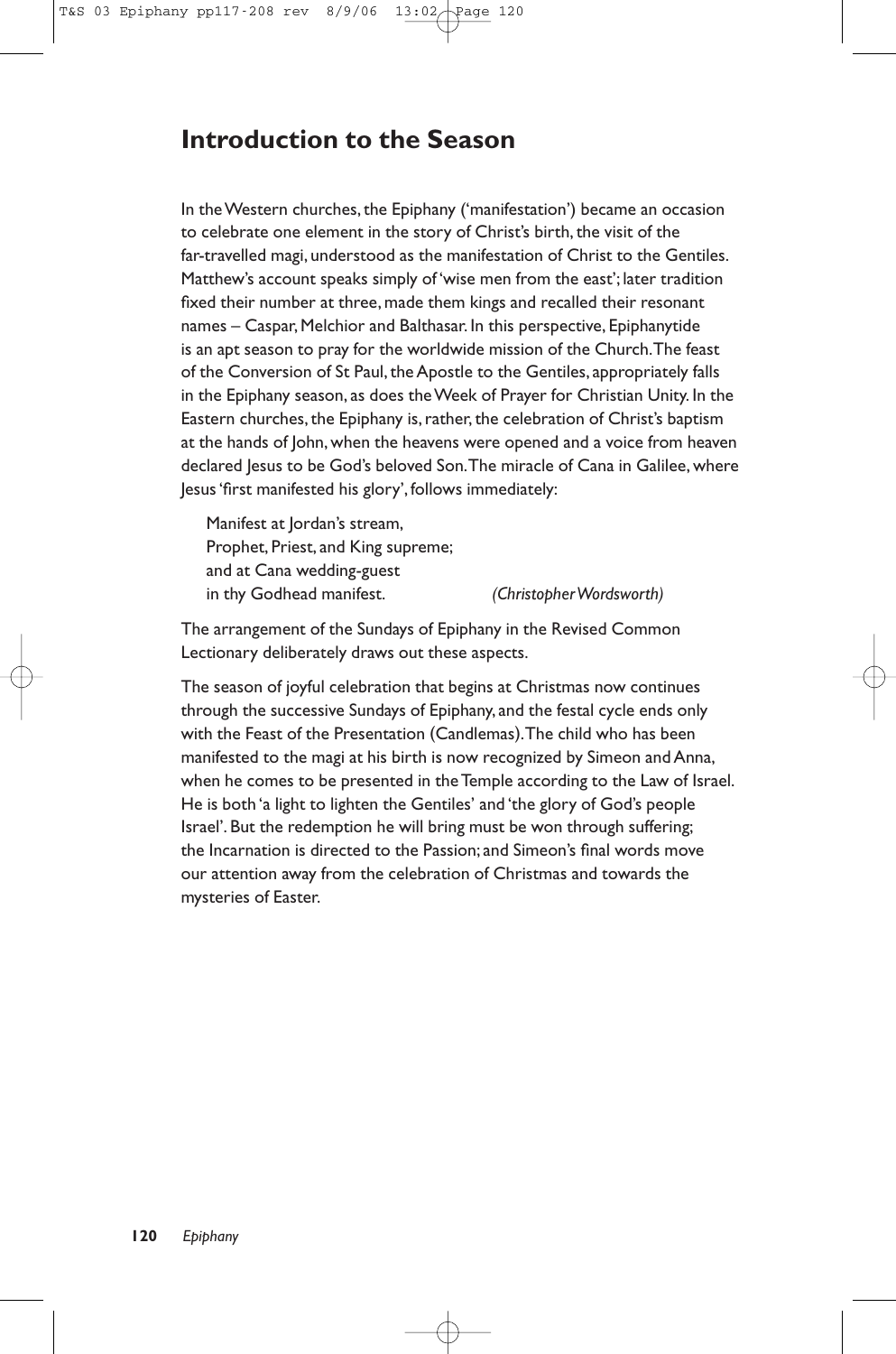# **Seasonal Material**

# **Invitations to Confession**

#### *Epiphany to the Eve of the Presentation*

| AΙ | The grace of God has dawned upon the world                   |                    |
|----|--------------------------------------------------------------|--------------------|
|    | through our Saviour Jesus Christ,                            |                    |
|    | who sacrificed himself for us to purify a people as his own. |                    |
|    | Let us confess our sins.                                     | $cf$ Titus 2.11-14 |

#### *Baptism of Christ*

- **A***2* Because God was merciful, he saved us through the water of rebirth and the renewing power of the Holy Spirit. But through sin we have fallen away from our baptism. Let us return to the Lord and renew our faith in his promises by confessing our sins in penitence. *Titus 3.5*
- **A***3* By the mercies of God, let us confess our sins and present our bodies as a living sacrifice, holy and acceptable to him, which is our spiritual worship. *Romans 12.1*

# **Kyrie Confessions**

#### *Epiphany to the Eve of the Presentation*

**B**<sup>1</sup> God be gracious to us and bless us, and make your face shine upon us: Lord, have mercy. **Lord, have mercy.**

> May your ways be known on the earth, your saving power among the nations: Christ, have mercy. **Christ, have mercy.**

You, Lord, have made known your salvation, and reveal your justice in the sight of the nations: Lord, have mercy. **Lord, have mercy.**

**Epi**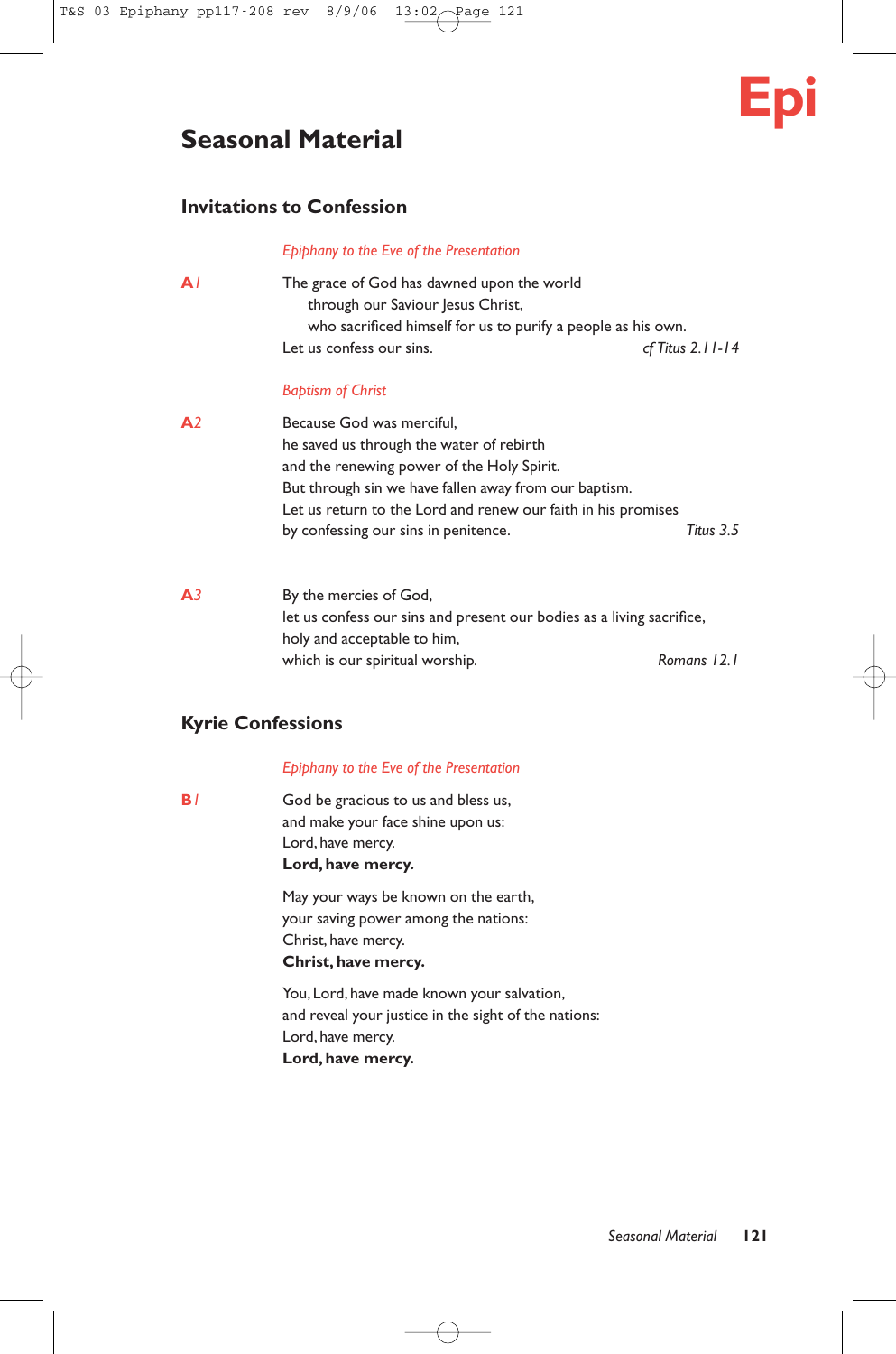**B***2* Lord Jesus, you are mighty God and Prince of peace: Lord, have mercy. **Lord, have mercy.** Lord Jesus, you are Son of God and Son of Mary: Christ, have mercy. **Christ, have mercy.** Lord Jesus, you are Word made flesh and splendour of the Father: Lord, have mercy. **Lord, have mercy. B***3* You raise the dead to life in the Spirit: Lord, have mercy. **Lord, have mercy.** You bring pardon and peace to the broken in heart: Christ, have mercy. **Christ, have mercy.** You make one by your Spirit the torn and divided: Lord, have mercy. **Lord, have mercy. B***4* Lord Jesus, illuminate the darkness in our hearts: Lord, have mercy. **Lord, have mercy.** Lord Jesus, open our eyes to your saving love: Christ, have mercy. **Christ, have mercy.** Lord Jesus, unstop our ears to hear your living word:

Lord, have mercy. **Lord, have mercy.**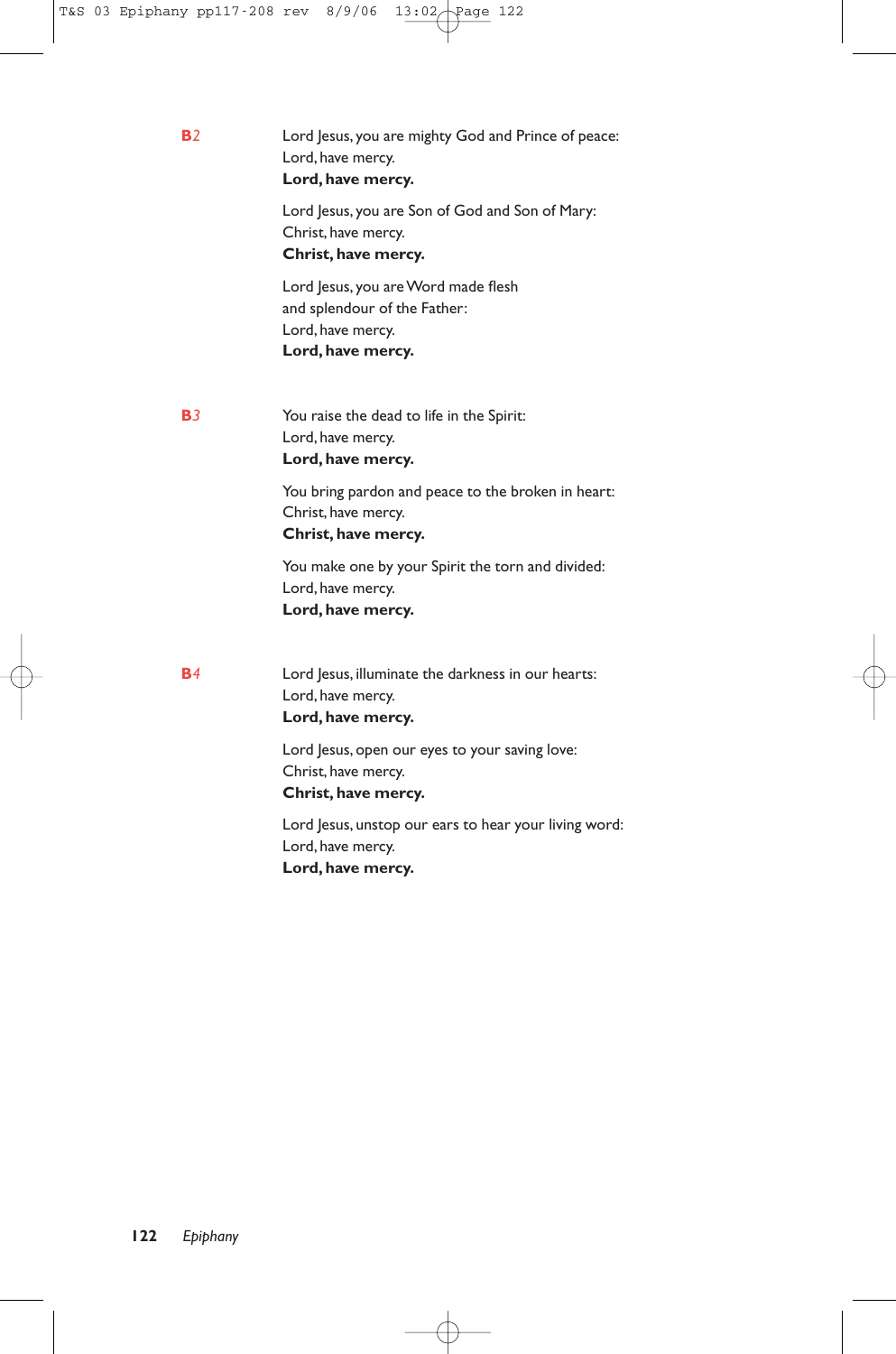

# **Gospel Acclamations**

# *Epiphany to the Eve of the Presentation*

| GI             | Alleluia, alleluia.<br>Christ was revealed in flesh, proclaimed among the nations<br>and believed in throughout the world.<br>Alleluia.            | cf I Timothy 3.16 |
|----------------|----------------------------------------------------------------------------------------------------------------------------------------------------|-------------------|
| G <sub>2</sub> | Alleluia, alleluia.<br>We have seen his star at its rising,<br>and have come to pay him homage.<br>Alleluia.                                       | Matthew 2.2       |
|                | <b>Baptism of Christ</b>                                                                                                                           |                   |
| G <sub>3</sub> | Alleluia, alleluia.<br>This is my Son, the Beloved, with whom I am well pleased.<br>Alleluia.                                                      | Matthew 3.17      |
|                | <b>Presentation of Christ in the Temple</b>                                                                                                        |                   |
| G <sub>4</sub> | Alleluia, alleluia.<br>This child is the light to enlighten the nations,<br>and the glory of your people Israel.<br>Alleluia.                      | cf Luke 2.32      |
| G <sub>5</sub> | Alleluia, alleluia.<br>Our eyes have seen your salvation,<br>a light to enlighten the nations<br>and the glory of your people Israel.<br>Alleluia. | cf Luke 2.30,32   |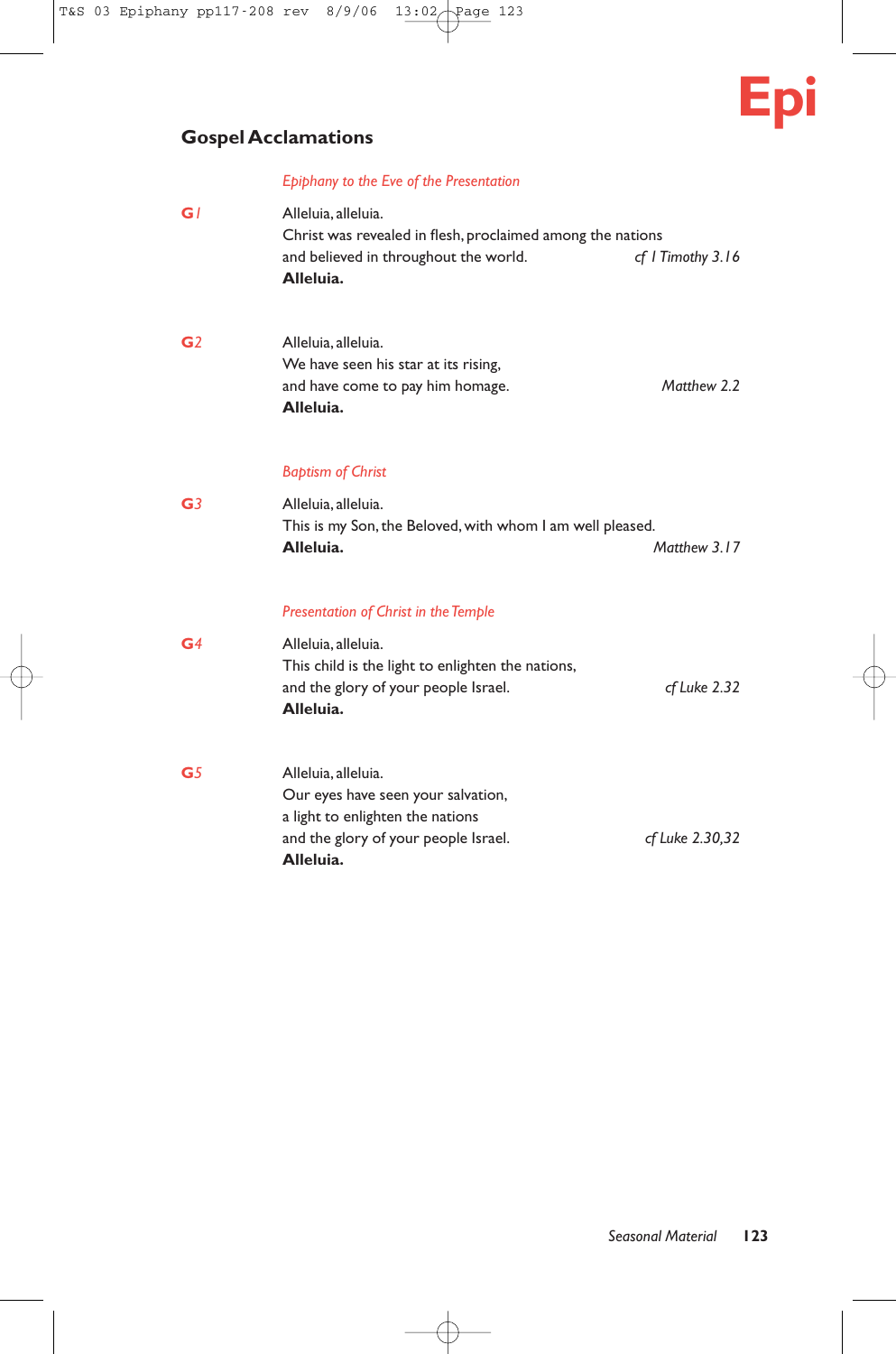# **Intercessions**

#### *Epiphany*

**H***1* Let us worship the Saviour with joy and make our prayer to our heavenly Father.

> The magi came from the east to worship your Son: Father, grant to Christians everywhere the spirit of adoration … Lord of glory,

### **hear our prayer.**

The infant Christ received gifts of gold, incense and myrrh: Father, accept the offering of our hearts and minds [*at the beginning of this year*] … Lord of glory, **hear our prayer.**

The kingdoms of this world have become the kingdom of our Lord and of his Christ: Father, grant an abundance of peace to your world … Lord of glory, **hear our prayer.**

The Holy Family lived in exile and in the shadow of death: Father, look in mercy on all who are poor and powerless,

and all who suffer …

Lord of glory,

#### **hear our prayer.**

Your Son shared the life of his home and family at Nazareth: Father, protect in your love our neighbours, our families and this community of which we are a part … Lord of glory, **hear our prayer.**

Father, we rejoice in our fellowship with the shepherds, the angels, the magi, the Virgin Mary, Saint Joseph and all the faithful departed. In your unfailing love for us and for all people, hear and answer our prayers through your Son, our Saviour Jesus Christ. **Amen.**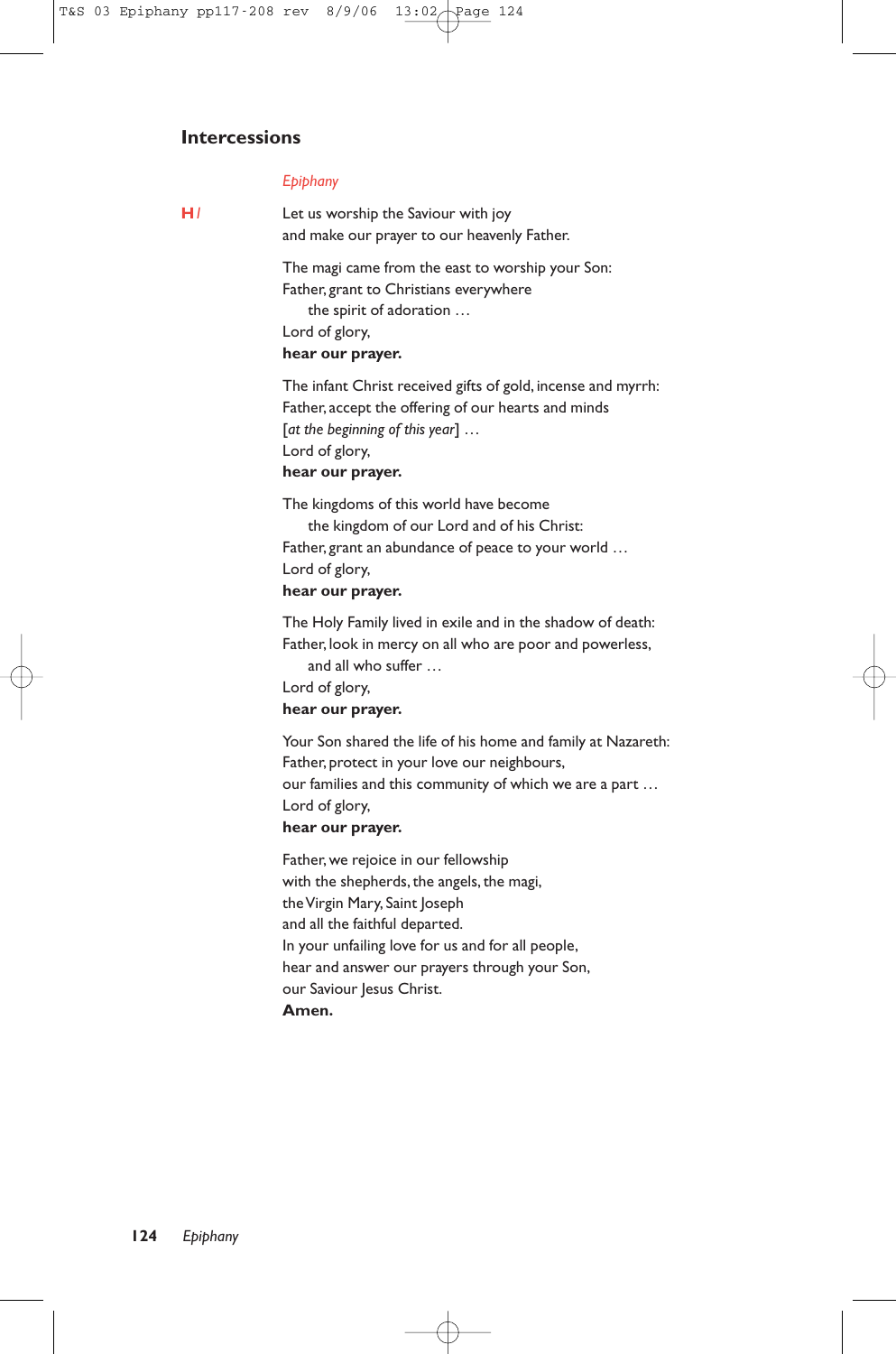# **Epi**

**H***2* We pray that Christ may be seen in the life of the Church.

You have called us into the family of those who are the children of God. May our love for our brothers and sisters in Christ be strengthened by your grace. Jesus, Lord of the Church, **in your mercy hear us.**

You have called us to be a temple where the Holy Spirit can dwell. Give us clean hands and pure hearts so that our lives will reflect your holiness. Jesus, Lord of the Church, **in your mercy hear us.**

You have called us to be a light to the world, so that those in darkness come to you. May our lives shine as a witness to the saving grace you have given for all. Jesus, Lord of the Church, **in your mercy hear us.**

You have called us to be members of your body, so that when one suffers, all suffer together. We ask for your comfort and healing power to bring hope to those in distress. Jesus, Lord of the Church, **in your mercy hear us.**

You have called us to be the Bride, where you, Lord, are the Bridegroom. Prepare us for the wedding feast, where we will be united with you for ever. Jesus, Lord of the Church, **in your mercy hear us.**

Jesus, Lord of the Church, you have called us into fellowship with all your saints. We unite our prayers with theirs and ask for grace to serve you with joy where you live and reign with the Father and the Holy Spirit, one God, now and for all eternity. **Amen.**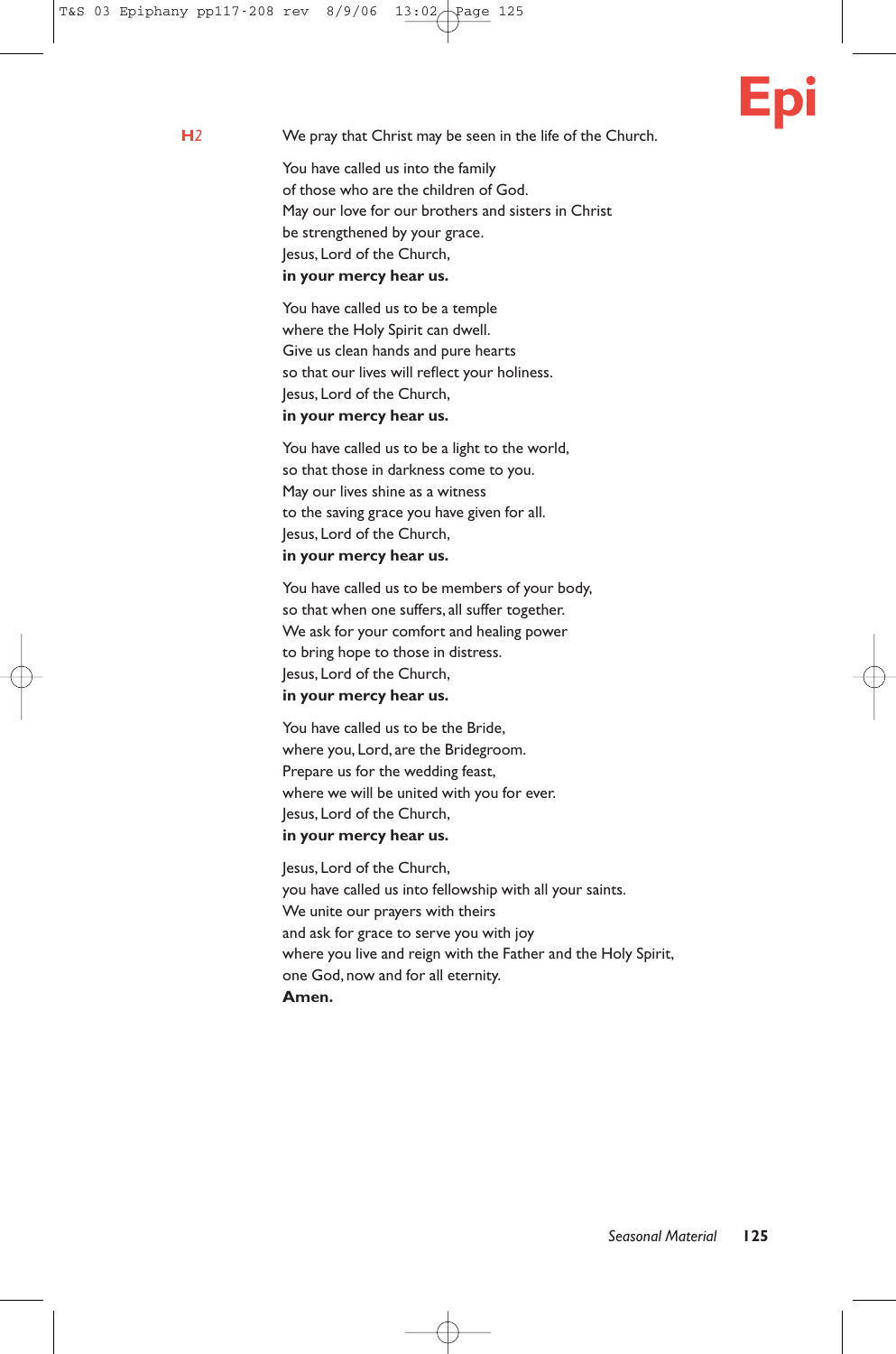**H***3* We pray for the coming of God's kingdom.

You sent your Son to bring good news to the poor, sight to the blind, freedom to the captives and salvation to your people: anoint us with your Spirit; rouse us to work in his name. Father, by your Spirit **bring in your kingdom.**

Send us to bring help to the poor and freedom to the oppressed. Father, by your Spirit **bring in your kingdom.**

Send us to tell the world the good news of your healing love. Father, by your Spirit **bring in your kingdom.**

Send us to those who mourn, to bring joy and gladness instead of grief. Father, by your Spirit **bring in your kingdom.**

Send us to proclaim that the time is here for you to save your people. Father, by your Spirit **bring in your kingdom.**

Father, use us, unworthy as we are, to bring in your kingdom of mercy, justice, love and peace. Empower us by your Spirit and unite us in your Son, that all our joy and delight may be to serve you, now and for ever. **Amen.**

**126** *Epiphany*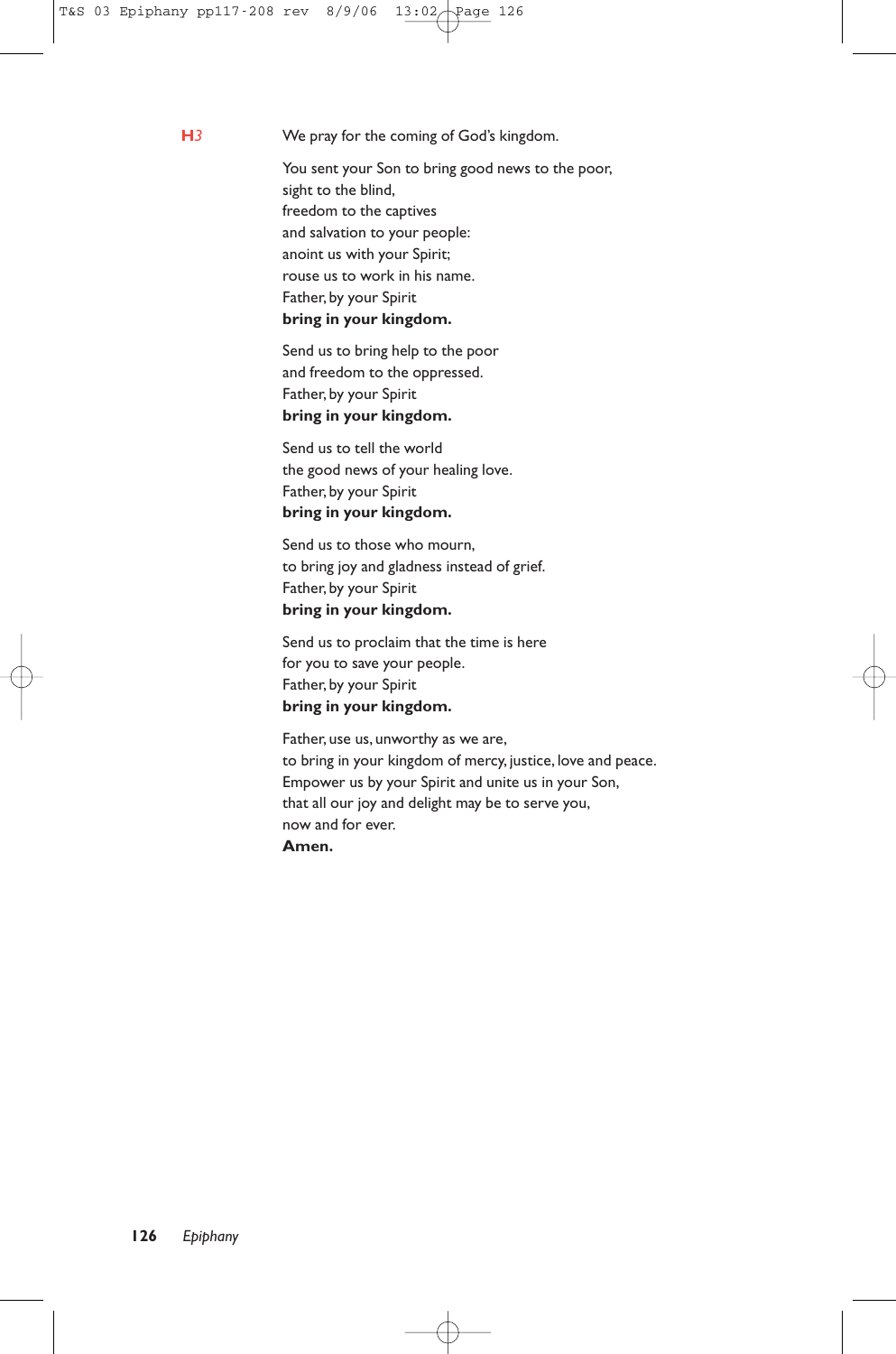# **Epi**

#### *Baptism of Christ*

**H***4* Jesus calls us out of darkness into his marvellous light. Washed clean by the waters of baptism, let us pray that we may live the life to which he has called us.

> Lord Jesus, eternal Word, proclaimed as the Christ by John the forerunner, hear us as we pray for all who proclaim your word … Lord of truth,

### **hear our prayer.**

Lord Jesus, baptizing with the Spirit and with fire, strengthen us to withstand all the trials of our faith … Lord of truth,

#### **hear our prayer.**

Lord Jesus, bringing forgiveness to all who repent, teach your Church dependence on your grace … Lord of truth,

### **hear our prayer.**

Lord Jesus, fulfilment of the promises of old, give hope to all who suffer or are ignored … Lord of truth,

#### **hear our prayer.**

Lord Jesus, beloved Son of the Father, anoint us with the gifts of your Holy Spirit … Lord of truth,

# **hear our prayer.**

Lord Jesus, bringer of hope, share with all the faithful the riches of eternal life … Lord of truth,

# **hear our prayer.**

Lord Jesus Christ, in you the Father makes us and all things new. Transform the poverty of our nature by the riches of your grace, and in the renewal of our lives make known your heavenly glory. **Amen.**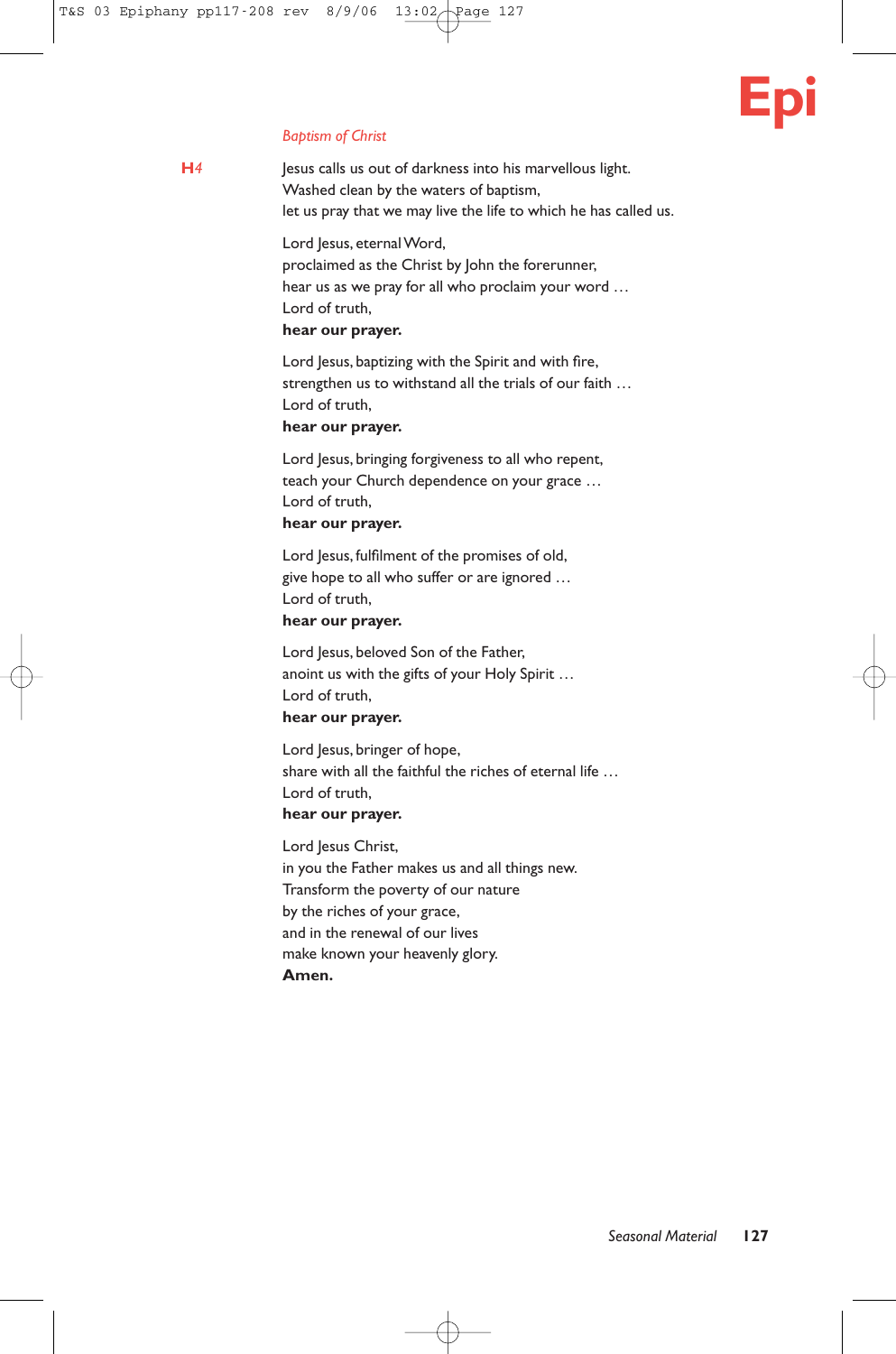#### *Presentation of Christ in the Temple*

**H***5* Let us pray to the Father through Christ our light and life.

Father,

your Christ is acclaimed as the glory of Israel: look in mercy on your Church, sharing his light … Lord, have mercy. **Lord, have mercy.**

[Father,] your Christ in the Temple brings judgement on the world: look in mercy on the nations who long for his justice … Lord, have mercy.

### **Lord, have mercy.**

[Father,] your Christ, who was rich, for our sake became poor: look in mercy on all who are in need and those who suffer with him … Lord, have mercy. **Lord, have mercy.**

[Father,] your Christ is the one in whom faithful servants find their peace: look in mercy on the whole Church, which glories in your salvation … Lord, have mercy.

### **Lord, have mercy.**

[Father,] your Christ is the one destined for rejection: look in mercy on us as we turn towards his passion. Lord, have mercy. **Lord, have mercy.**

Almighty Father, you kept faith with Simeon and Anna, and showed them the infant King. Give us grace to trust your promises, and patience to wait for their fulfilment; through Jesus Christ our Lord. **Amen.**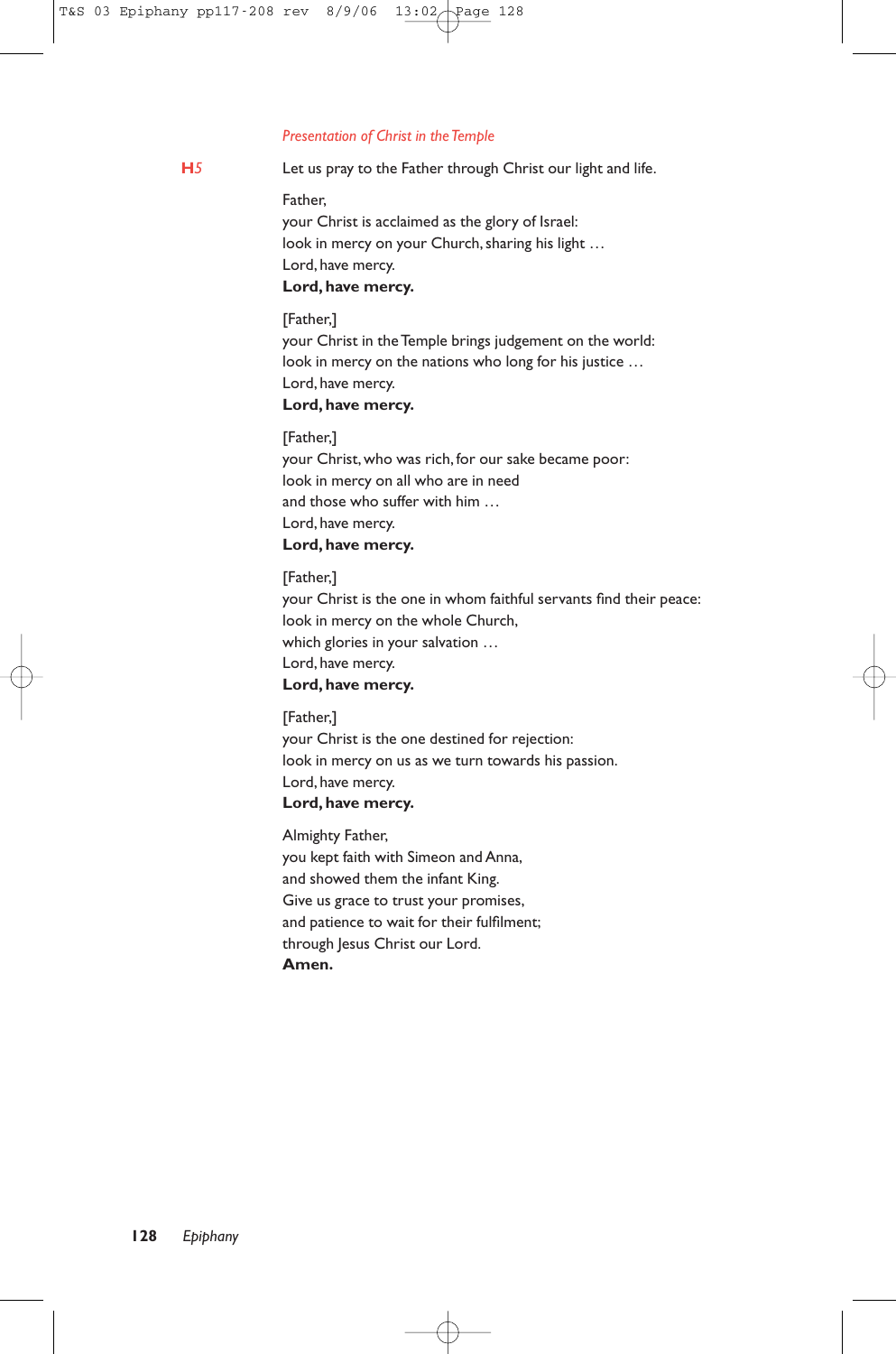# **Introductions to the Peace**

#### *Epiphany to the Eve of the Presentation*

- **J**<sup>*1*</sup> Our Saviour Christ is the Prince of Peace. Of the increase of his government and of peace there shall be no end.
- **J***2* Christ is our peace. If anyone is in Christ, there is a new creation. The old has passed away: behold, everything has become new.

*2 Corinthians 5.17*

**Epi**

#### *Baptism of Christ*

- **J***3* We are the body of Christ. In the one Spirit we were all baptized into one body. Let us then pursue all that makes for peace and builds up our common life.
- **J***4* God has made us one in Christ. He has set his seal upon us and, as a pledge of what is to come, has given the Spirit to dwell in our hearts.Alleluia.

*cf 2 Corinthians 1.22*

#### *Presentation of Christ in the Temple*

| $\mathbf{J}$ | In the tender mercy of our God<br>the dayspring from on high has broken upon us,<br>to give light to those who dwell in darkness<br>and in the shadow of death                           |                 |  |
|--------------|------------------------------------------------------------------------------------------------------------------------------------------------------------------------------------------|-----------------|--|
|              | and to guide our feet into the way of peace.                                                                                                                                             | cf Luke 1.78,79 |  |
| $\mathbf{J}$ | We are a chosen race, a royal priesthood,<br>a holy nation, God's own people,<br>that we may proclaim the mighty acts of him<br>who called us out of darkness into his marvellous light. |                 |  |
|              |                                                                                                                                                                                          |                 |  |
|              | Gathered as his people we share his peace.                                                                                                                                               | l Peter 2.9     |  |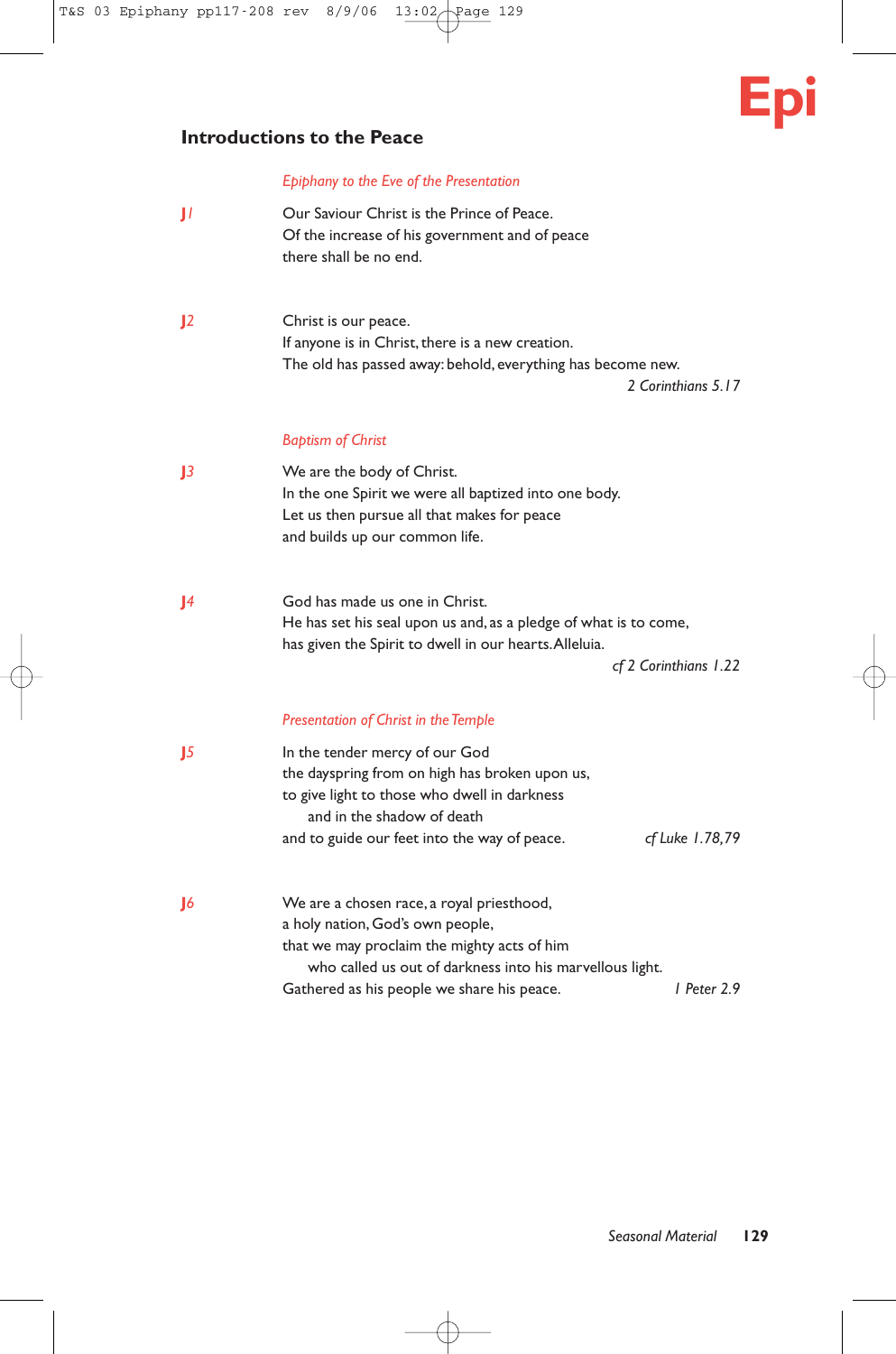# **Prayers at the Preparation of the Table**

#### *Epiphany to the Eve of the Presentation*

- **K***1* Gracious God, accept the offering of your Church, the hearts of your people joined in praise and thanksgiving, in the name of Jesus Christ the Lord. **Amen.**
- **K***2* Lord, accept your people's gifts, not gold, frankincense or myrrh, but hearts and voices raised in praise of Jesus Christ, our light and our salvation. **Amen.**

#### *Baptism of Christ*

**K***3* Open the heavens, Holy Spirit, for us to see Jesus interceding for us; may we be willing to share his baptism, ready to share his cup and strengthened to serve him for ever. **Amen.**

#### *Presentation of Christ in the Temple*

**K***4* Father, in Christ there has sprung up a light for the righteous; accept the offering of your Church and grant that Christ may shine in us to the praise and glory of your name. **Amen.**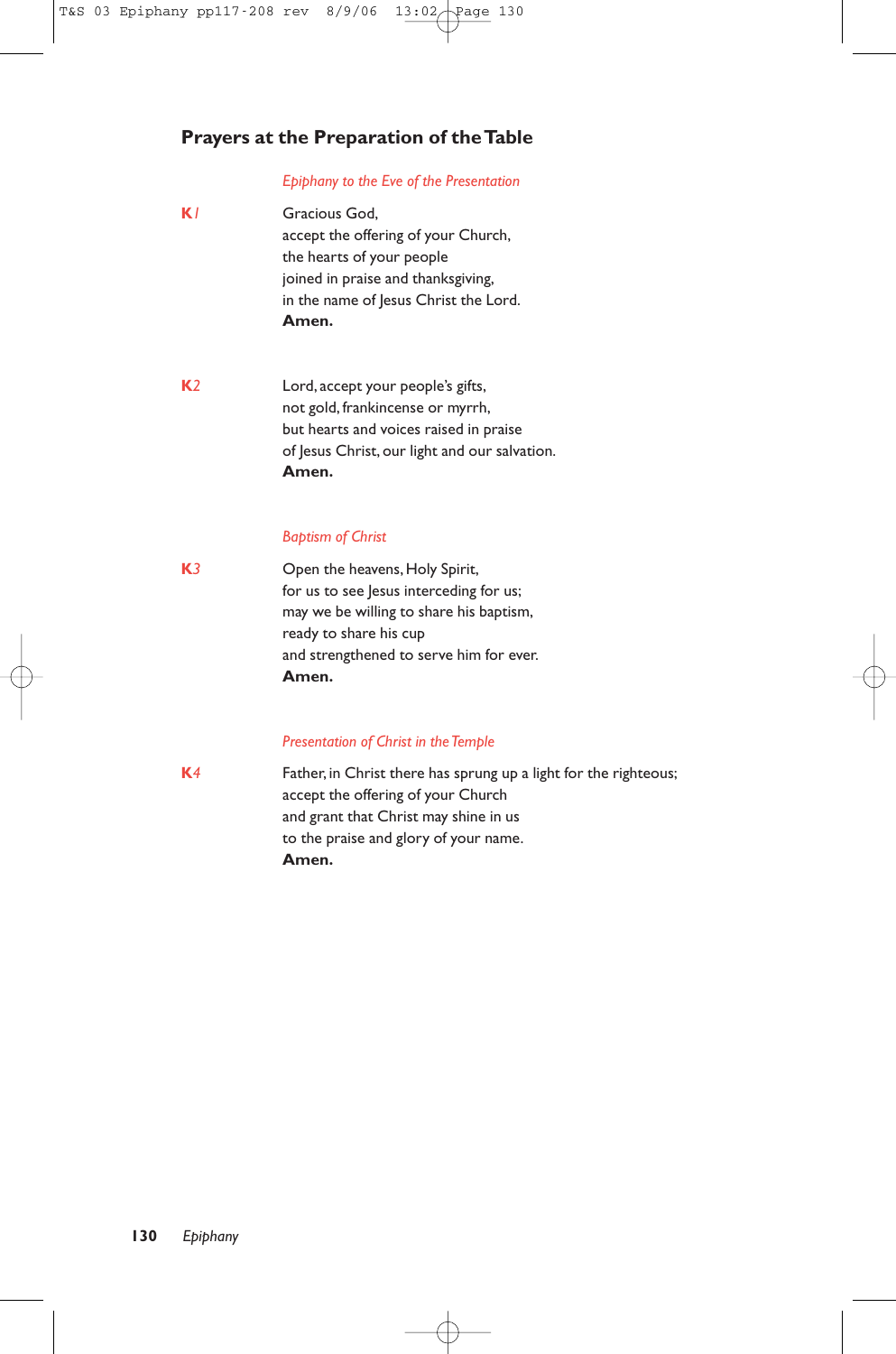# **Prefaces**

# **Epi**

# *Epiphany*

| LΙ  | And now we give you thanks<br>because, in the incarnation of the Word,<br>a new light has dawned upon the world,<br>that all the nations may be brought out of darkness<br>to see the radiance of your glory.                                                             |
|-----|---------------------------------------------------------------------------------------------------------------------------------------------------------------------------------------------------------------------------------------------------------------------------|
| L2  | And now we give you thanks<br>for, by the leading of a star,<br>you have revealed your only Son to the world,<br>that in following him<br>we are led from darkness into his marvellous light.                                                                             |
| L3  | And now we give you thanks<br>because, in the wonder of the incarnation.<br>your eternal Word has brought to the eyes of faith<br>a new and radiant vision of your glory.<br>In him we see our God made visible<br>and so are caught up in love of the God we cannot see. |
| l 4 | And now we give you thanks<br>because, in the mystery of the Word made flesh,<br>you have caused a new light to shine in our hearts<br>to give the knowledge of your glory<br>in the face of Jesus Christ our Lord.                                                       |
| L5  | And now we give you thanks<br>because you have revealed your eternal plan of salvation,<br>and have shown your Son Jesus Christ<br>to be the light to the nations.                                                                                                        |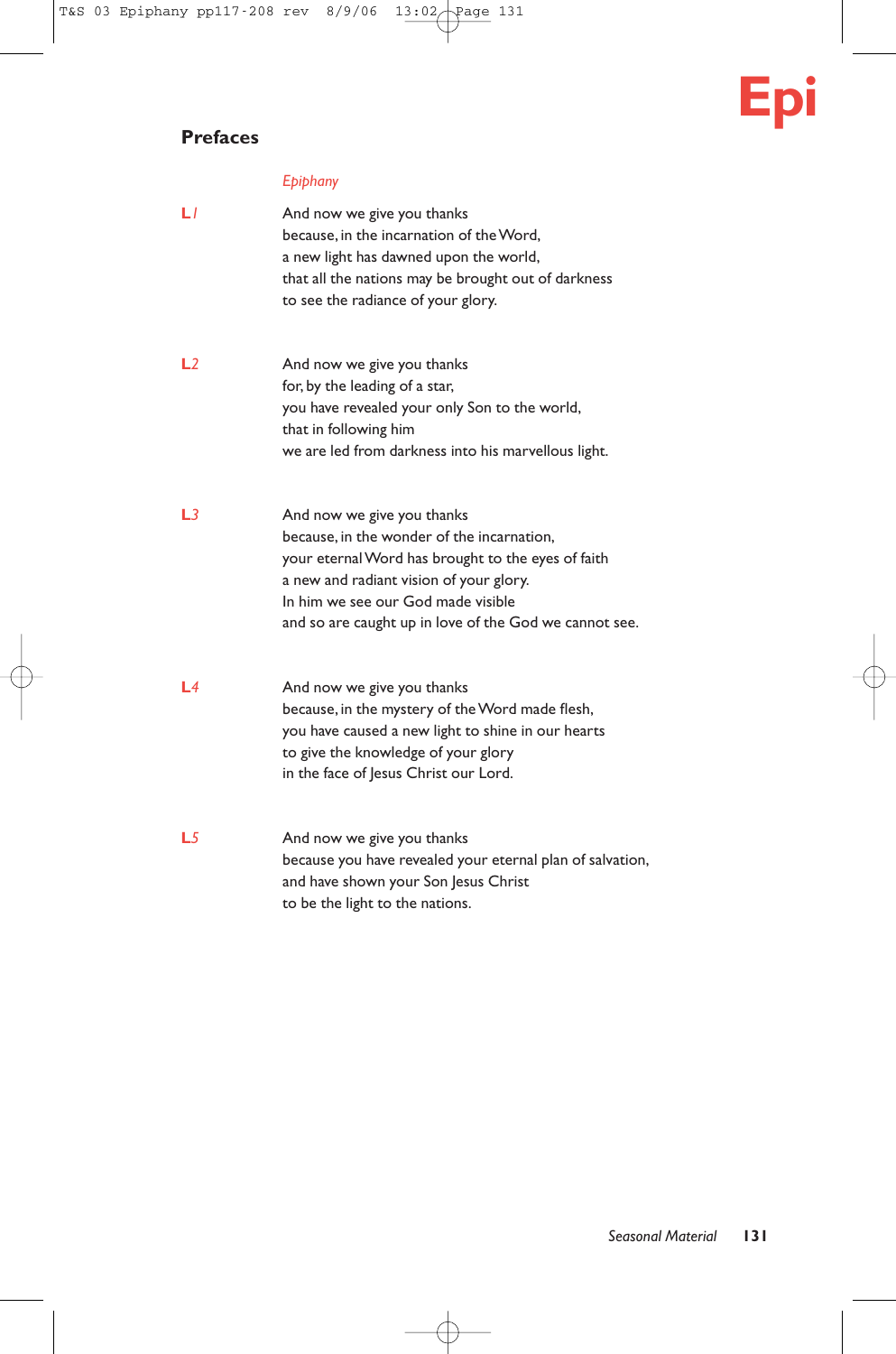#### *Baptism of Christ*

| L6 | And now we give you thanks                           |
|----|------------------------------------------------------|
|    | through Jesus Christ our Lord,                       |
|    | whose willing submission to the way of righteousness |
|    | is the pattern of our calling                        |
|    | to be his people and live in his way.                |

**L***7* And now we give you thanks because, by water and the Holy Spirit, you have made us a holy people in Jesus Christ our Lord; you renew that mystery in bread and wine to show forth your glory in all the world.

#### *Presentation of Christ in the Temple*

- **L**<sup>8</sup> And now we give you thanks because, by appearing in the Temple, he comes near to us in judgement; the Word made flesh searches the hearts of all your people and brings to light the brightness of your splendour.
- **L**<sup>9</sup> And now we give you thanks through Jesus Christ our Lord, who shares your eternal splendour and was presented in the Temple. He was revealed by the Spirit as the glory of Israel, that all peoples might find him, the light of the world.
- **L***10* And now we give you thanks because your eternal Word took our nature upon him in the womb of Mary the Virgin. The sword of sorrow pierced her heart when he was lifted high on the cross, and by his sacrifice made our peace with you.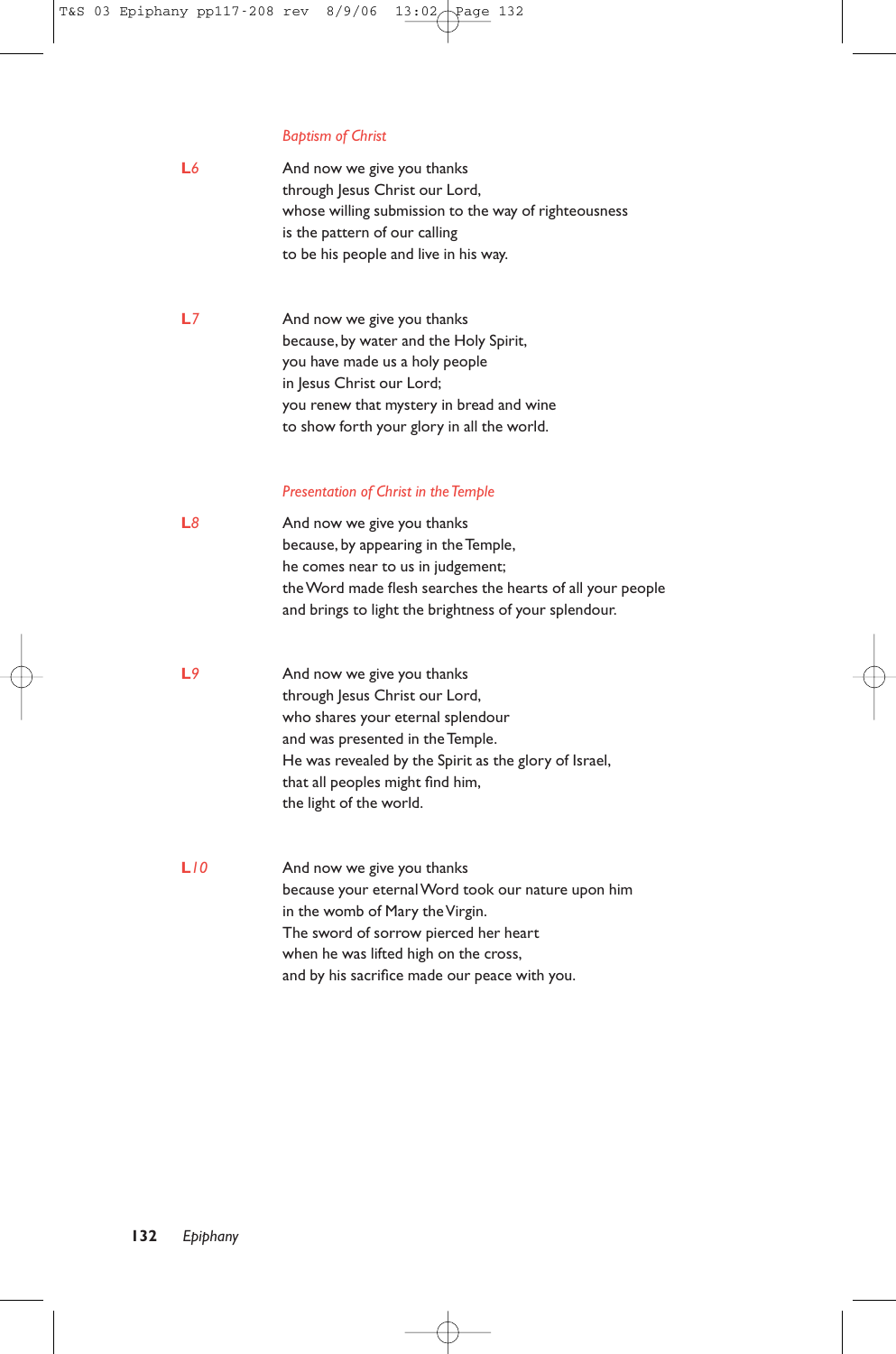

# **Extended Prefaces**

#### **M***1 Epiphany to the Eve of the Presentation*

All honour and praise be yours always and everywhere, mighty creator, ever-living God, through Jesus Christ your only Son our Lord: for at this time we celebrate your glory made present in our midst. In the coming of the magi the King of all the world was revealed to the nations. In the waters of baptism Jesus was revealed as the Christ, the Saviour sent to redeem us. In the water made wine the new creation was revealed at the wedding feast. Poverty was turned to riches, sorrow into joy. Therefore with all the angels of heaven we lift our voices to proclaim the glory of your name and sing our joyful hymn of praise:

#### **M***2 Baptism of Christ*

It is truly right and just, our duty and our salvation, always and everywhere to give you thanks, holy Father, almighty and eternal God. You celebrated your new gift of baptism in signs and wonders at the Jordan. Your voice was heard from heaven to awaken faith in the presence among us of your Word made flesh. Your Spirit was seen as a dove, revealing Jesus as your servant, and anointing him with the oil of gladness to preach the good news to the poor. Therefore, as we celebrate the union of earth and heaven, we rejoice to echo the song of the angels in heaven for ever praising you and saying: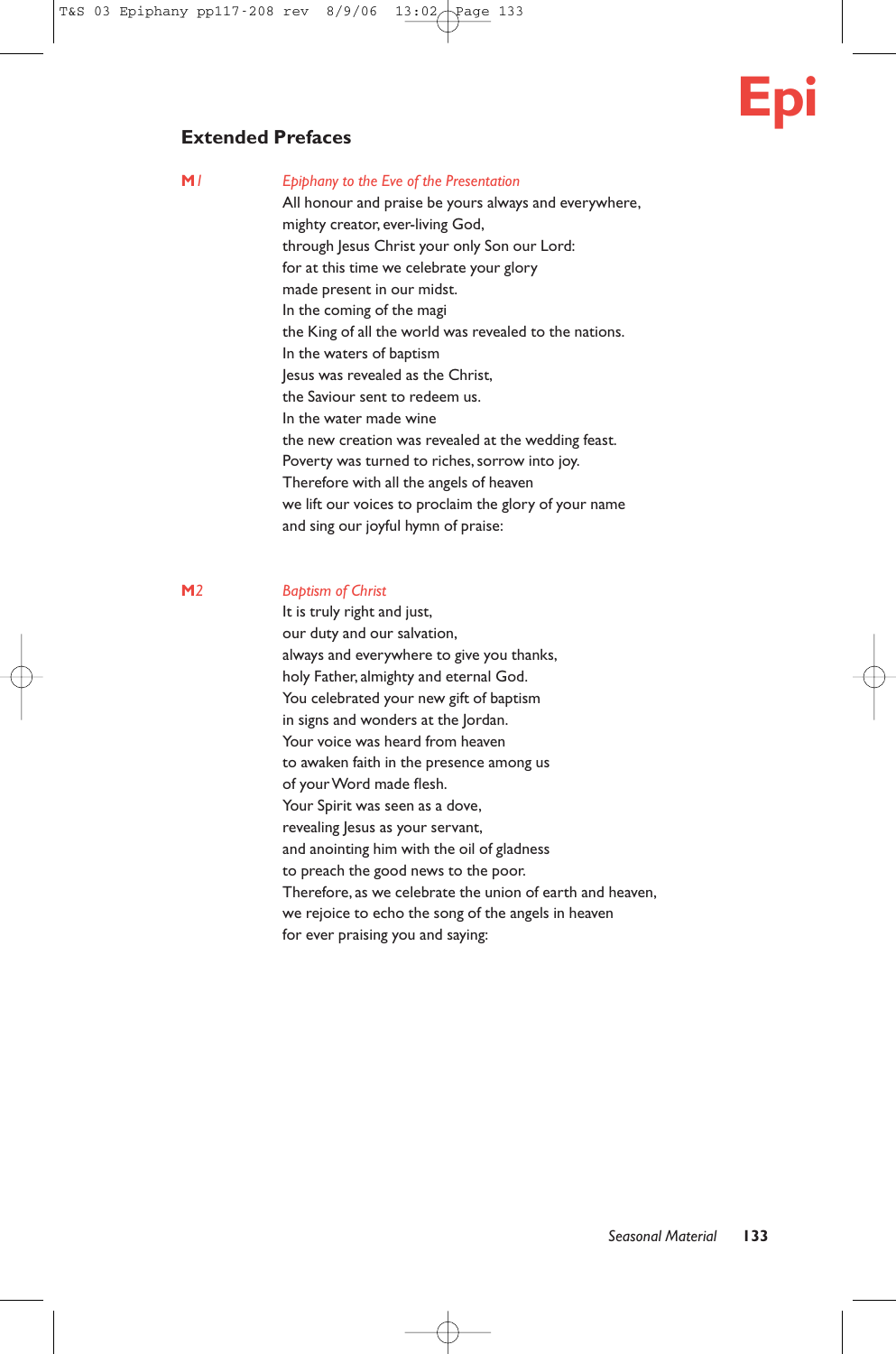#### **M***3 Presentation of Christ in the Temple*

It is indeed right and good, always and everywhere to give you thanks and praise through Jesus Christ, who is one with you from all eternity. For on this day he appeared in the Temple in substance of our flesh to come near to us in judgement. He searches the hearts of all your people and brings to light the image of your splendour. Your servant Simeon acclaimed him as the light to lighten the nations, while Anna spoke of him to all who looked for your redemption. Destined for the falling and rising of many, he was lifted high upon the cross and a sword of sorrow pierced his mother's heart when by his sacrifice he made our peace with you. And now we rejoice and glorify your name that we,too, have seen your salvation and join with angels and archangels in their unending hymn of praise: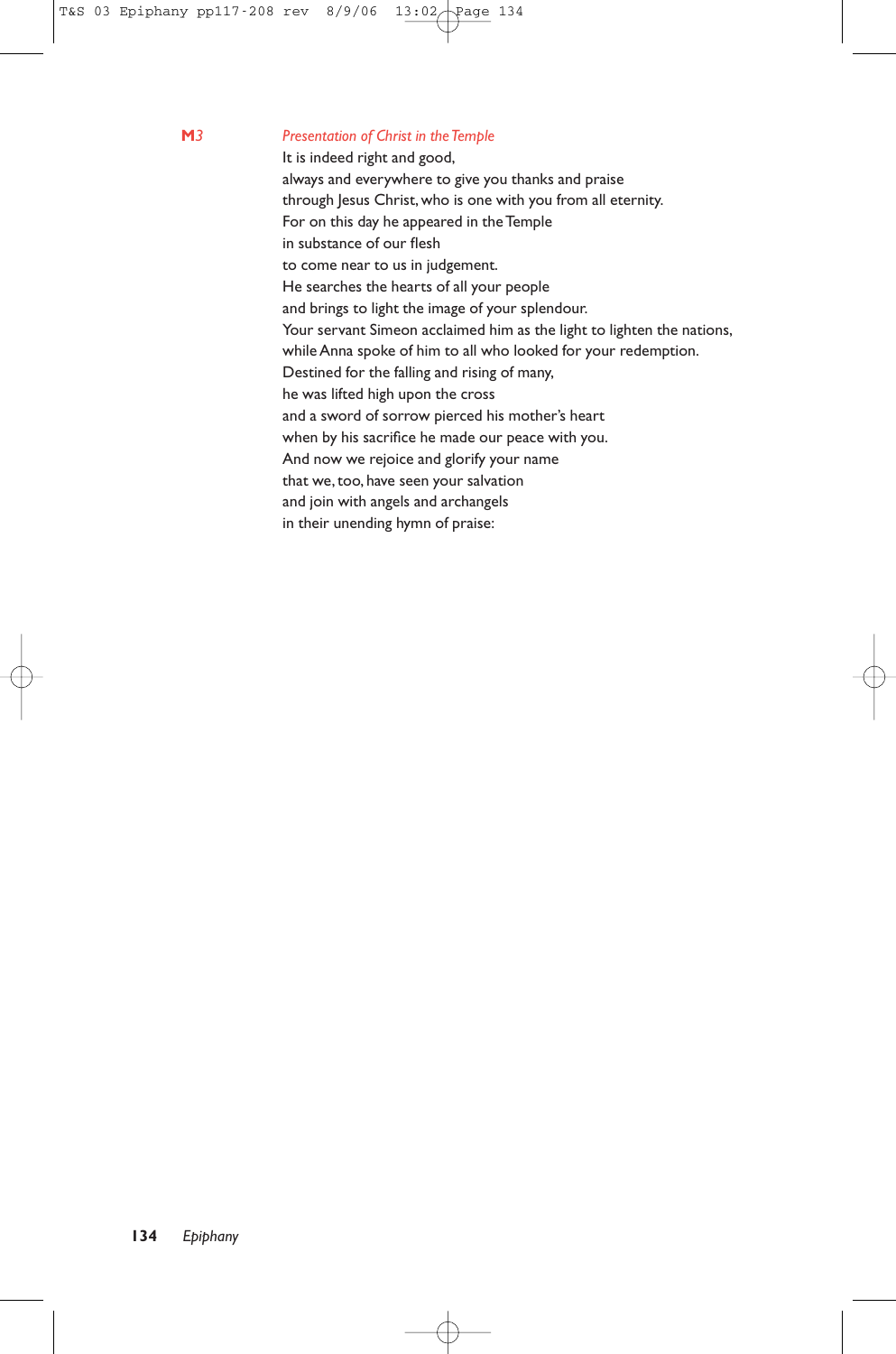# **Blessings**

# **Epi**

### *Epiphany to the Eve of the Presentation*

- **P***1* Christ the Son of God perfect in you the image of his glory and gladden your hearts with the good news of his kingdom; and the blessing …
- **P***2* Christ our Lord, to whom kings bowed down in worship and offered gifts, reveal to you his glory and pour upon you the riches of his grace; and the blessing …
- **P**<sup>3</sup> May God the Father, who led the wise men by the shining of a star to find the Christ, the Light from light, lead you also in your pilgrimage to find the Lord. **Amen.**

May God the Son, who turned water into wine at the wedding feast at Cana, transform your lives and make glad your hearts. **Amen.**

May God the Holy Spirit, who came upon the beloved Son at his baptism in the river Jordan, pour out his gifts on you who have come to the waters of new birth. **Amen.**

And the blessing …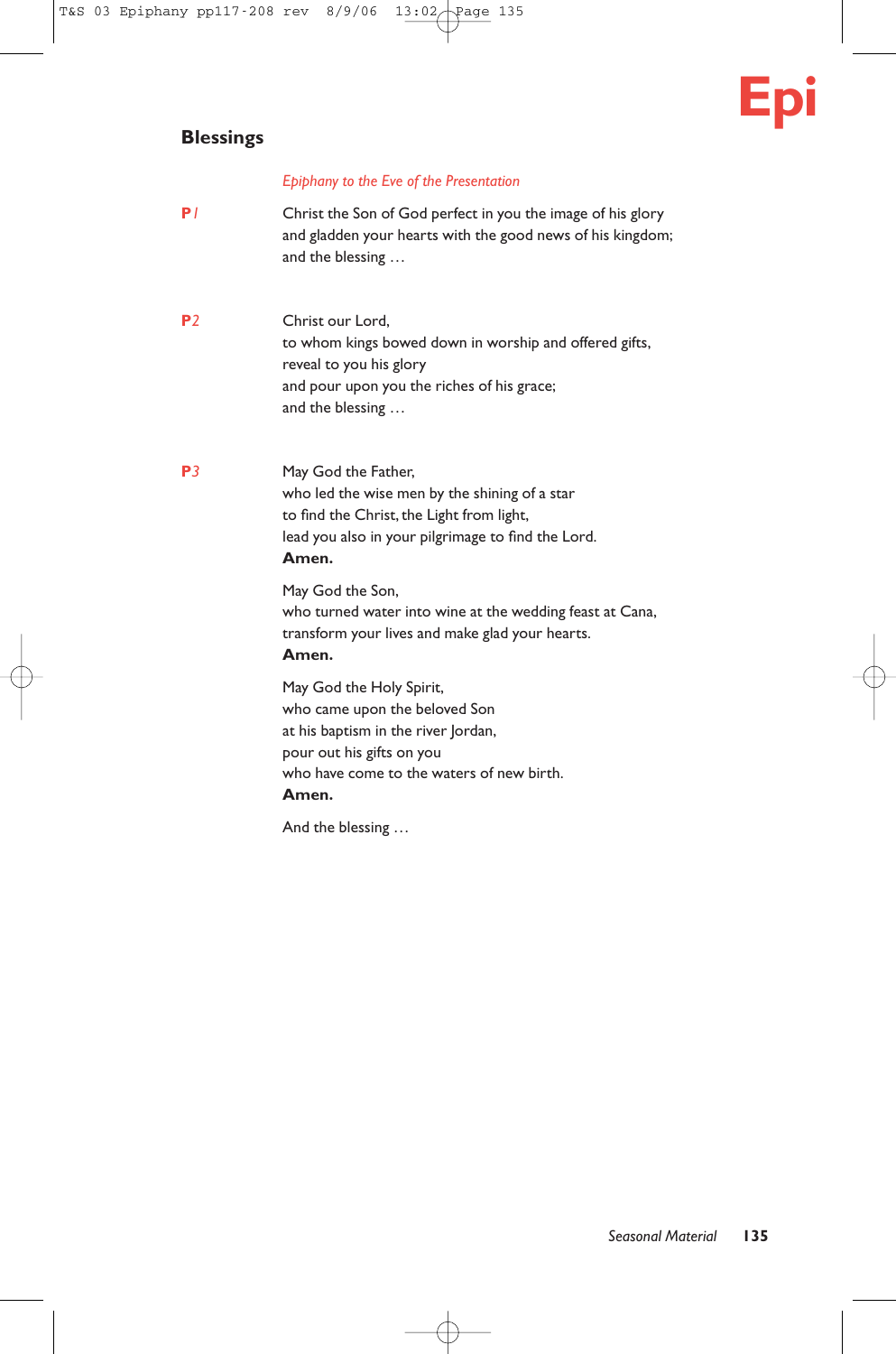**P**<sup>4</sup> May God the Father, who led the wise men by the shining of a star to find the Christ, the Light from light, lead you also in your pilgrimage to find the Lord. **Amen.**

> May God, who has delivered us from the dominion of darkness, give us a place with the saints in light in the kingdom of his beloved Son. **Amen.**

May the light of the glorious gospel of Christ shine in your hearts and fill your lives with his joy and peace. **Amen.**

And the blessing …

### *Baptism of Christ*

**P**<sup>5</sup> May God, who in Christ gives us a spring of water welling up to eternal life, perfect in you the image of his glory; and the blessing …

#### *Presentation of Christ in the Temple*

- **P***6* Keep your eyes fixed on Jesus, who was wounded for our sins, that you may bear in your life the love and joy and peace which are the marks of Jesus in his disciples; and the blessing …
- **P***7* Christ the Son of God, born of Mary, fill you with his grace to trust his promises and obey his will; and the blessing …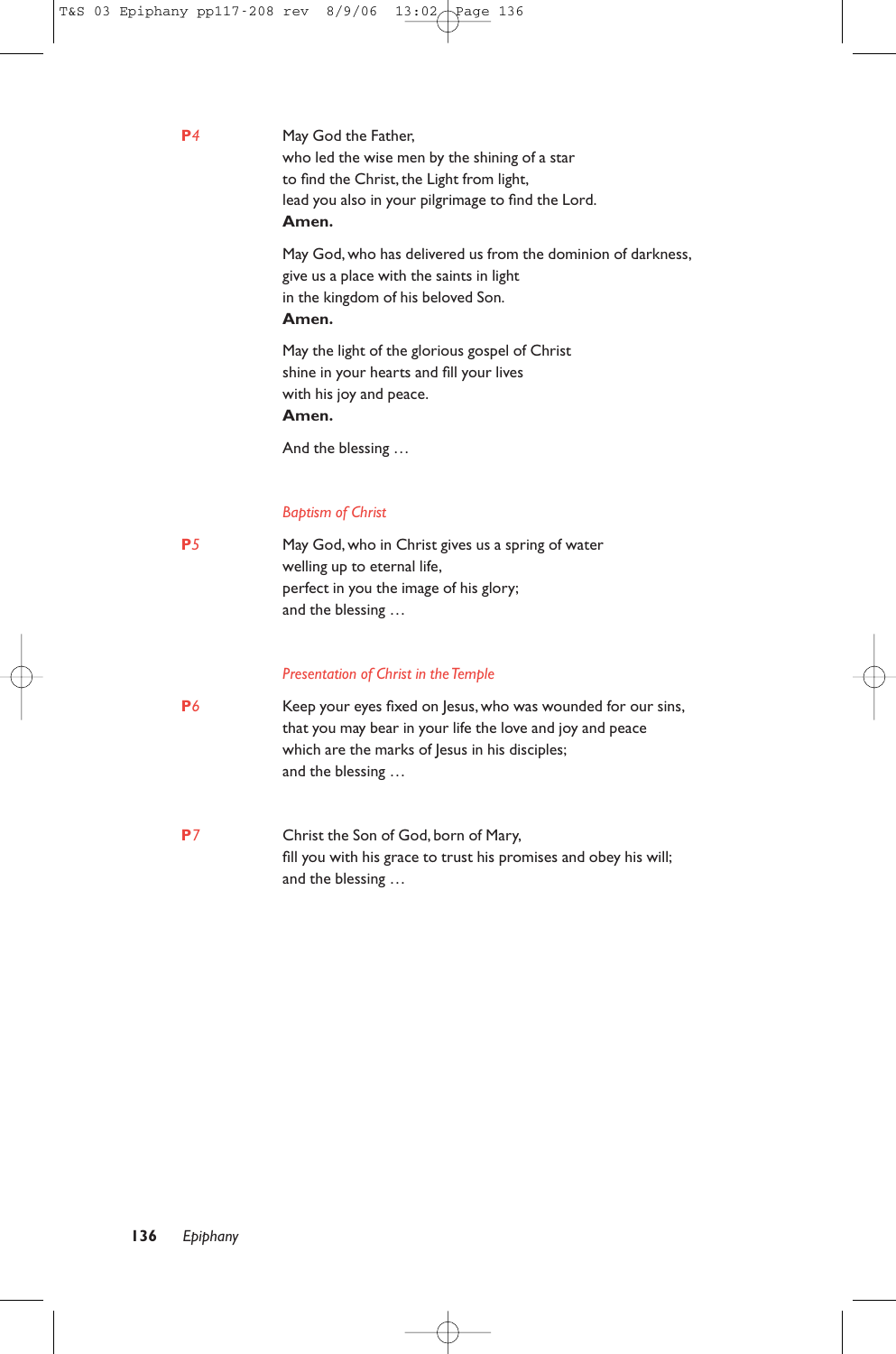

# **Short Passages of Scripture**

| S <sub>1</sub> | Arise, shine; for your light has come,<br>and the glory of the Lord has risen upon you.                                                                                                   | Isaiah 60.1    |
|----------------|-------------------------------------------------------------------------------------------------------------------------------------------------------------------------------------------|----------------|
| S <sub>2</sub> | 'From the rising of the sun to its setting<br>my name is great among the nations,' says the Lord.                                                                                         | Malachi 1.11   |
| S <sub>3</sub> | The kings of Tarshish and of the isles shall pay tribute;<br>the kings of Sheba and Seba shall bring gifts.<br>All kings shall fall down before him;<br>all nations shall do him service. | Psalm 72.10,11 |
| S <sub>4</sub> | I will give you as a light to the nations,<br>that my salvation may reach to the end of the earth.                                                                                        | Isaiah 49.6    |
| S <sub>5</sub> | The Lord will be your everlasting light<br>and your God will be your glory.                                                                                                               | Isaiah 60.19   |
| S <sub>6</sub> | With joy you will draw water from the wells of salvation.                                                                                                                                 | Isaiah 12.3    |
| S <sub>7</sub> | A voice from heaven said, 'This is my Son, the Beloved,<br>with whom I am well pleased.'                                                                                                  | Matthew 3.17   |
| <b>S</b> 8     | We have beheld his glory,<br>glory as of the only Son of the Father,<br>full of grace and truth.                                                                                          | John $1.14$    |
| S <sub>9</sub> | Blessed be the Lord, the God of Israel,<br>for he has come to his people and set them free.                                                                                               | Luke 1.68      |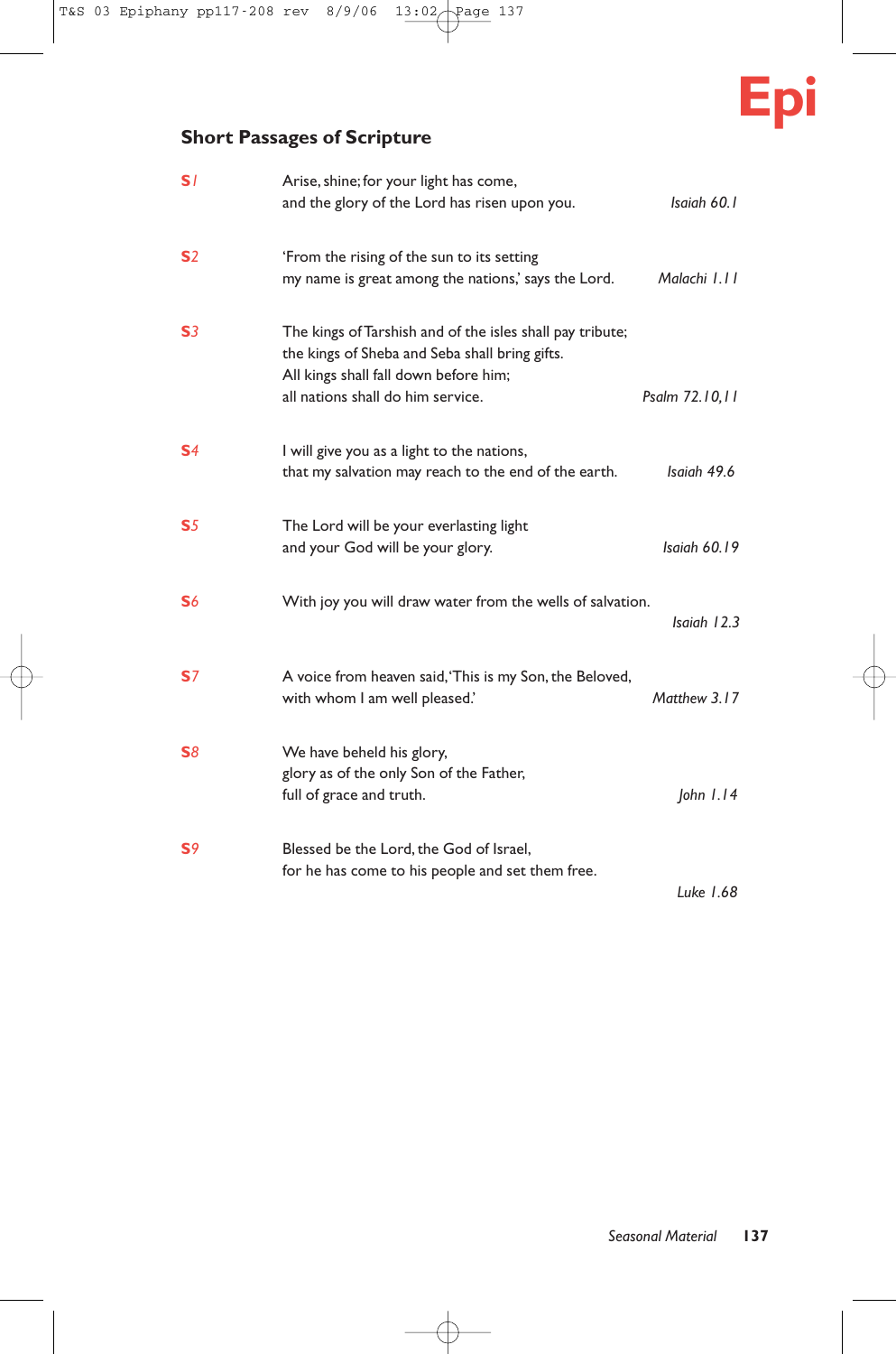# **Seasonal Material connected with the Theme of Unity**

# **Invitations to Confession**

| $\mathbf{A}$   | We have come together as God's family<br>to pray for the recovery of the unity of Christ's Church<br>and for the renewal of our common life.<br>The Lord is full of gentleness and compassion.<br>In penitence and faith let us ask his forgiveness of our sins.                                                                                                                                                                 |
|----------------|----------------------------------------------------------------------------------------------------------------------------------------------------------------------------------------------------------------------------------------------------------------------------------------------------------------------------------------------------------------------------------------------------------------------------------|
| A <sup>2</sup> | Our Lord Jesus Christ says,<br>'A new commandment I give you,<br>that you love one another as I have loved you.'<br>Let us confess to almighty God<br>our failure to accept his love<br>and to share it with others.                                                                                                                                                                                                             |
| A <sub>3</sub> | In the presence of the God and Father of us all,<br>we meet together to give thanks for the spiritual unity<br>which is already ours as members of the Body of Christ.<br>Let us acknowledge our sin,<br>that this unity may, by God's grace, become a visible unity,<br>so that his Church in every place may demonstrate<br>the healing power of the gospel,<br>and be an instrument of his peace<br>in the life of the world. |

# **Kyrie Confessions**

| B۱ | Lord Jesus, you came to reconcile us<br>to one another and to the Father:<br>Lord, have mercy. |
|----|------------------------------------------------------------------------------------------------|
|    | Lord, have mercy.                                                                              |
|    | Lord Jesus, you heal the wounds of sin and division:                                           |
|    | Christ, have mercy.                                                                            |
|    | Christ, have mercy.                                                                            |
|    | Lord Jesus, you intercede for us with your Father:                                             |
|    | Lord, have mercy.                                                                              |
|    | Lord, have mercy.                                                                              |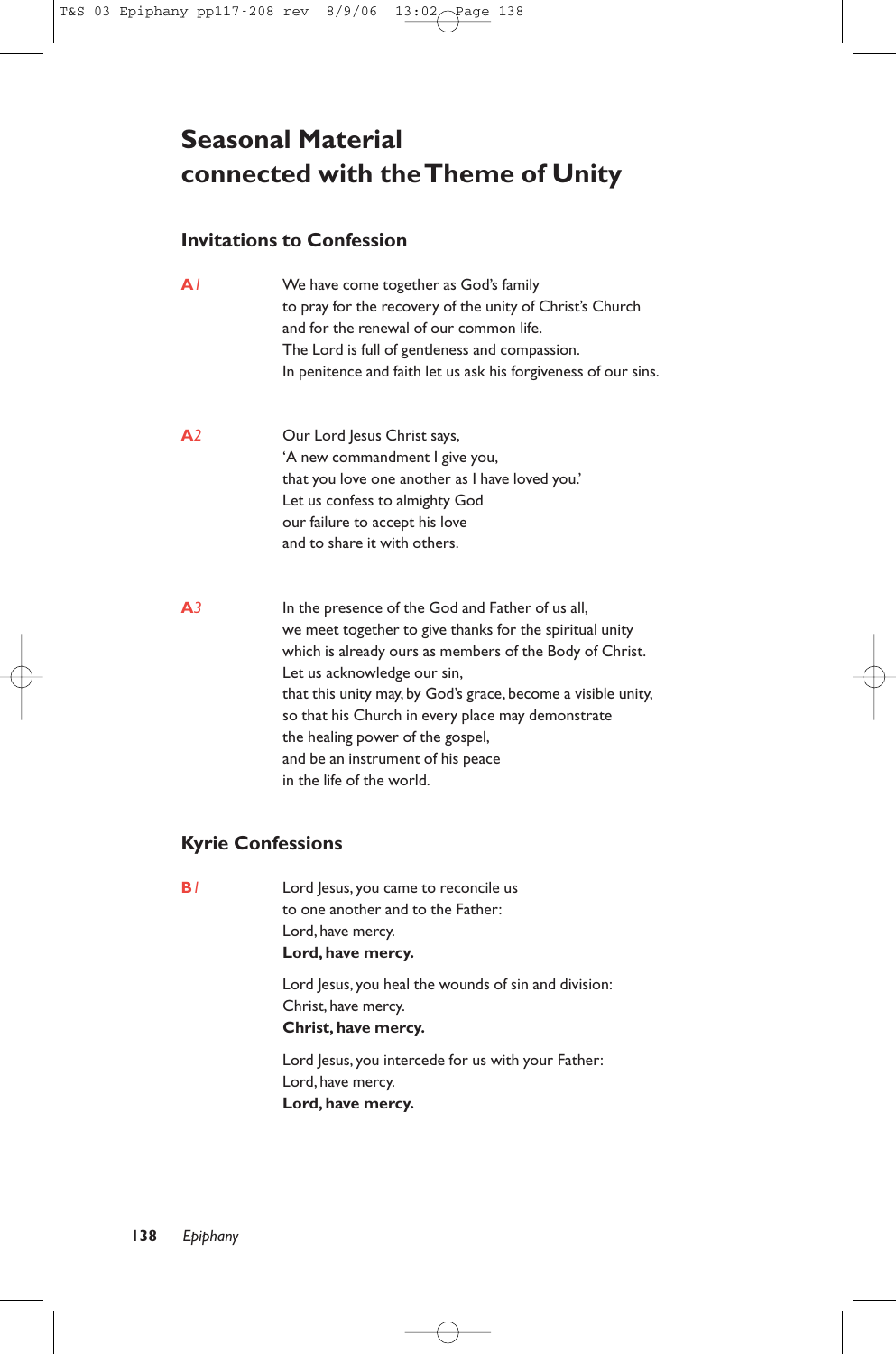

**B***2* There is one Body and one Spirit, and one hope of our calling. Lord, have mercy. **Lord, have mercy.**

> There is one Lord, one faith, one baptism. Christ, have mercy. **Christ, have mercy.**

There is one God and Father of us all, above all and through all and in all. Lord, have mercy. **Lord, have mercy.**

# **Confession**

**C***1* **Most merciful God, we confess that we have sinned against you and against one another, in thought, and word, and deed. We are truly sorry for our pride, and for our lack of faith, of understanding and of love. We repent of our narrow-mindedness, of our bitterness and our prejudices. Pardon and forgive us, save us and renew us, that we may delight in your will and walk in your ways; through Jesus Christ our Lord. Amen.**

# **Acts of Penitence**

**D**<sup>1</sup> O God, the Father of our Lord Jesus Christ, our only Saviour, the Prince of peace: give us grace seriously to lay to heart the great dangers we are in by our unhappy divisions. We confess our hatred and prejudice and all else that hinders us from godly union and concord. As there is but one body and one Spirit, and one hope of our calling, one Lord, one faith, one baptism, one God and Father of us all, so may we henceforth be all of one heart and soul, united in one holy bond of truth and peace, of faith and charity, and with one mouth give you glory; through Jesus Christ our Lord. **Amen.**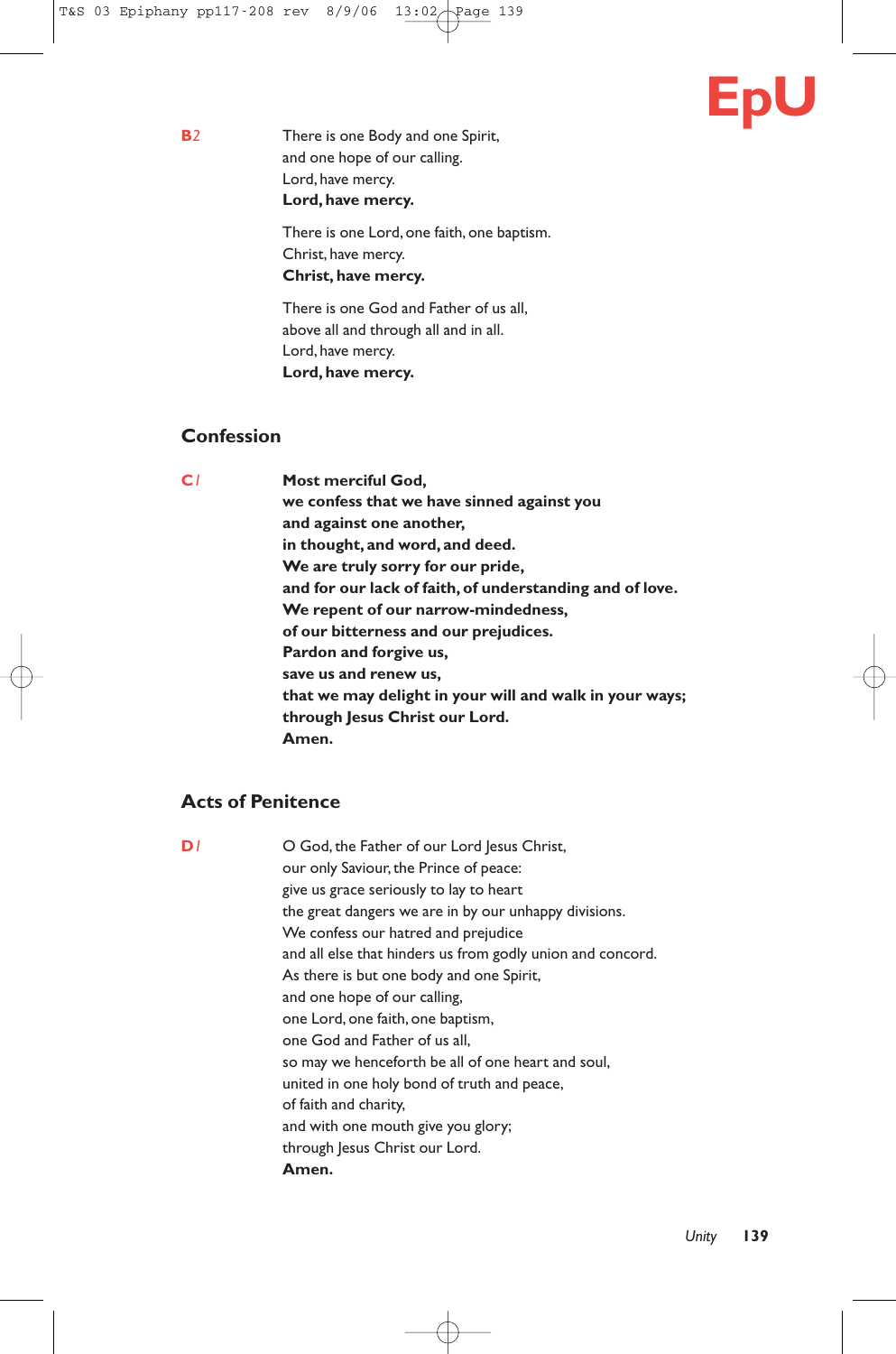#### **D***2 The president prays over a vessel of water*

God our Father,

your gift of water brings life and freshness to the earth; in baptism it is a sign of the washing away of our sins and the gift of life eternal.

Sanctify this water, we pray: renew the living spring of your life within us, that we may be free from sin and filled with your saving health; through Christ our Lord. **Amen.**

*The president and people are sprinkled. Meanwhile, suitable hymns, songs or anthems may be sung.*

#### *The president concludes*

May almighty God cleanse us from sin and make us worthy of the kingdom of his glory. **Amen.**

# **Collects**

**F***1* Heavenly Father, you have called us in the Body of your Son Jesus Christ to continue his work of reconciliation and reveal you to the world. Forgive us the sins which tear us apart; give us the courage to overcome our fears and to seek that unity which is your gift and your will; through Jesus Christ your Son our Lord, who is alive and reigns with you, in the unity of the Holy Spirit, one God, now and for ever. **Amen.**

**F***2* Lord Jesus Christ, who said to your apostles, 'Peace I leave with you, my peace I give to you': look not on our sins but on the faith of your Church and grant it the peace and unity of your kingdom; where you are alive and reign with the Father in the unity of the Holy Spirit, one God, now and for ever. **Amen.**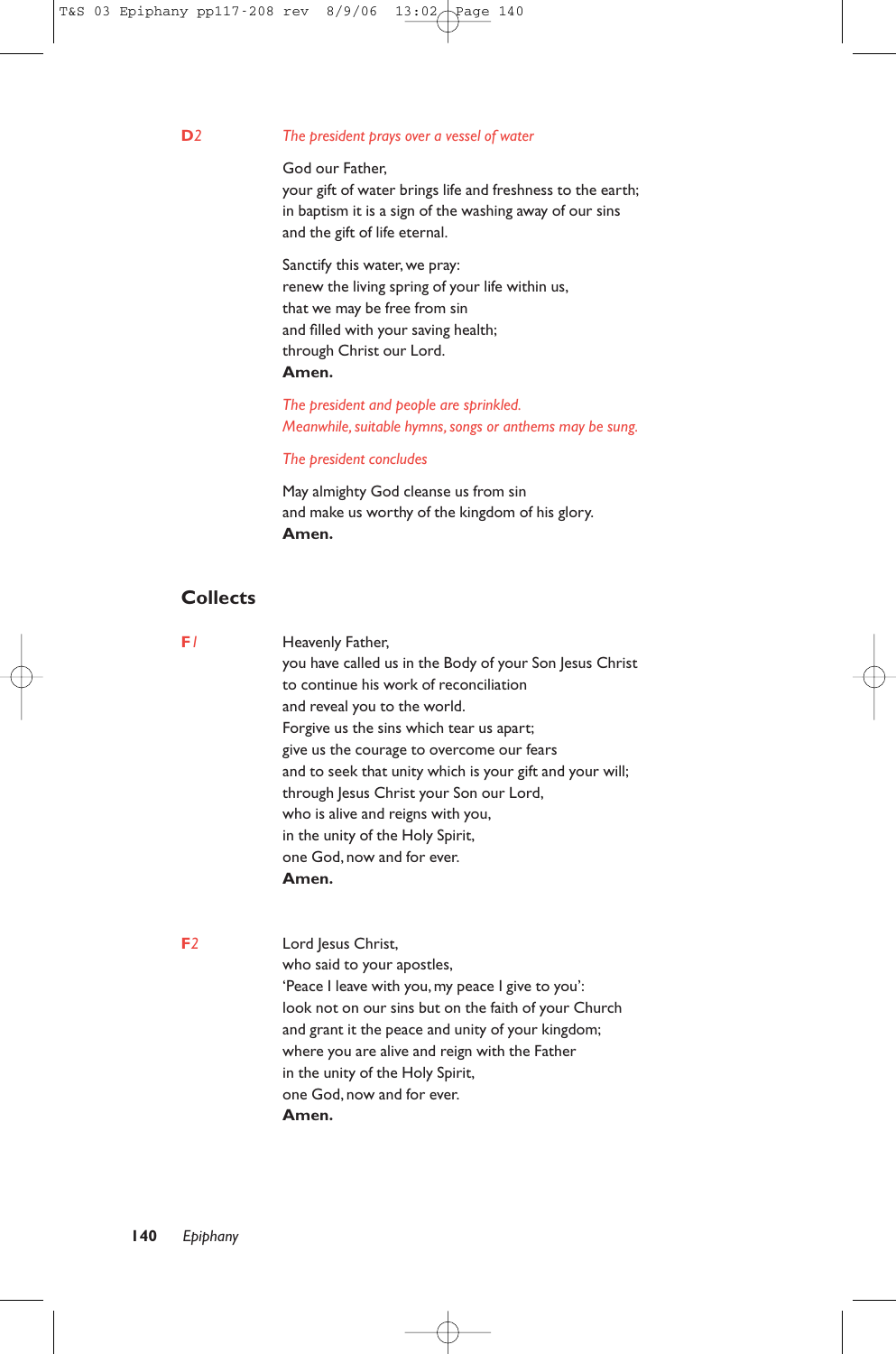

# **Gospel Acclamations**

| G۱ | Alleluia, alleluia.<br>Let the peace of Christ rule in your hearts,                                                                                                                                |                 |  |
|----|----------------------------------------------------------------------------------------------------------------------------------------------------------------------------------------------------|-----------------|--|
|    | to which indeed you were called in the one body.<br>Alleluia.                                                                                                                                      | Colossians 3.15 |  |
| G2 | Alleluia, alleluia.<br>There is one body and one Spirit, one Lord, one faith, one baptism,<br>one God and Father of all, who is above all and through all and in all.<br>Alleluia.                 | Ephesians 4-6   |  |
| G3 | Alleluia, alleluia.<br>'May all be one. As you, Father, are in me and I am in you,<br>may they also be in us,<br>so that the world may believe that you have sent me,' says the Lord.<br>Alleluia. | John $17.21$    |  |

# **Intercession**

| In faith let us pray to God our Father,<br>his Son Jesus Christ,<br>and the Holy Spirit.                                                                                   |
|----------------------------------------------------------------------------------------------------------------------------------------------------------------------------|
| For the Church of God throughout the world,<br>let us invoke the Spirit.<br>Kyrie eleison.                                                                                 |
| For the leaders of the nations.<br>that they may establish and defend justice and peace,<br>let us pray for the wisdom of God.<br>Kyrie eleison.                           |
| For those who suffer oppression or violence,<br>let us invoke the power of the Deliverer.<br>Kyrie eleison.                                                                |
| That the churches may discover again their visible unity<br>in the one baptism which incorporates them in Christ,<br>let us pray for the love of Christ.<br>Kyrie eleison. |
|                                                                                                                                                                            |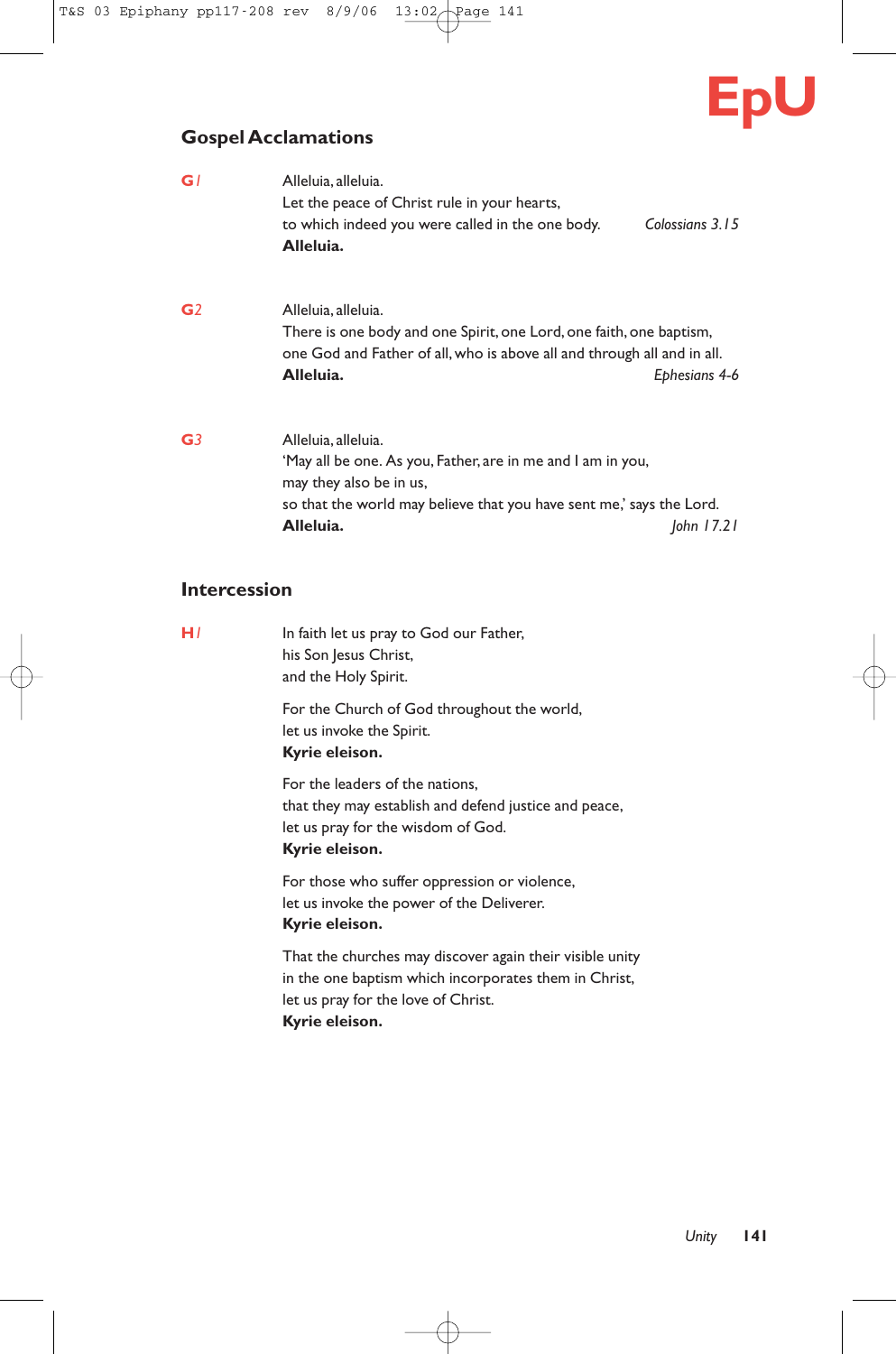That the churches may attain communion in the Eucharist around one table, let us pray for the strength of Christ. **Kyrie eleison.**

That the churches may recognize each other's ministries in the service of their one Lord, let us pray for the peace of Christ. **Kyrie eleison.**

#### *Free prayer of the congregation may follow.*

Into your hands, O Lord, we commend all for whom we pray, trusting in your mercy; through your Son, Jesus Christ our Lord. **Amen.**

# **Introductions to the Peace**

| П            | If our life in Christ means anything,<br>if love can persuade at all,<br>or the Spirit that we have in common,<br>or any tenderness and sympathy,<br>then be united in your conviction<br>and united in your love,<br>with a common purpose and a common mind.                                                              |
|--------------|-----------------------------------------------------------------------------------------------------------------------------------------------------------------------------------------------------------------------------------------------------------------------------------------------------------------------------|
| 12           | Christ is our hope;<br>we give him glory for the great grace<br>by which upon the cross<br>he stretched out his hands in love to us all.<br>By that same grace may he come, our risen Saviour,<br>into every gesture of unity and fellowship<br>which we make toward one another,<br>and make the peace we share his peace. |
| 13           | We are all one in Christ Jesus.<br>We belong to him through faith,<br>heirs of the promise of the Spirit of peace.                                                                                                                                                                                                          |
| $\mathbf{I}$ | Lord Jesus Christ, you said to your apostles,<br>'Peace I leave with you, my peace I give to you.'<br>Look not on our sins, but on the faith of your Church,<br>and grant it that peace and unity which is according to your will.                                                                                          |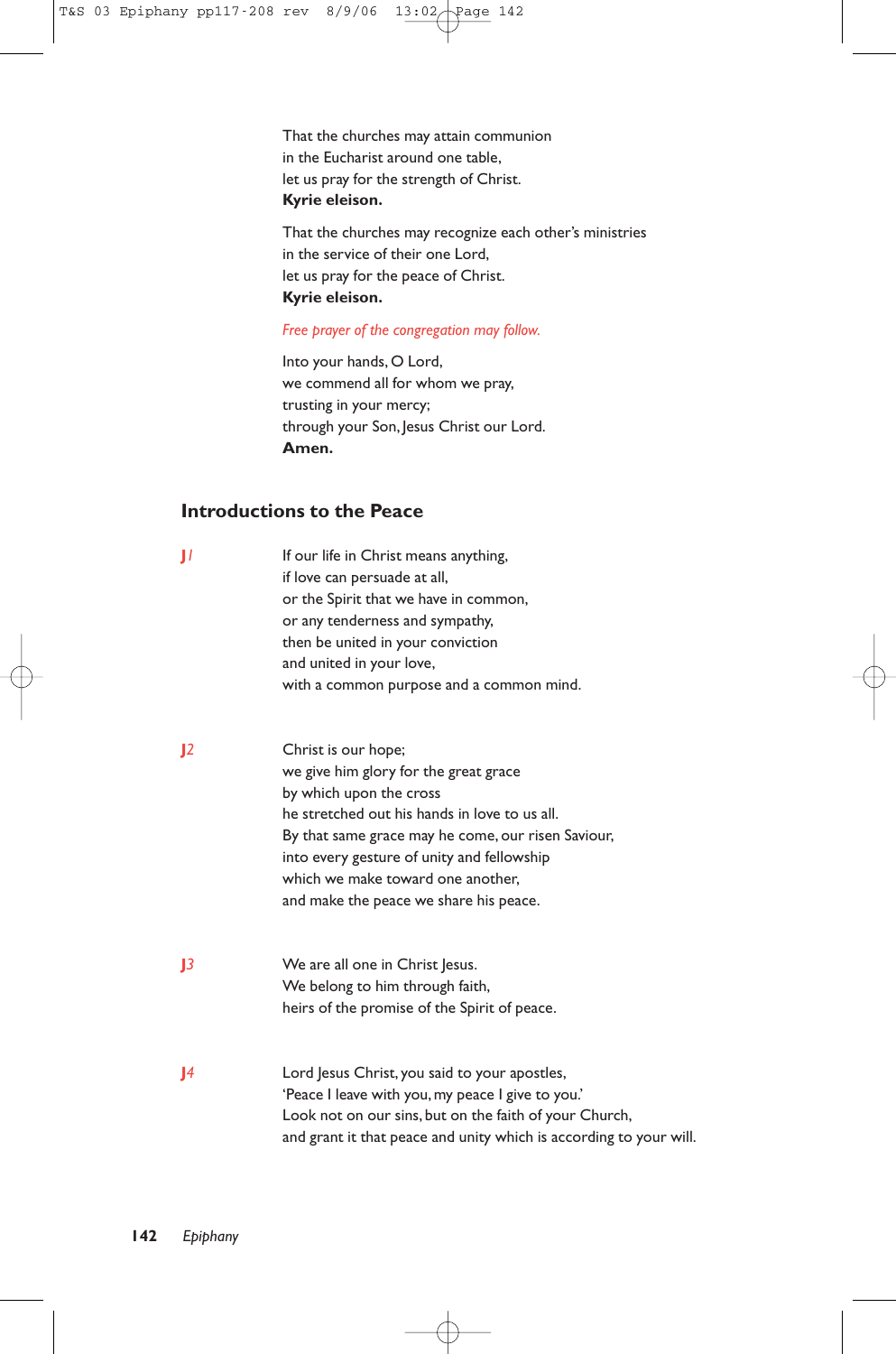

# **Prayers at the Preparation of the Table**

- **K***1* As the grain once scattered in the fields and the grapes once dispersed on the hillside are now reunited on this table in bread and wine, so, Lord, may your whole Church soon be gathered together from the corners of the earth into your kingdom. **Amen.**
- **K***2* Lord, hear the prayers of your people as we celebrate this memorial of our salvation. May this sacrament of your love unite us more closely to you and to each other. Through Jesus Christ our Lord. **Amen.**
- **K***3* As this bread was scattered and then gathered and made one; so may your Church be gathered into your kingdom. **Glory to you, O God, for ever.**

Wisdom has built her a house; she has mixed her wine; she has set her table. **Glory to you, O God, for ever.**

**K***4* God of power and love, by your Holy Spirit, draw the scattered flock of Christ into a visible unity and make your Church a sign of hope to our divided world; through Jesus Christ our Lord. **Amen.**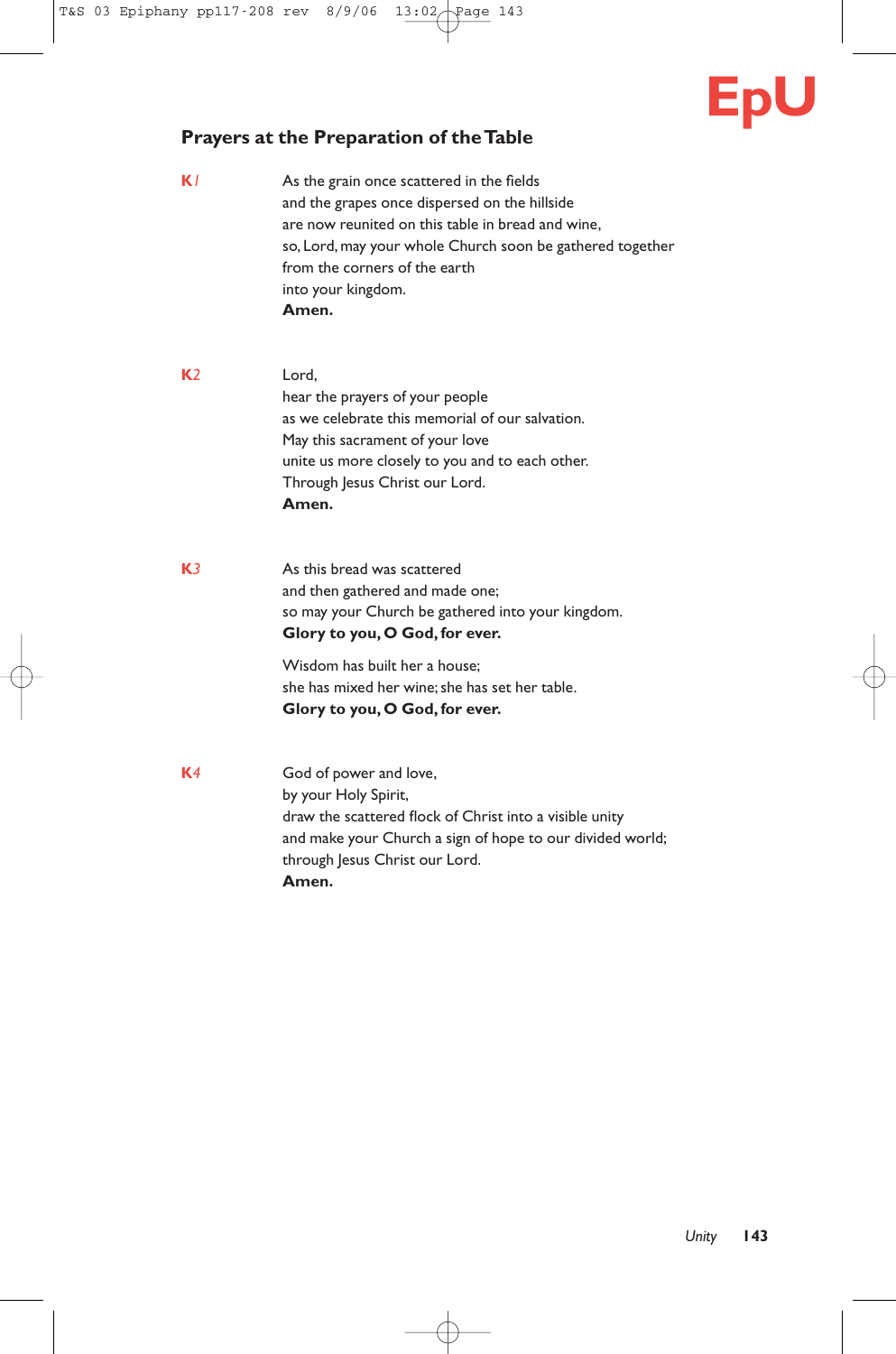# **Prefaces**

| LI | And now we give you thanks                         |
|----|----------------------------------------------------|
|    | because of the unity you have given us in your Son |
|    | and that you are the God and Father of us all,     |
|    | above all and through all and in all.              |

L<sub>2</sub> And now we give you thanks because you gather your scattered children into your Church to be as one even as you, Father, are one with your Son and the Holy Spirit. You call us to be one people, to praise your wisdom in all your works, to be the body of Christ and the dwelling place of the Holy Spirit.

# **Extended Preface**

| M/ | Father, all-powerful and ever-living God,                  |
|----|------------------------------------------------------------|
|    | we do well always and everywhere to give you thanks        |
|    | through Jesus Christ our Lord.                             |
|    | By him, your only Son,                                     |
|    | who restored to us peace through the blood of his cross,   |
|    | you willed to reconcile all creatures.                     |
|    | In him you have led us to the knowledge of your truth,     |
|    | that bound together by one faith and one baptism           |
|    | we might become his body.                                  |
|    | Through him you have given your Holy Spirit to all peoples |
|    | to work marvels by innumerable gifts                       |
|    | and an abundant variety of graces.                         |
|    | Gathering us together in unity,                            |
|    | your Spirit dwells in the hearts of all your children,     |
|    | filling the whole Church with his presence                 |
|    | and guiding it with wisdom from above.                     |
|    | And so, with steadfast love,                               |
|    | we proclaim your glory                                     |
|    | and join with hosts of angels                              |
|    | in their triumphant hymn of praise:                        |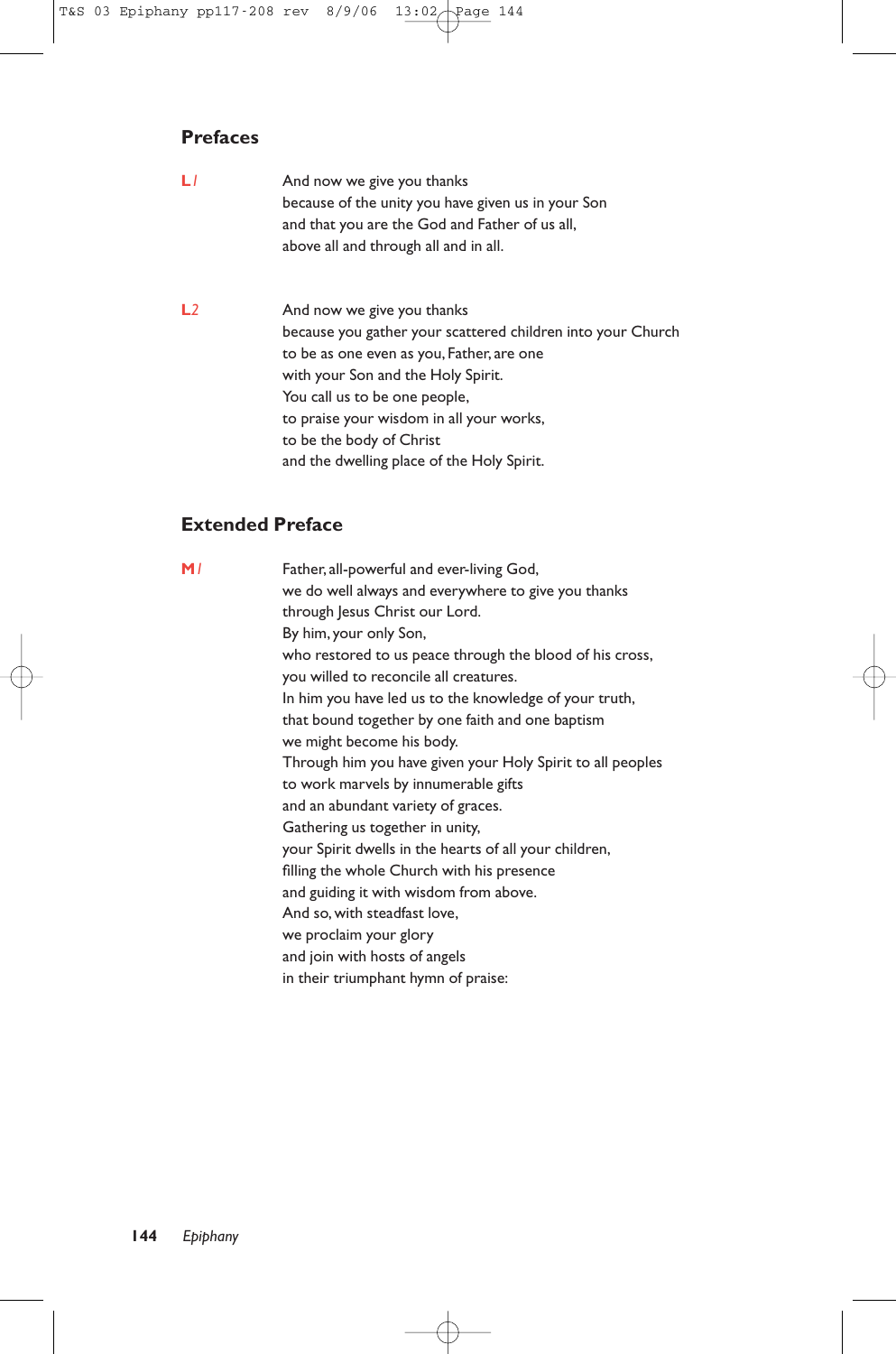# **EpU**

# **Post Communions**

| N/ | Eternal God and Father                                      |
|----|-------------------------------------------------------------|
|    | whose Son at supper prayed that his disciples might be one, |
|    | as he is one with you:                                      |
|    | draw us closer to him,                                      |
|    | that in common love and obedience to you                    |
|    | we may be united to one another                             |
|    | in the fellowship of the one Spirit,                        |
|    | that the world may believe that he is Lord,                 |
|    | to your eternal glory;                                      |
|    | through Jesus Christ our Lord.                              |
|    | Amen.                                                       |
|    |                                                             |

**N***2* God our Father, whose Son at table offered himself as the innocent Lamb, and gave us this memorial of his passion until the end of time; for ever nourish your people with his living bread and saving cup, and strengthen them in holiness, that the family of mankind may live in the light of one faith in one communion of love; through the same Christ our Lord. **Amen.**

# **Blessing**

**P***1* The Lord Jesus Christ, Son of the living God, teach you to walk in his way more trustfully, to accept his truth more faithfully, and to share his life more lovingly; that by the power of the Holy Spirit you may come as one family to the kingdom of the Father. And the blessing …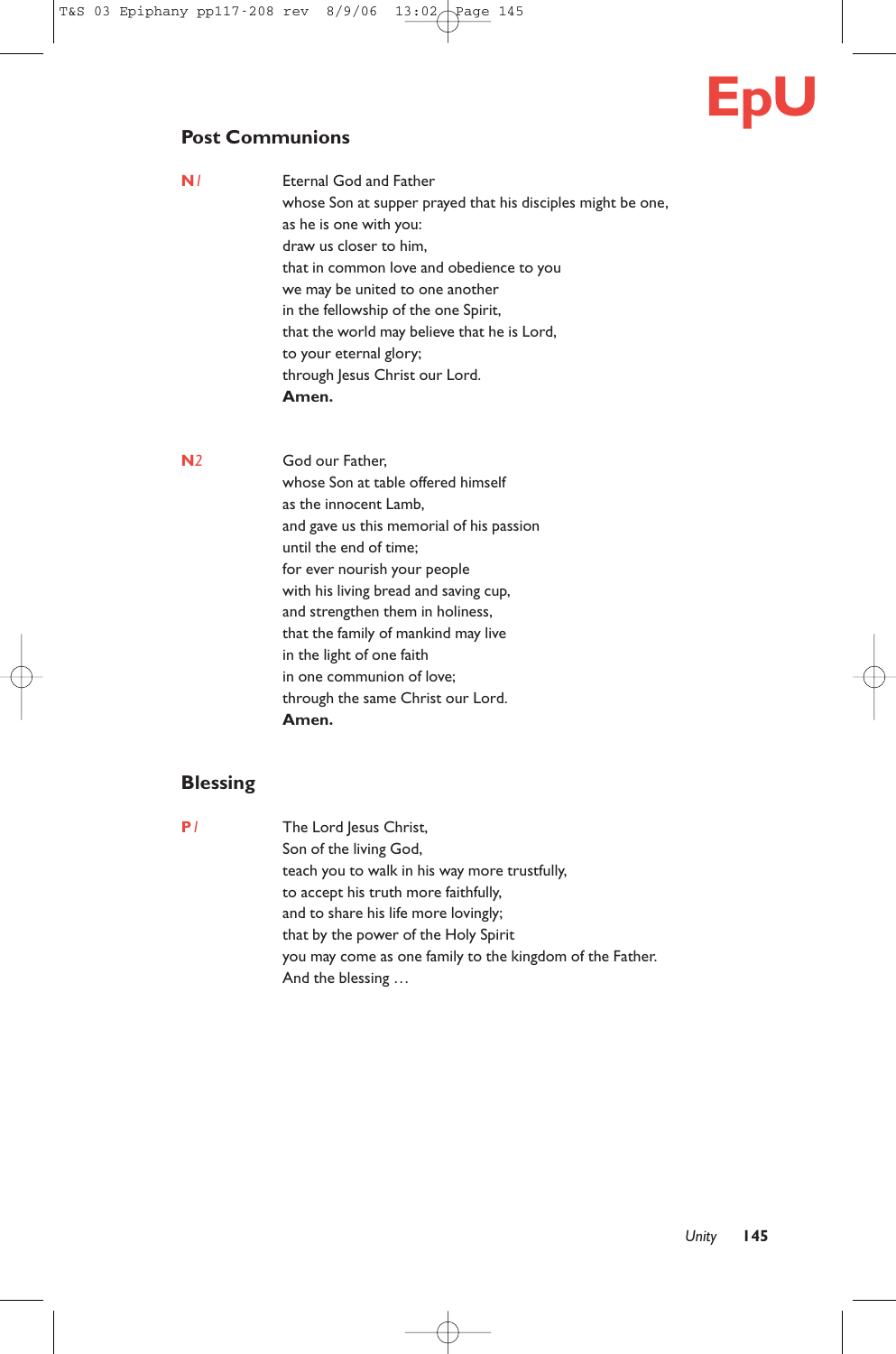# **An Alternative Dismissal on the Theme of Unity**

#### **Q***1 Acclamation*

*After the post-communion prayers a hymn may be sung and/or the following acclamation may be used*

There is one body and one spirit. **There is one hope to which we were called;** one Lord, one faith, one baptism, **one God and Father of all.**

# *The Dismissal Gospel*

Hear the Gospel of our Lord Jesus Christ according to John. **Glory to you, O Lord.**

[Jesus said,] 'As you, Father, are in me and I am in you, may they also be in us, so that the world may believe that you have sent me. The glory that you have given me I have given them, so that they may be one, as we are one, I in them and you in me, that they may be completely one, so that the world may know that you have sent me and have loved them even as you have loved me.' *John 17.21b-23*

#### *(or)*

[Jesus said,] 'I am the good shepherd. I know my own and my own know me, just as the Father knows me and I know the Father. And I lay down my life for the sheep.And I have other sheep that do not belong to this fold. I must bring them also, and they will listen to my voice. So there will be one flock, one shepherd.' *John 10.14-16*

#### *At the end the reader says*

This is the Gospel of the Lord. **Praise to you, O Christ.**

### *The Blessing*

May God the Father, Son and Holy Spirit, three persons in one God, inspire you to live as one, that you may witness to the perfect unity of his love; and the blessing …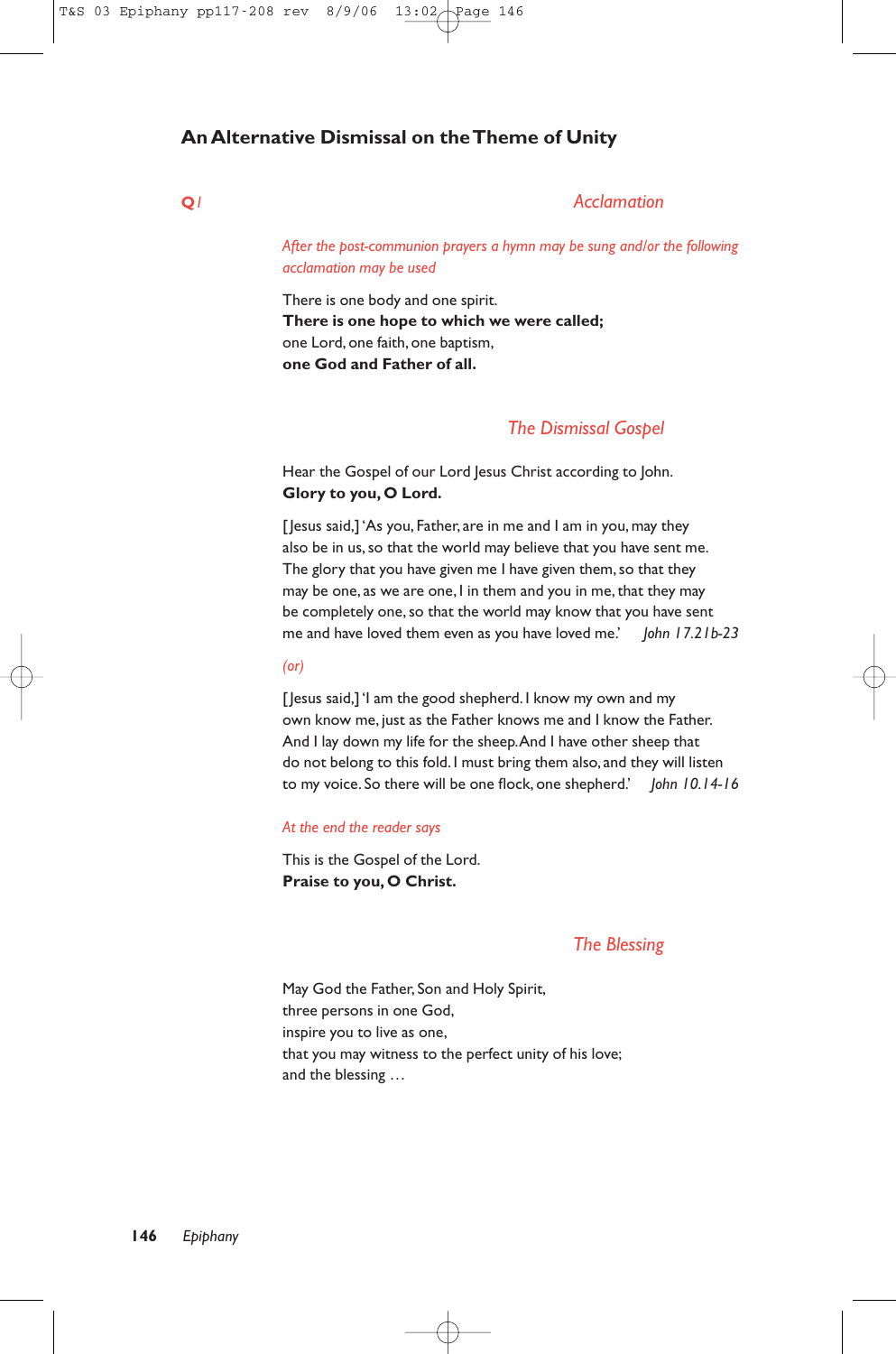

# *The Dismissal*

One in heart and one in mind, and empowered by the Spirit, go in peace to love and serve the Lord. **In the name of Christ. Amen.**

*(or)*

One in heart and one in mind, and empowered by the Spirit, go in the peace of Christ. **Thanks be to God.**

# **Acclamations**

| R/             | This is the message we have heard from the beginning:<br>that we should love one another.                                                          |
|----------------|----------------------------------------------------------------------------------------------------------------------------------------------------|
|                | Christ is our peace, who has made us one:<br>he has broken down the barriers which divided us.                                                     |
| R <sub>2</sub> | There is one body and one spirit.<br>There is one hope to which we were called;<br>one Lord, one faith, one baptism,<br>one God and Father of all. |
| R3             | We are the body of Christ.<br>In the one Spirit we were all baptized into one body.                                                                |
|                | Let us then pursue all that makes for peace<br>and builds up our common life.                                                                      |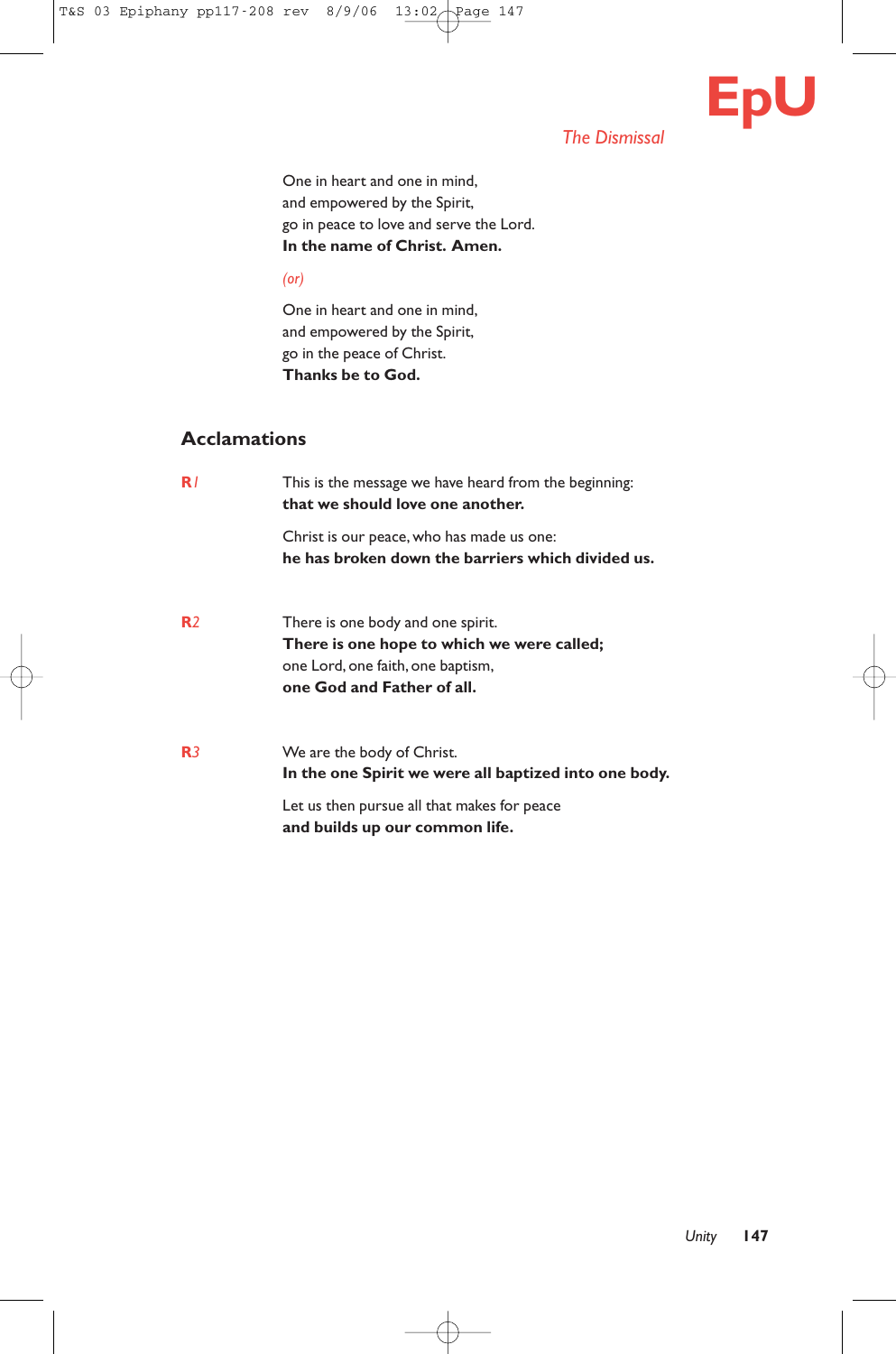# **Short Passages of Scripture**

| S <sub>1</sub> | Above all, clothe yourselves with love,<br>which binds everything together in perfect harmony.<br>And let the peace of Christ rule in your hearts,<br>to which indeed you were called in the one body.                                                                                                                                                              |
|----------------|---------------------------------------------------------------------------------------------------------------------------------------------------------------------------------------------------------------------------------------------------------------------------------------------------------------------------------------------------------------------|
|                | And be thankful.<br>Colossians 3.14,15                                                                                                                                                                                                                                                                                                                              |
| S <sub>2</sub> | For where two or three are gathered in my name,<br>Matthew 18.20<br>I am there among them.                                                                                                                                                                                                                                                                          |
| S <sub>3</sub> | So then you are no longer strangers and aliens,<br>but you are citizens with the saints<br>and also members of the household of God,<br>built upon the foundation of the apostles and prophets,<br>with Christ Jesus himself as the cornerstone.<br>In him the whole structure is joined together<br>and grows into a holy temple in the Lord.<br>Ephesians 2.19-21 |
|                |                                                                                                                                                                                                                                                                                                                                                                     |
| S <sub>4</sub> | Because there is one bread, we who are many are one body,<br>I Corinthians 10.17<br>for we all partake of the one bread.                                                                                                                                                                                                                                            |
| S <sub>5</sub> | May the God of steadfastness and encouragement<br>grant you to live in harmony with one another,<br>in accordance with Christ Jesus,<br>so that together you may with one voice<br>glorify the God and Father of our Lord Jesus Christ.<br>Romans 15.5                                                                                                              |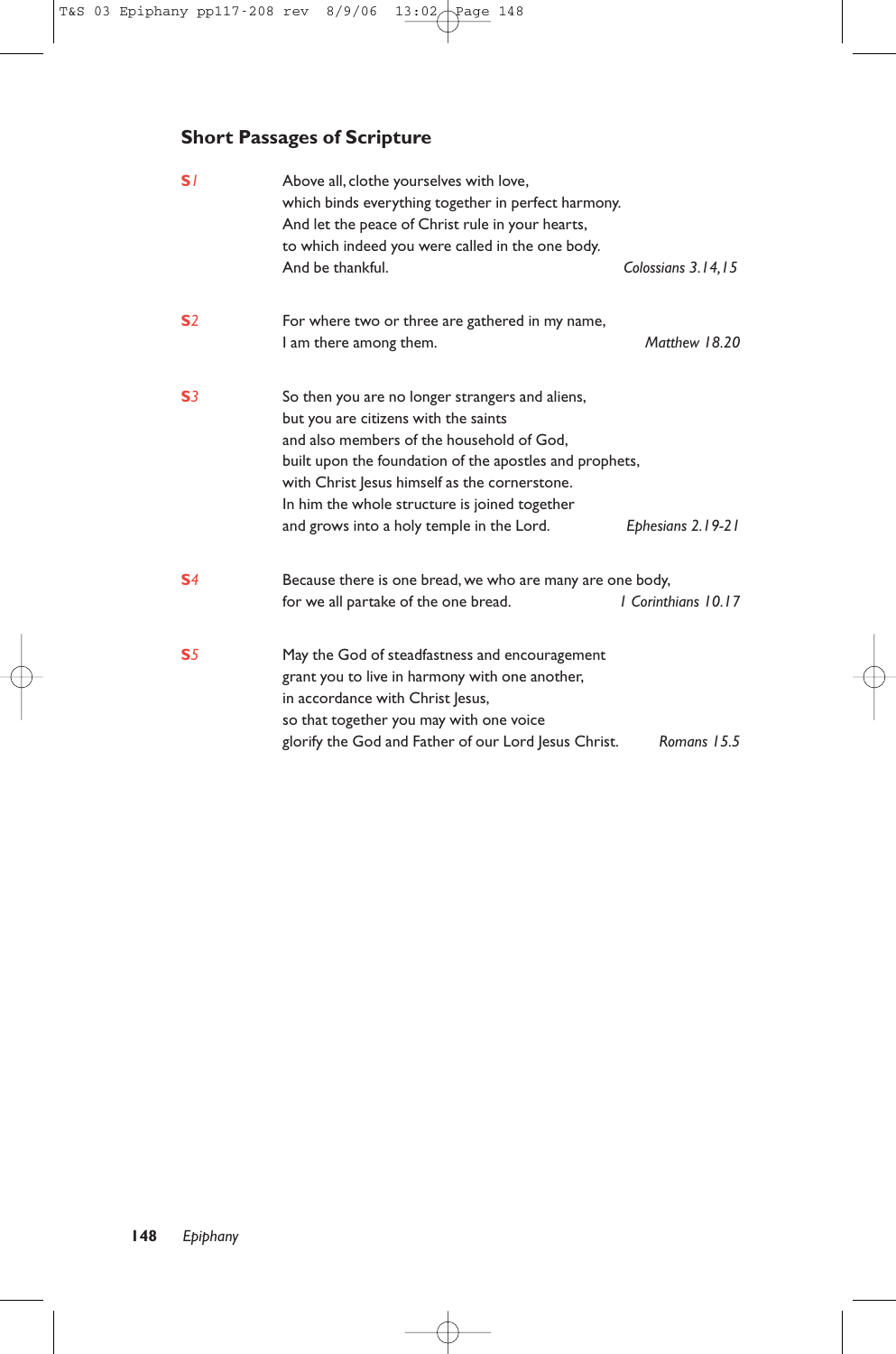

# **Seasonal Material connected with the Theme of Mission**

# **Invitations to Confession**

| A              | If anyone sins, we have an advocate with the Father,<br>Jesus Christ the righteous;<br>and he is the propitiation for our sins,<br>and not for ours only,<br>but also for the sins of the whole world.<br>l John 2.1,2<br>In penitence and faith, let us confess our sins:  |  |
|----------------|-----------------------------------------------------------------------------------------------------------------------------------------------------------------------------------------------------------------------------------------------------------------------------|--|
| A <sup>2</sup> | I set no store by life: I only want to finish the race<br>and complete the task which the Lord Jesus assigned to me,<br>Acts 20.24<br>of bearing witness to the gospel of God's grace.<br>Conscious of our failure to proclaim the gospel,<br>let us call to mind our sins: |  |
| A <sub>3</sub> | Do not be anxious about your life,<br>what you shall eat or what you shall drink.<br>Matthew 6.31,33<br>Seek first God's kingdom and his righteousness.<br>Let us confess our sins<br>and our failure to make God's will our priority:                                      |  |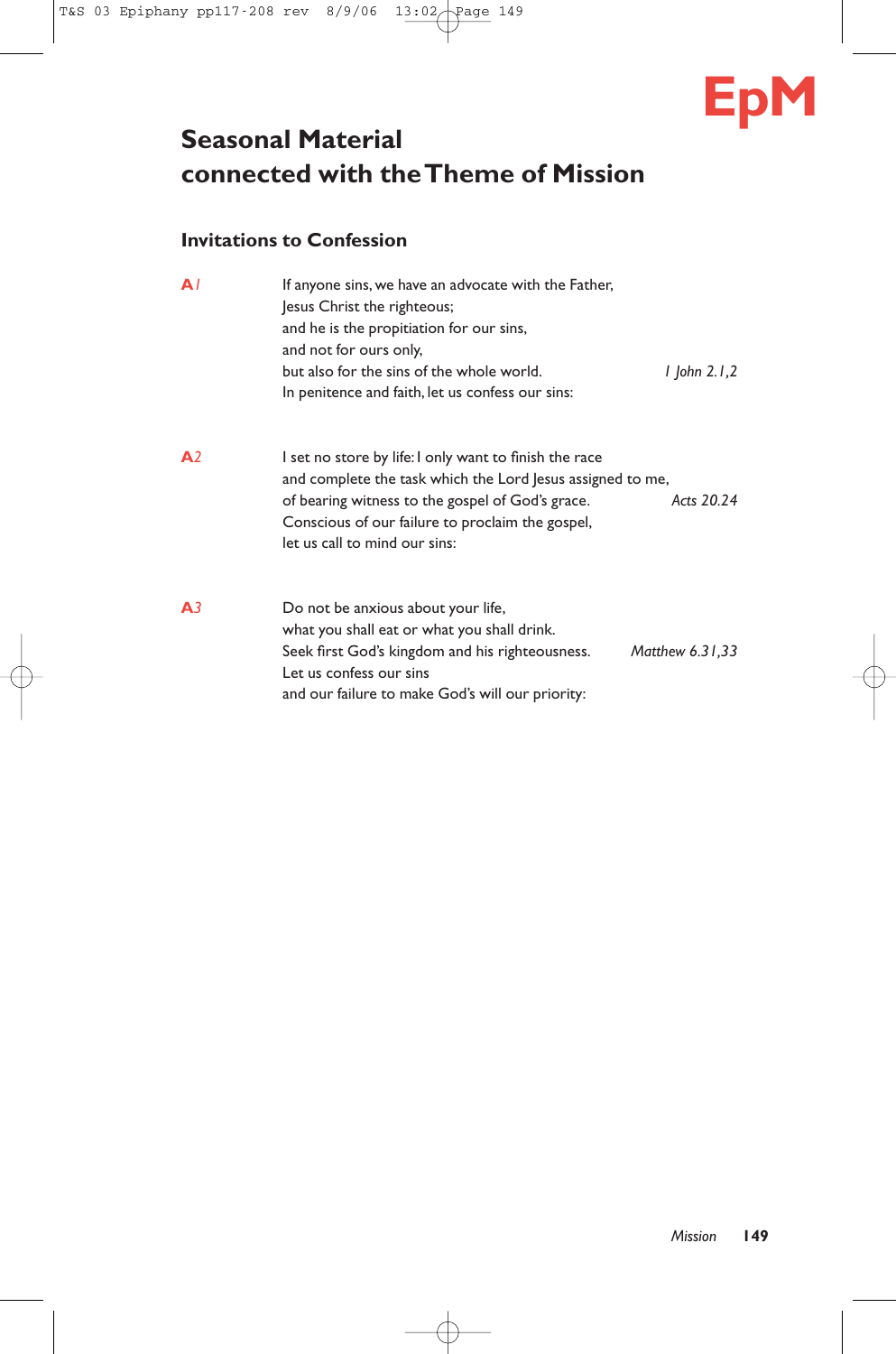# **Kyrie Confessions**

**B***1* 'I was hungry and you gave me no food, I was thirsty and you gave me no drink.' Lord, have mercy. **Lord, have mercy.**

> 'I was a stranger and you did not welcome me, naked and you did not clothe me.' Christ, have mercy. **Christ, have mercy.**

'I was sick and you did not visit me, in prison and you did not come to me.' Lord, have mercy. **Lord, have mercy.**

**B***2* We have not held out the word of life in a dark and twisted world: Lord, have mercy. **Lord, have mercy.**

> We have failed to share our bread with the hungry: Christ, have mercy. **Christ, have mercy.**

We have closed our hearts to the love of God: Lord, have mercy. **Lord, have mercy.**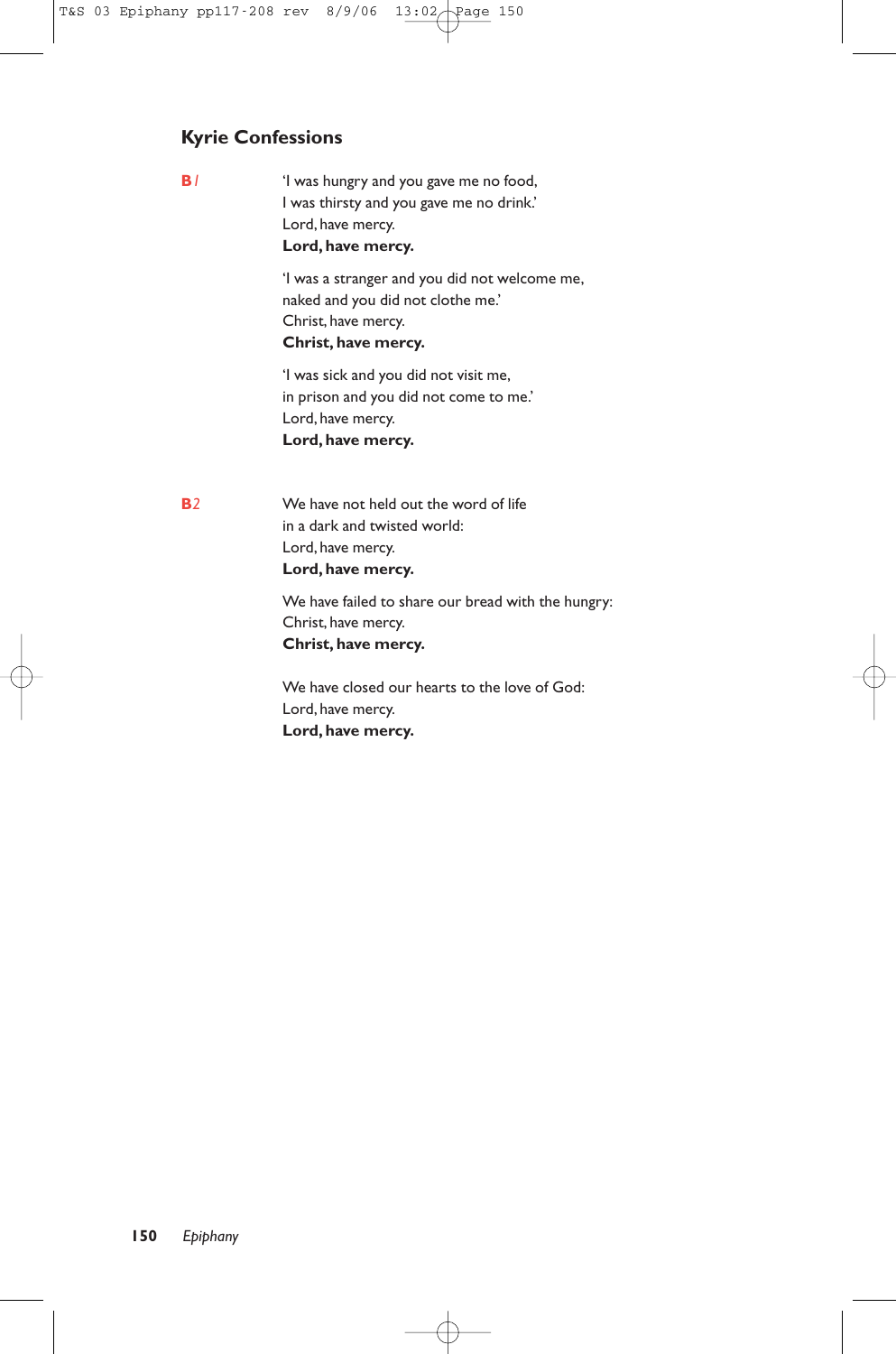# **EpM**

# **Collects**

**F***1* Almighty God, who called your Church to witness that you were in Christ reconciling the world to yourself: help us to proclaim the good news of your love, that all who hear it may be drawn to you; through him who was lifted up on the cross, and reigns with you in the unity of the Holy Spirit, one God, now and for ever. **Amen.**

**F***2* Almighty God, who on the day of Pentecost sent your Holy Spirit to the disciples with the wind from heaven and in tongues of flame, filling them with joy and boldness to preach the gospel: send us out in the power of the same Spirit to witness to your truth and to draw all to the fire of your love; through Jesus Christ our Lord, who is alive and reigns with you in the unity of the Holy Spirit, one God, now and for ever. **Amen.**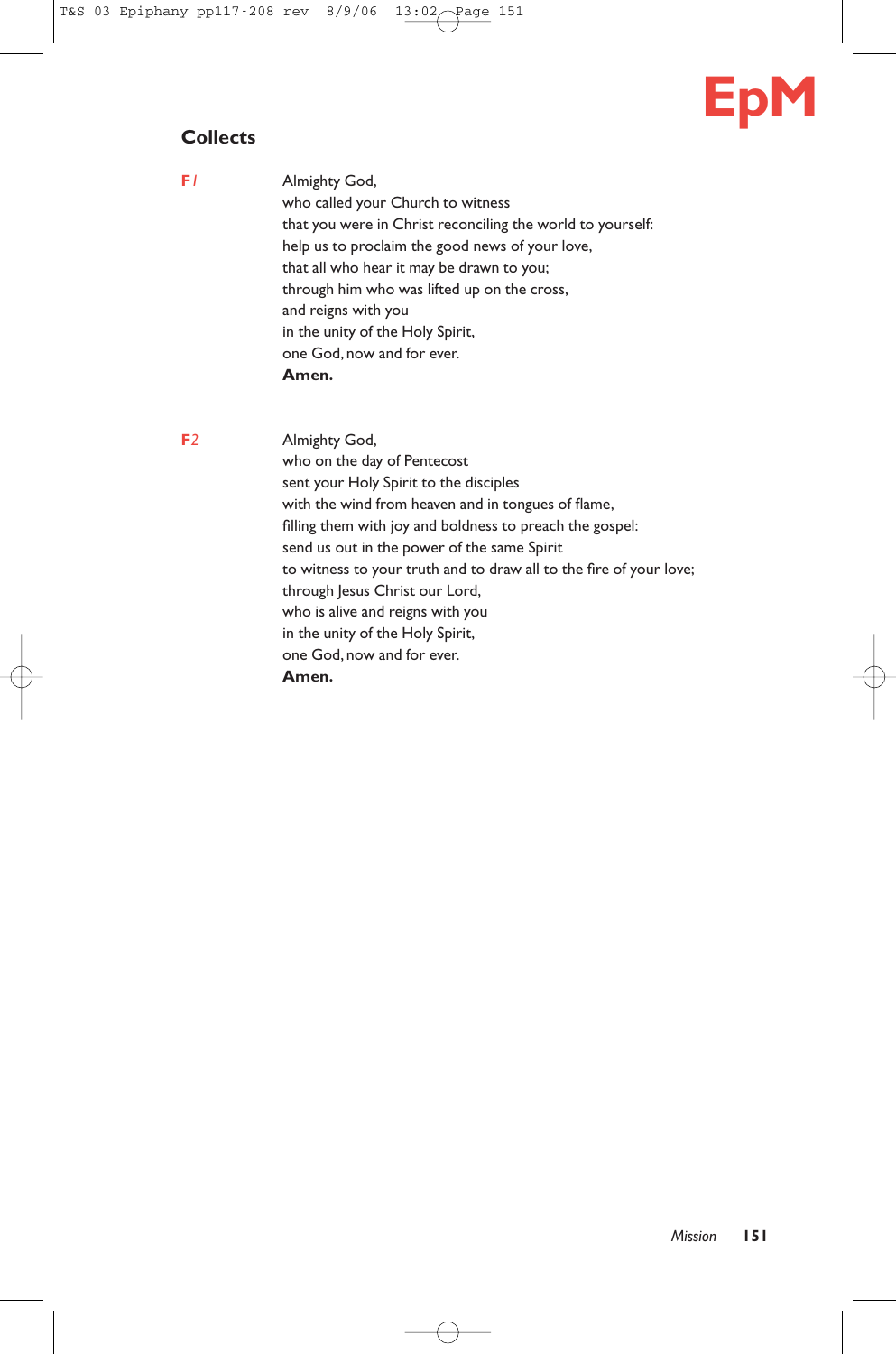# **Gospel Acclamations**

| GI             | Alleluia, alleluia.<br>'Go and make disciples of all the nations,'<br>says the Lord;                                                                                      |                  |
|----------------|---------------------------------------------------------------------------------------------------------------------------------------------------------------------------|------------------|
|                | 'I am with you always, to the end of the age.'<br>Alleluia.                                                                                                               | Matthew 28.19,20 |
| G <sub>2</sub> | Alleluia, alleluia.<br>'Go into all the world,'<br>says the Lord,<br>'and proclaim the good news to all creation.'<br>Alleluia.                                           | Mark 16.15       |
| G <sub>3</sub> | Alleluia, alleluia.<br>God so loved the world<br>that he gave his only Son,<br>so that everyone who believes in him may not perish<br>but have eternal life.<br>Alleluia. | John $3.16$      |

# **Intercession**

| H I | In the power of the Spirit and in union with Christ,<br>let us pray to the Father.                                           |
|-----|------------------------------------------------------------------------------------------------------------------------------|
|     | All or some of these petitions may be used                                                                                   |
|     | God of our salvation.<br>hope of all the ends of the earth,<br>we pray:<br>Your kingdom come.                                |
|     | That the world may know Jesus Christ<br>as the Prince of Peace,<br>we pray:<br>Your kingdom come.                            |
|     | That all who are estranged and without hope<br>may be brought near in the blood of Christ,<br>we pray:<br>Your kingdom come. |
|     | That the Church may be one in serving<br>and proclaiming the gospel,<br>we pray:<br>Your kingdom come.                       |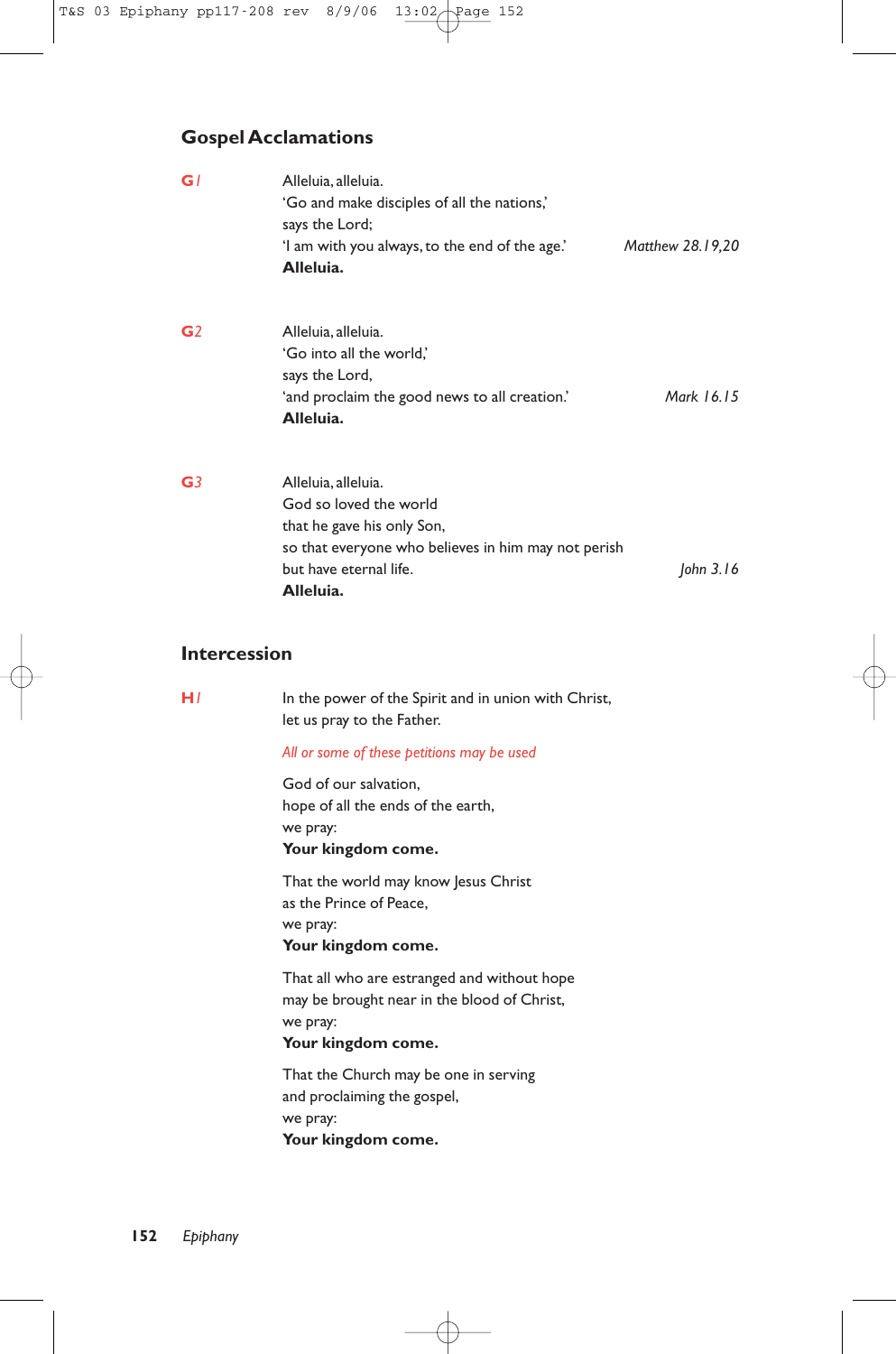

That we may be bold to speak the word of God while you stretch out your hand to save, we pray:

# **Your kingdom come.**

That the Church may be generous in giving, faithful in serving, bold in proclaiming, we pray: **Your kingdom come.**

That the Church may welcome and support

all whom God calls to faith,

we pray:

# **Your kingdom come.**

That all who serve the gospel may be kept in safety while your word accomplishes its purpose, we pray:

**Your kingdom come.**

That all who suffer for the gospel may know the comfort and glory of Christ, we pray: **Your kingdom come.**

That the day may come when every knee shall bow and every tongue confess that Jesus Christ is Lord, we pray:

# **Your kingdom come.**

Almighty God,

by your Holy Spirit you have made us one with your saints in heaven and on earth: grant that in our earthly pilgrimage we may ever be supported by this fellowship of love and prayer, and know ourselves surrounded by their witness to your power and mercy; through Jesus Christ our Lord. **Amen.**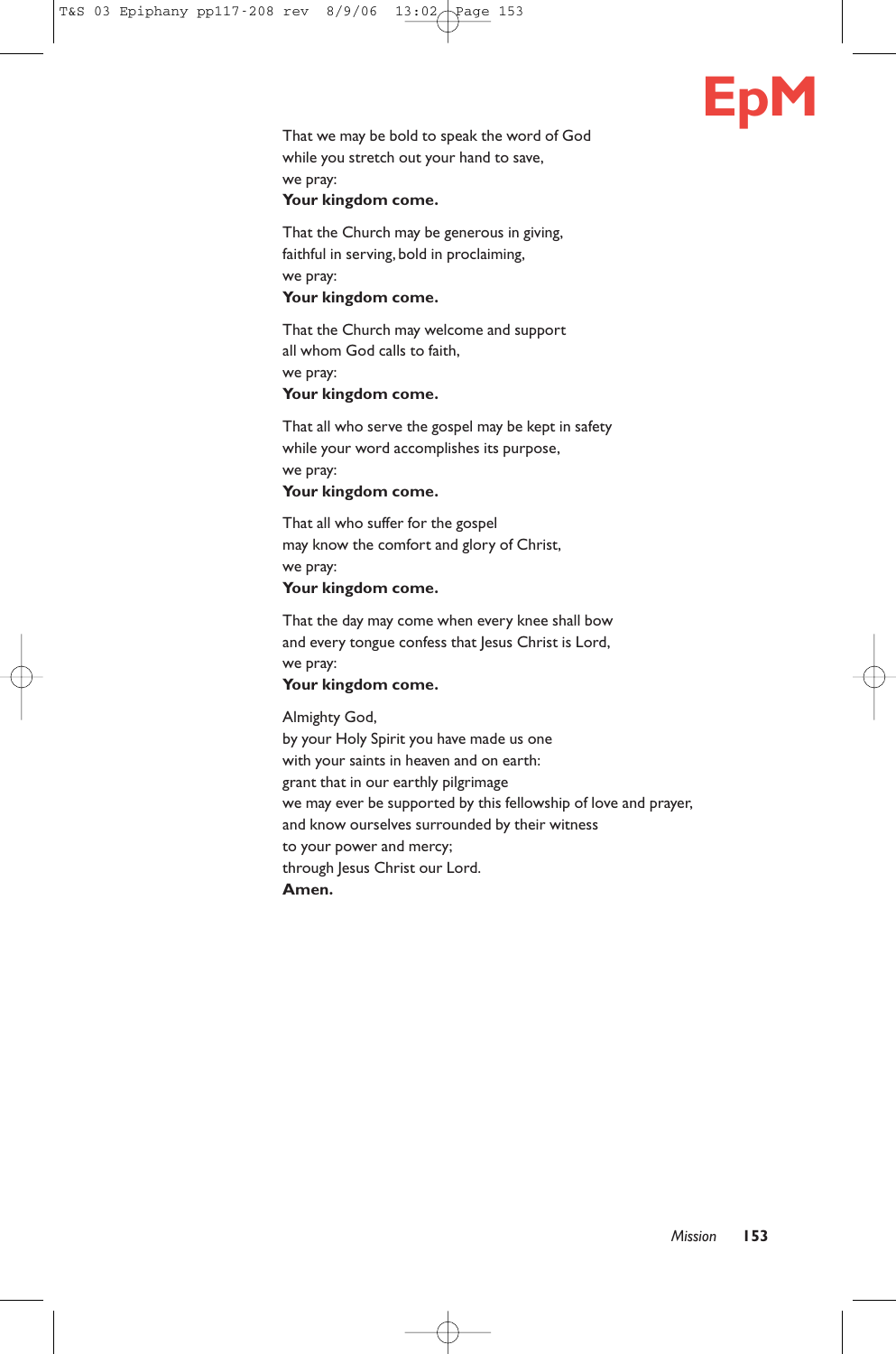# **Introductions to the Peace**

|              | God has entrusted to us the message of reconciliation.<br>First be reconciled to one another.                |
|--------------|--------------------------------------------------------------------------------------------------------------|
| $\mathbf{I}$ | Welcome one another as Christ has welcomed you<br>for the glory of God.                                      |
|              | Christ came and proclaimed the gospel:<br>peace to those who are far off<br>and peace to those who are near. |

# **Prayers at the Preparation of the Table**

| Father, look upon the face of Jesus Christ your Son,          |                 |  |
|---------------------------------------------------------------|-----------------|--|
| who gave up his life to set all people free.                  |                 |  |
| From the rising of the sun to its setting,                    |                 |  |
| may your name be great among the nations,                     |                 |  |
| and in every place a pure sacrifice be offered to your glory. |                 |  |
| We ask this through Christ our Lord.                          | cf Malachi 1.11 |  |
| Amen.                                                         |                 |  |
|                                                               |                 |  |

**K**<sub>2</sub> Faithful God, receive all we offer you this day. May we so live the life of Christ that your Church may be a sign of salvation to all the nations of the world. We ask this in the name of Jesus Christ the Lord. **Amen.**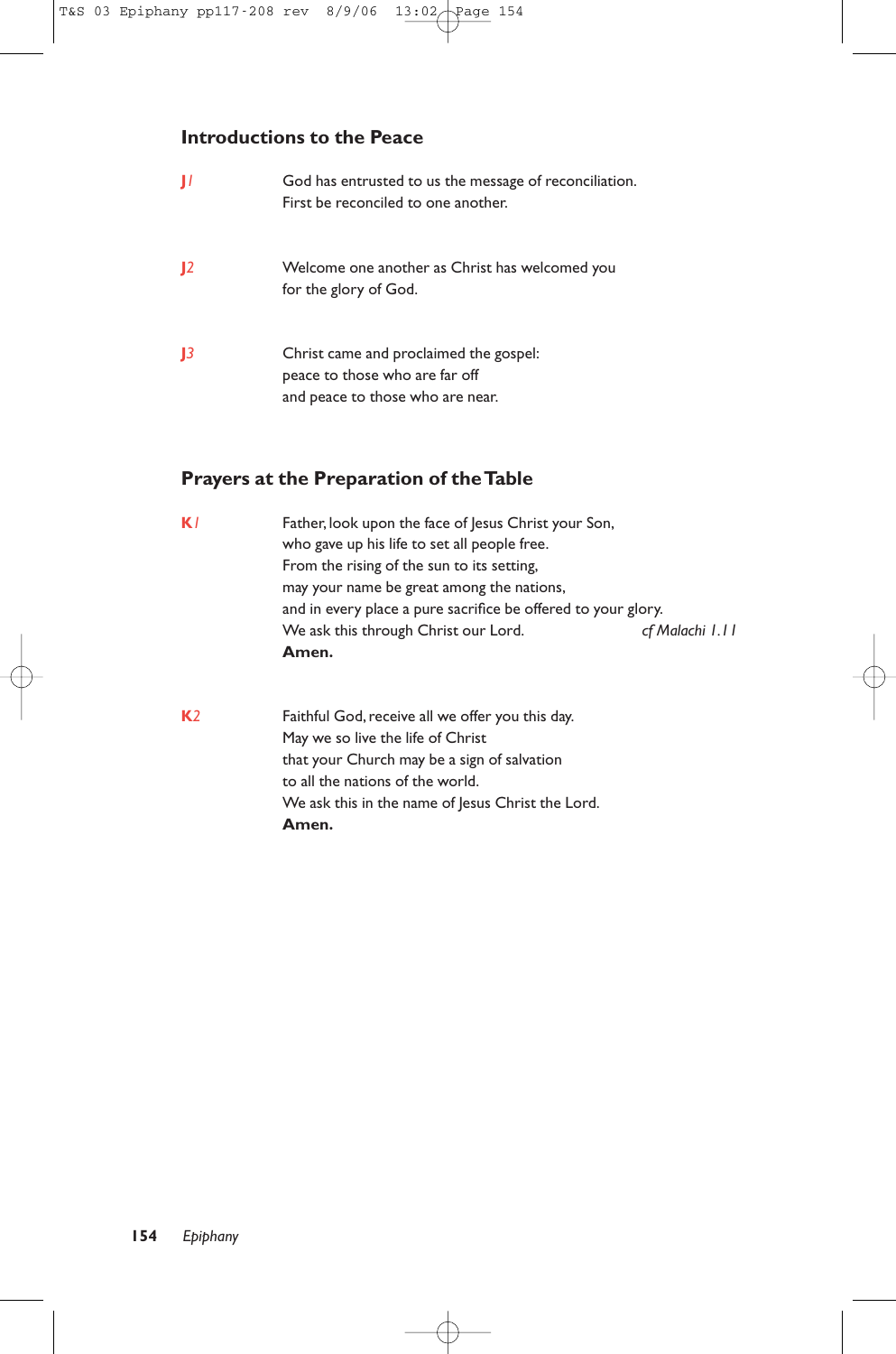# **EpM**

# **Extended Prefaces**

| M/ | Father, we give you thanks and praise                         |
|----|---------------------------------------------------------------|
|    | through Jesus Christ our Lord                                 |
|    | because you are God almighty,                                 |
|    | creator of the world and all that is in it.                   |
|    | Through him you made the whole human race                     |
|    | and in him you show us the mystery of your purpose.           |
|    | In him you will bring all things together under him as head,  |
|    | all things in heaven, all things on earth.                    |
|    | Through him we have heard the word of truth,                  |
|    | the good news of salvation,                                   |
|    | and you have marked us with the seal of your promised Spirit. |
|    | We who were once far off                                      |
|    | have been brought near by the blood of Christ,                |
|    | for he is the peace between us                                |
|    | and has broken down the barrier of hostility.                 |
|    | He has made of us one new humanity                            |
|    | and reconciled us to you by the cross.                        |
|    | Through him with angels and archangels                        |
|    | and all the company of heaven,                                |
|    | we come before you, Father, by the Holy Spirit,               |
|    | for ever praising you and saying:                             |
|    |                                                               |

**M***2* Living God, Father of light, hope of nations, friend of sinners, builder of the city that is to come: your love is made visible in Jesus Christ, you bring home the lost, restore the sinner and give dignity to the despised. In the face of Jesus Christ your light shines out, flooding lives with goodness and truth, gathering into one a divided and broken humanity. With people from every race and nation, with the Church of all the ages, with apostles, evangelists and martyrs, we join the angels of heaven in their unending song:

# **Post Communion**

**N***1* Eternal God, giver of love and power, your Son Jesus Christ has sent us into all the world to preach the gospel of his kingdom: confirm us in this mission, and help us to live the good news we proclaim; through Jesus Christ our Lord. **Amen.**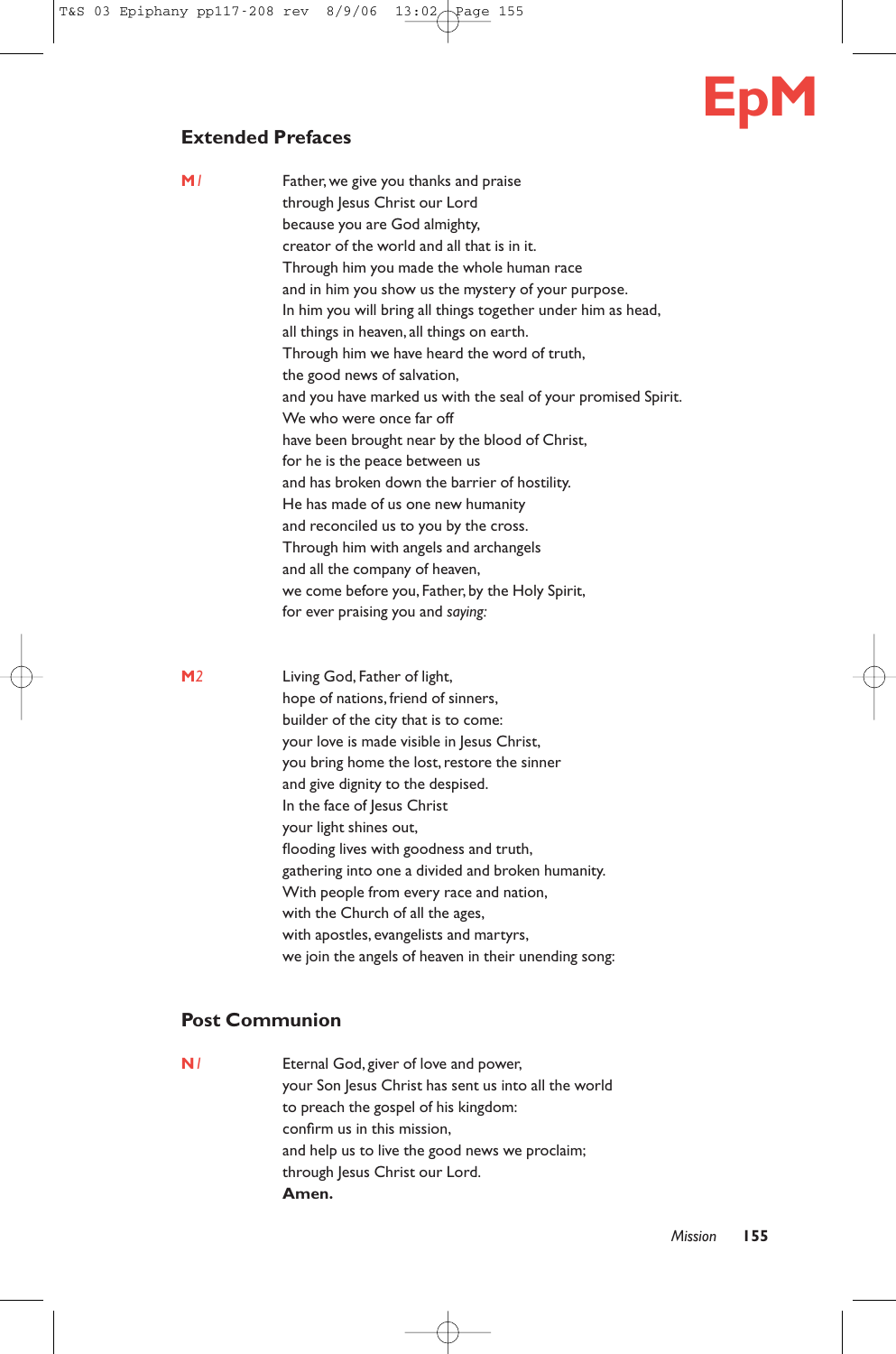# **An Alternative Dismissal on the Theme of Mission**

# **Q***1 Acclamation*

*After the post-communion prayers a hymn may be sung and/or the following acclamation may be used*

O Lord, open my lips **and my mouth shall proclaim your praise.**

When we were still helpless **Christ died for the ungodly.**

The proof of God's amazing love is this: **while we were still sinners, Christ died for us.** *cf Romans 5.6,8* 

# *The Dismissal Gospel*

Hear the Gospel of our Lord Jesus Christ according to Matthew. **Glory to you, O Lord.**

[Jesus said,] 'Go therefore and make disciples of all nations, baptizing them in the name of the Father and of the Son and of the Holy Spirit, and teaching them to obey everything I have commanded you. And remember, I am with you always, to the end of the age.'

*Matthew 28.19,20*

#### *(or)*

Hear the Gospel of our Lord Jesus Christ according to John. **Glory to you, O Lord.**

Jesus said to them again,'Peace be with you.As the Father has sent me, so I send you.'When he had said this, he breathed on them and said to them,'Receive the Holy Spirit.' *John 20.21,22*

#### *At the end the reader says*

This is the Gospel of the Lord. **Praise to you, O Christ.**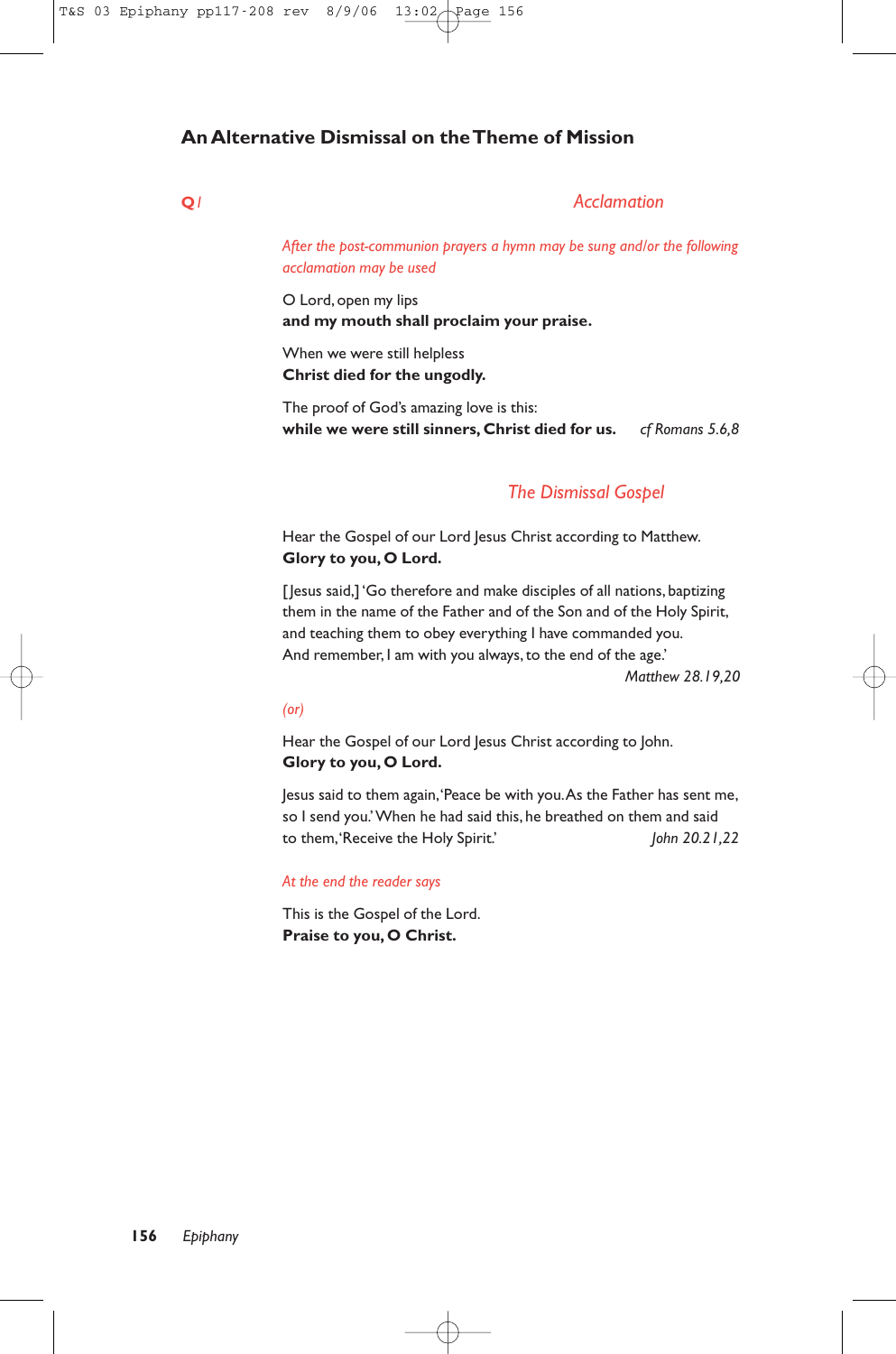# *The Blessing*

**EpM**

The Father, whose glory fills the heavens, cleanse you by his holiness and send you to proclaim his word. **Amen.**

The Son, who has ascended to the heights, pour upon you the riches of his grace. **Amen.**

The Holy Spirit, the Comforter, equip you and strengthen you in your ministry. **Amen.**

And the blessing …

# *The Dismissal*

The Lord says,'Go into all the world and make disciples of all the nations.' Go in peace to love and serve the Lord. **In the name of Christ. Amen.**

*(or)*

The Lord says,'Go into all the world and make disciples of all the nations.' Go in the peace of Christ. **Thanks be to God.**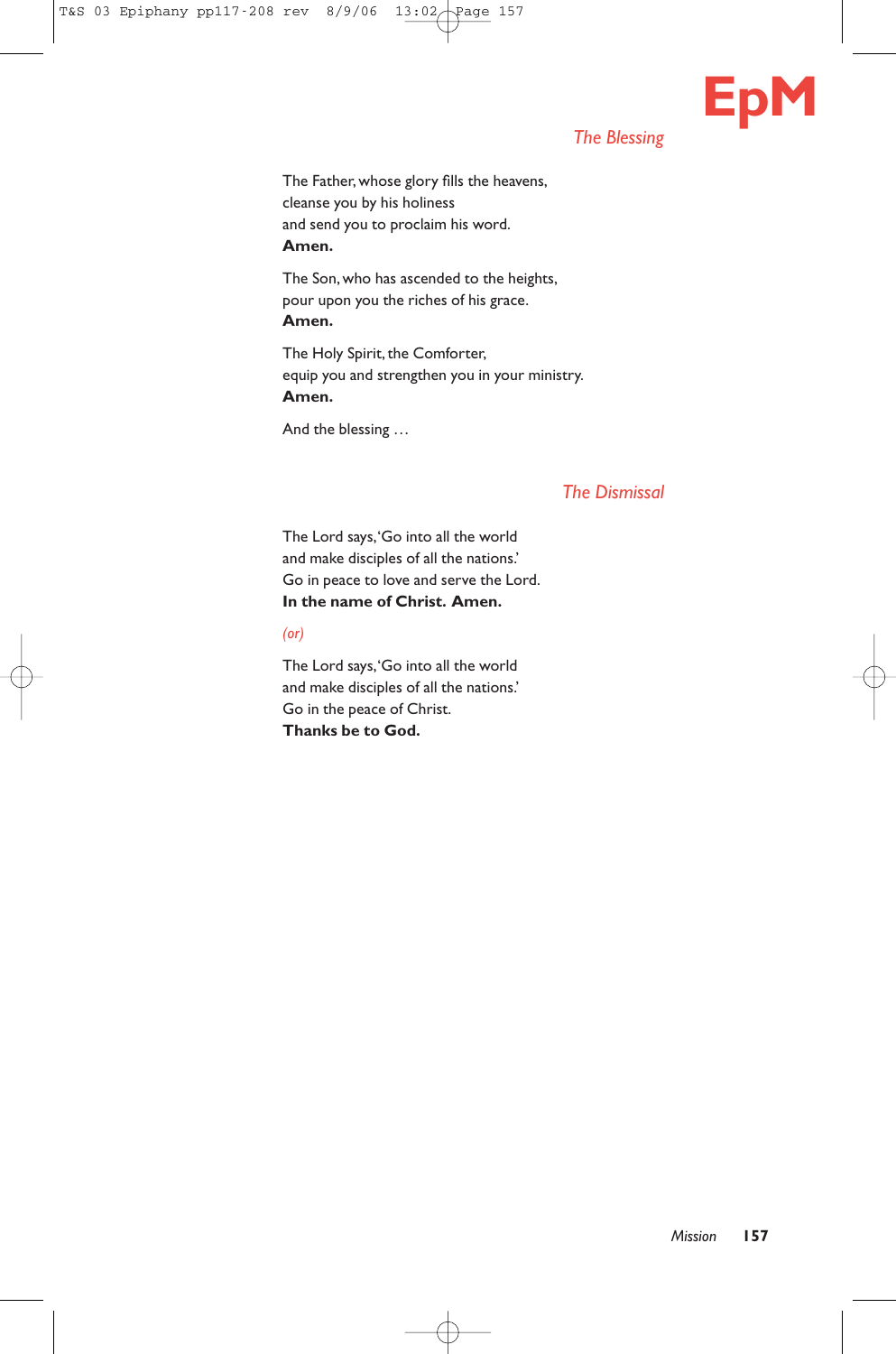# **Short Passages of Scripture**

| S/             | The grace of God has appeared,<br>bringing salvation to all.                                                                                                                                                   | Titus $2.11$       |
|----------------|----------------------------------------------------------------------------------------------------------------------------------------------------------------------------------------------------------------|--------------------|
| S <sub>2</sub> | The love of Christ urges us on,<br>because we are convinced that one has died for all.                                                                                                                         | 2 Corinthians 5.14 |
| S <sub>3</sub> | We do not proclaim ourselves;<br>we proclaim Jesus Christ as Lord<br>and ourselves as your slaves for Jesus' sake.                                                                                             | 2 Corinthians 4.5  |
| S <sub>4</sub> | The Spirit of truth, who proceeds from the Father,<br>he will bear witness to me:<br>and you also are witnesses.                                                                                               | John 15.26,27      |
| S <sub>5</sub> | Declare his glory among the nations<br>and his wonders among all peoples.                                                                                                                                      | Psalm 96.3         |
| S6             | Give thanks to the Lord, call on his name;<br>make known his deeds among the nations;<br>proclaim that his name is exalted.                                                                                    | Isaiah 12.4        |
| <b>S</b> 7     | The Lord has sent me to bring good news to the oppressed,<br>to bind up the brokenhearted,<br>to proclaim liberty to the captives, and release to the prisoners;<br>to proclaim the year of the Lord's favour. | Isaiah $61.1,2$    |
| S8             | The harvest is plentiful, but the labourers are few;<br>therefore ask the Lord of the harvest<br>to send out labourers into his harvest.                                                                       | Matthew 9.37       |
| S <sub>9</sub> | The promise is for you,<br>for your children, and for all who are far away,<br>everyone whom the Lord our God calls to him.                                                                                    | Acts 2.39          |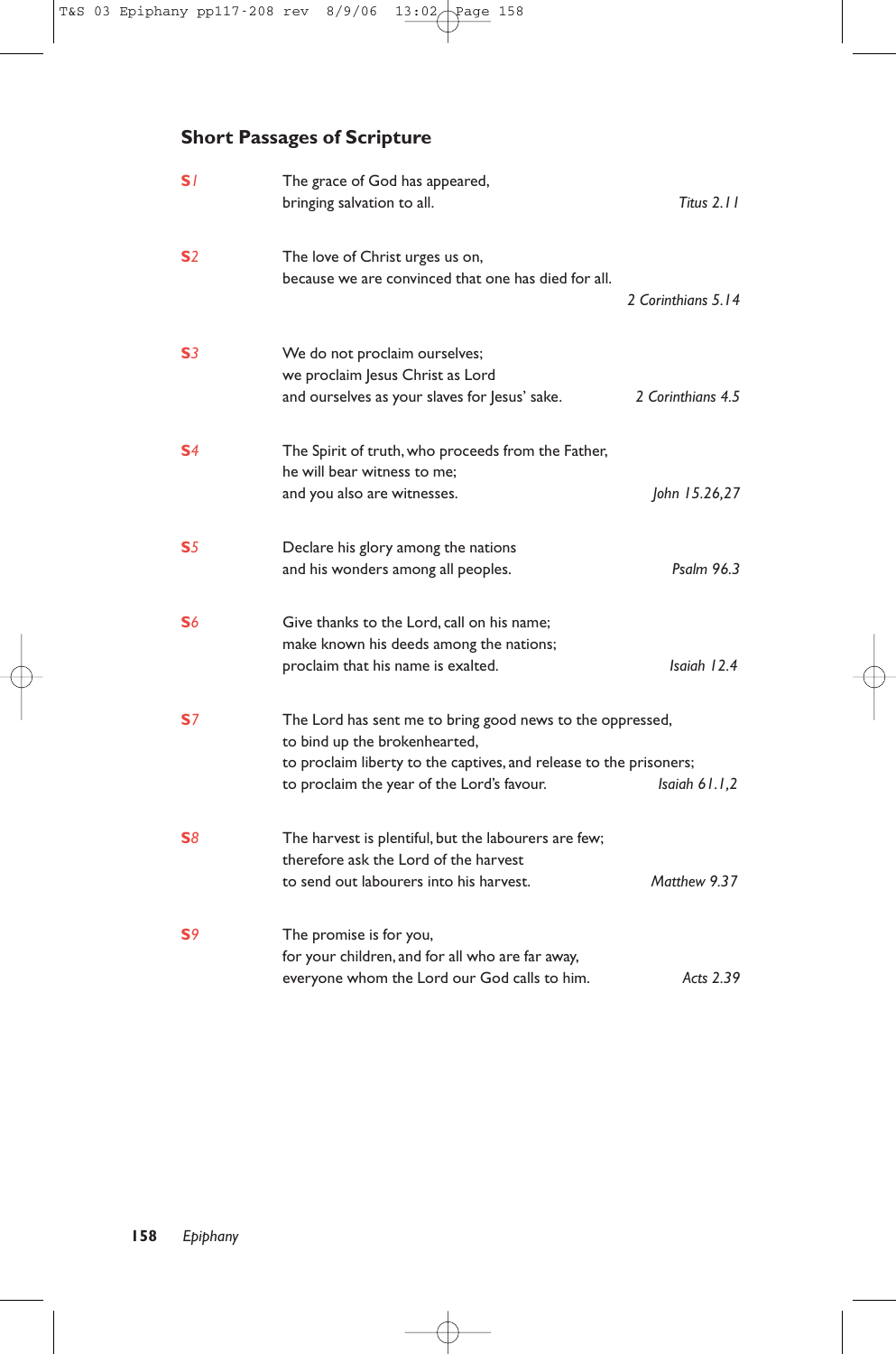

# **The Eucharist on the Feast of the Epiphany**

# **Note**

This service is appropriate for the Feast of the Epiphany, whether it is celebrated on 6 January or transferred to the Sunday falling between 2 and 8 January.

# ¶ *The Gathering*

*At the entry of the ministers a hymn may be sung.*

#### *The president may say*

In the name of the Father, and of the Son, and of the Holy Spirit.

*All* **Amen.**

# **The Greeting**

## *The president says*

Blessed are you, Lord our God, King of the universe.

# *All* **From the rising of the sun to its setting your name is proclaimed in all the world.**

The Lord of glory be with you.

*All* **The Lord bless you.**

*(or)*

The Lord be with you

# *All* **and also with you.**

*Words of welcome or introduction may be said.*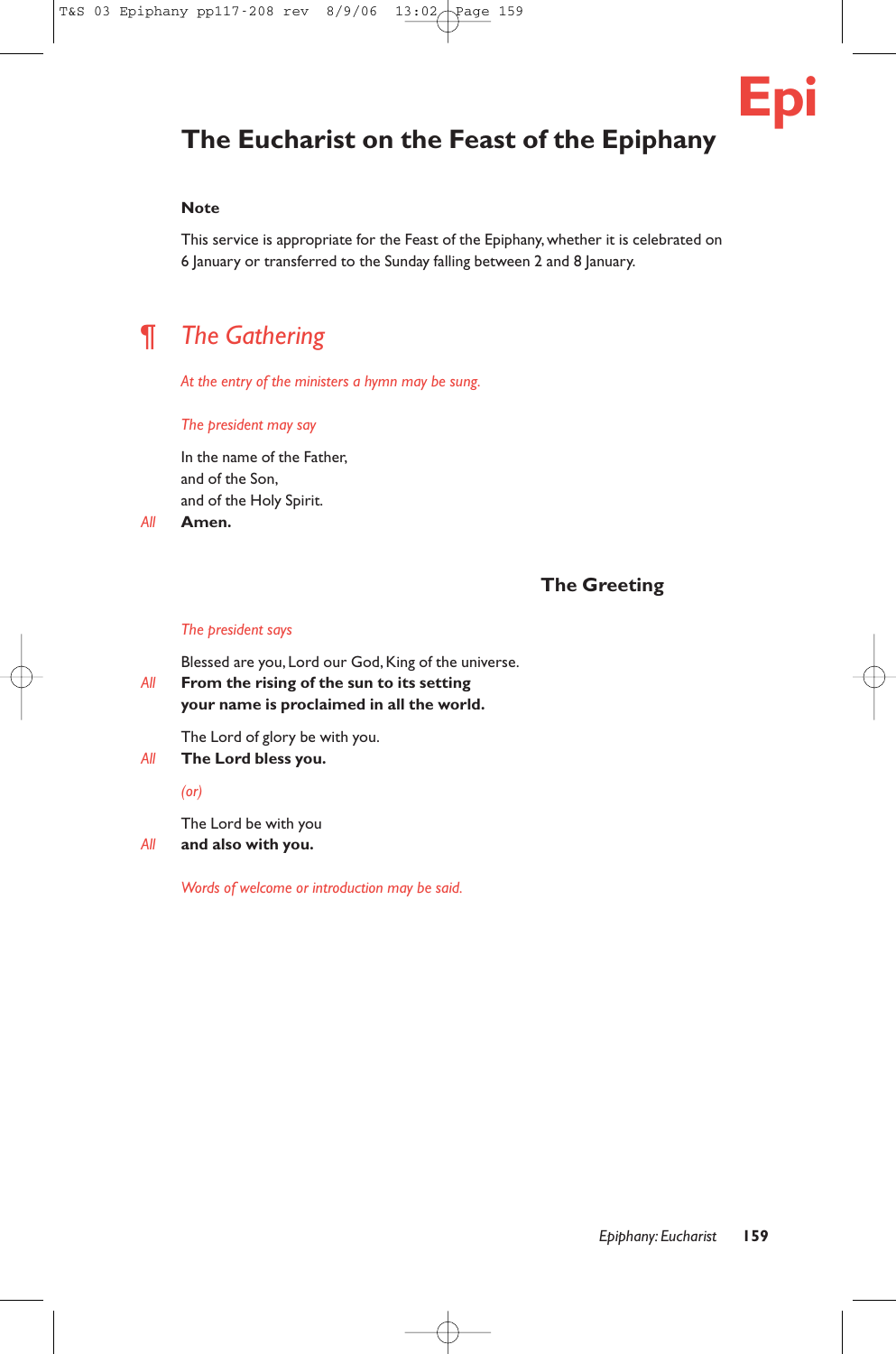# *A minister uses this Invitation to Confession or other suitable words*

The grace of God has dawned upon the world through our Saviour Jesus Christ, who sacrificed himself for us to purify a people as his own. Let us confess our sins.

## *Silence is kept.*

God be gracious to us and bless us, and make your face shine upon us: Lord, have mercy.

## *All* **Lord, have mercy.**

May your ways be known on the earth, your saving power among the nations: Christ, have mercy.

# *All* **Christ, have mercy.**

You, Lord, have made known your salvation, and reveal your justice in the sight of the nations: Lord, have mercy.

# *All* **Lord, have mercy.**

*Or another authorized form of confession may be used.*

### *The president uses this or another authorized absolution*

Almighty God, who forgives all who truly repent, have mercy upon you, pardon and deliver you from all your sins, confirm and strengthen you in all goodness, and keep you in life eternal; through Jesus Christ our Lord.

*All* **Amen.**

# **Gloria in Excelsis**

*The Gloria in excelsis may be used.*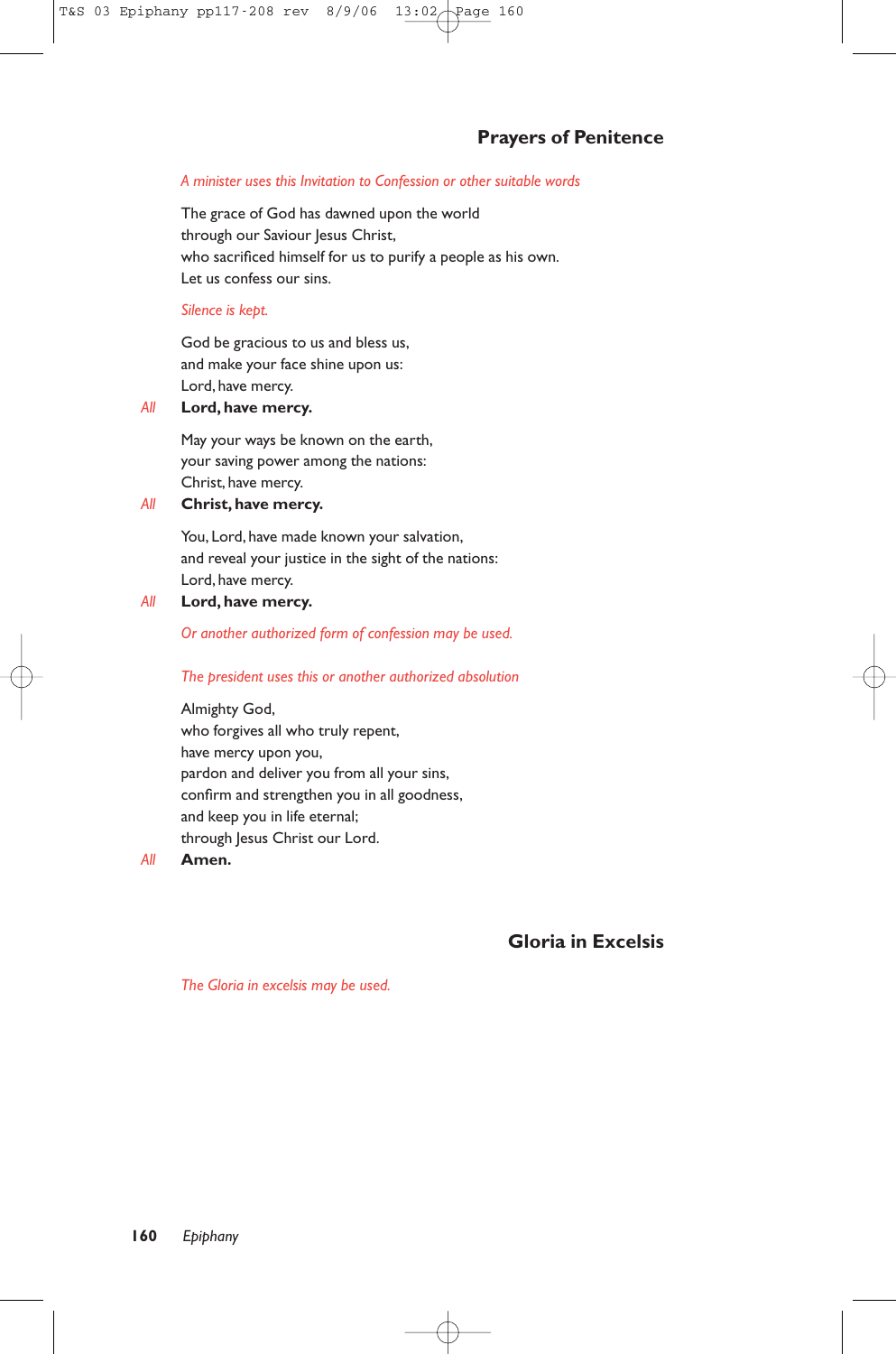# **The Collect**

## *The president introduces a period of silent prayer with the words*

Grateful for the glory revealed today through God made flesh, let us pray.

### *Silence is kept.*

# O God,

who by the leading of a star manifested your only Son to the peoples of the earth: mercifully grant that we, who know you now by faith, may at last behold your glory face to face; through Jesus Christ your Son our Lord, who is alive and reigns with you, in the unity of the Holy Spirit, one God, now and for ever.

# *All* **Amen.**

# *(or)*

Creator of the heavens, who led the Magi by a star to worship the Christ-child: guide and sustain us, that we may find our journey's end in Jesus Christ our Lord.

#### *All* **Amen.**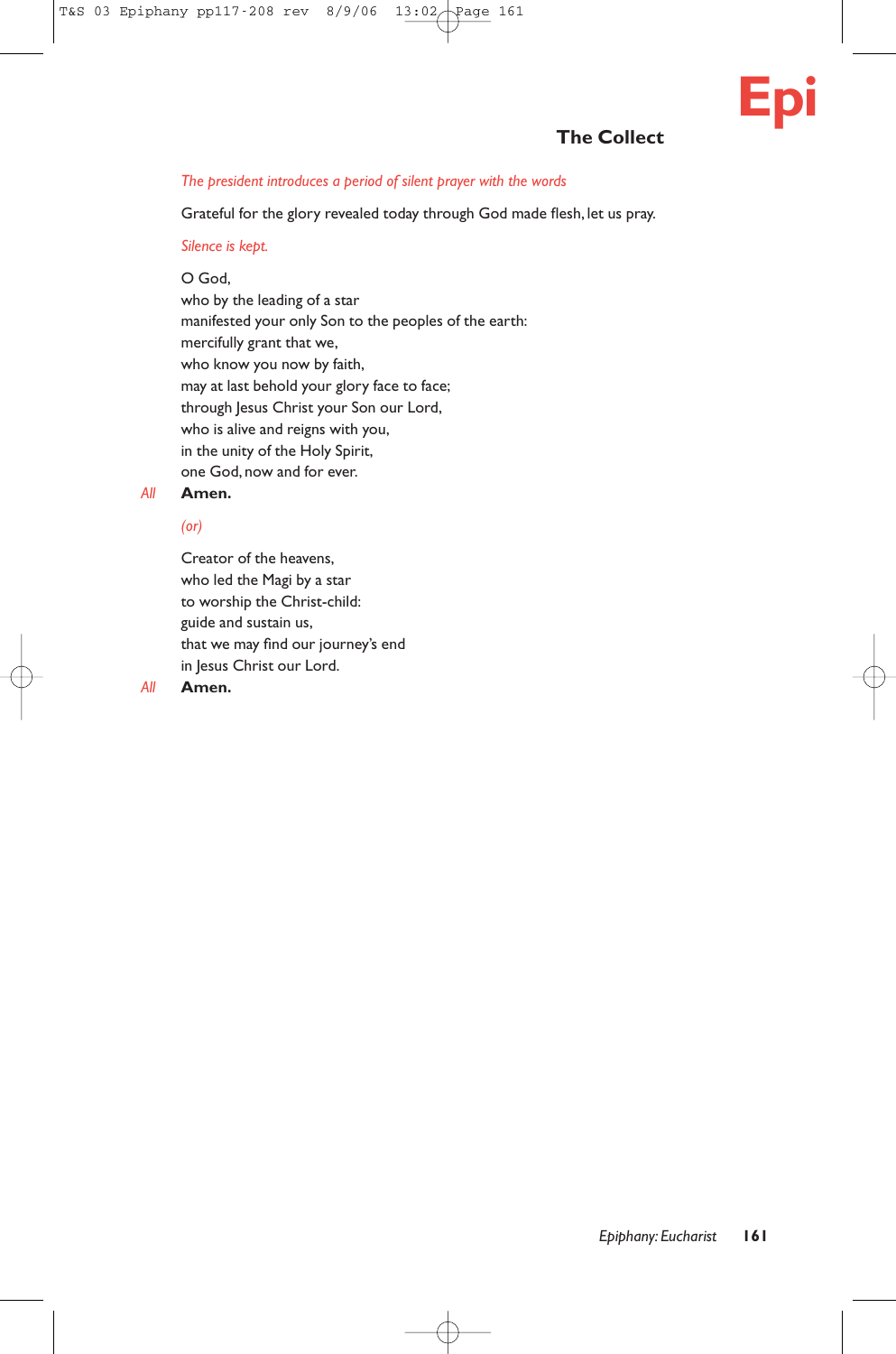# ¶ *The Liturgy of the Word*

# **Readings**

*Either one or two readings from Scripture precede the Gospel reading.*

*At the end of each the reader may say*

This is the word of the Lord.

*All* **Thanks be to God.**

*The psalm or canticle follows the first reading; other hymns and songs may be used between the readings.*

# **Gospel Reading**

*The Gospel may be read from the crib.*

*This acclamation may herald the Gospel reading*

Alleluia, alleluia. Christ was revealed in flesh, proclaimed among the nations and believed in throughout the world. *cf 1 Timothy 3.16*

#### *All* **Alleluia.**

# *When the Gospel is announced the reader says*

Hear the Gospel of our Lord Jesus Christ according to Matthew*.*

*All* **Glory to you, O Lord.**

# *Matthew 2.1–12*

*At the end*

This is the Gospel of the Lord.

*All* **Praise to you, O Christ.**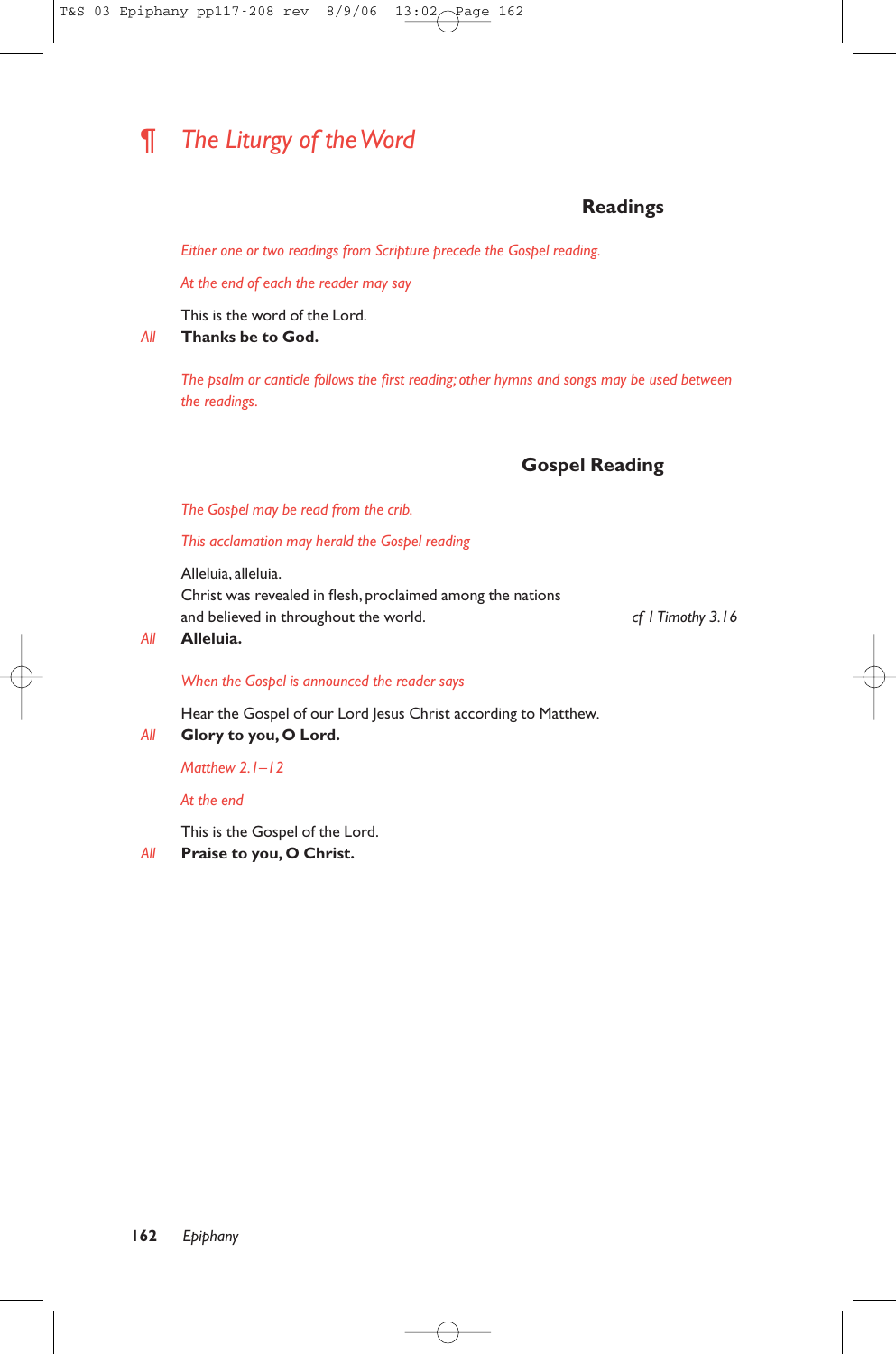# **Epi**

# **Acclamations at the Presentation of the Gifts**

*The traditional gifts of gold, frankincense and myrrh may now be offered at the crib. Alternatively, the three figures of the wise men may be placed at the crib.*

# *At the offering of gold*

Blessed are you, Lord our God, King of the universe: to you be praise and glory for ever. As gold in the furnace is tried and purified seven times in the fire, so purify our hearts and minds that we may be a royal priesthood acceptable in the service of your kingdom.

*All* **Blessed be God for ever.**

## *At the offering of incense*

Blessed are you, Lord our God, King of the universe: to you be praise and glory for ever. As our prayer rises up before you as incense, so may we be presented before you with penitent hearts and uplifted hands to offer ourselves in your priestly service.

*All* **Blessed be God for ever.**

# *At the offering of myrrh*

Blessed are you, Lord our God, King of the universe: to you be praise and glory for ever. As you give medicine to heal our sickness and the leaves of the tree of life for the healing of the nations, so anoint us with your healing power that we may be the first-fruits of your new creation.

# *All* **Blessed be God for ever.**

**Sermon**

# **Creed**

*An authorized translation of the Nicene Creed is used.*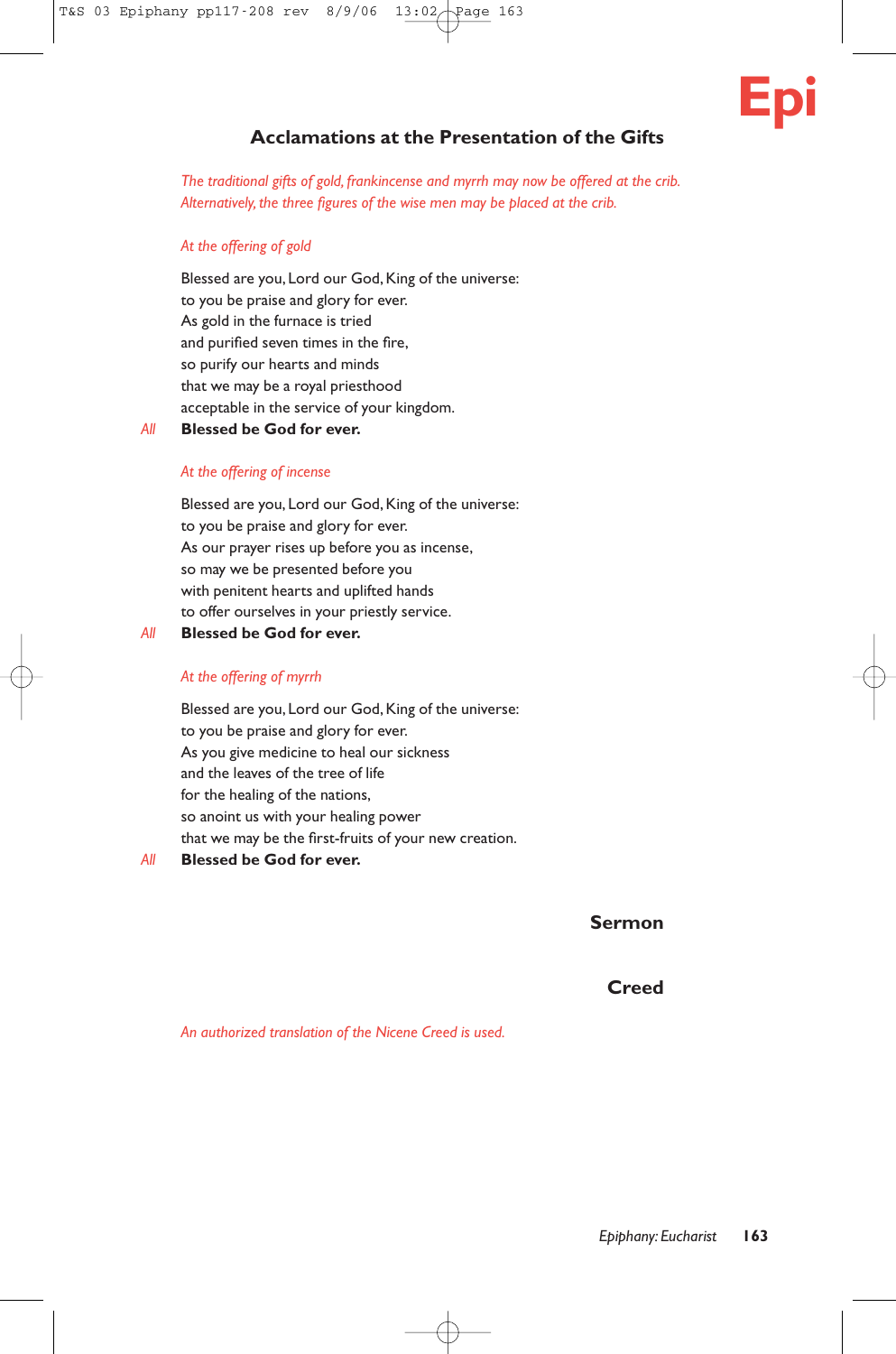# **Prayers of Intercession**

Today the wise men knelt before our Saviour. Let us also kneel to worship him with great joy, and to make our prayer to his heavenly Father.

Father, the wise men came from the east to worship your Son: grant to Christians everywhere a true spirit of adoration. Lord, in your mercy

# *All* **hear our prayer.**

Father, your Son is the King of kings and Lord of lords: grant an abundance of peace to your world. Lord, in your mercy

# *All* **hear our prayer.**

Father, the Holy Family shared the life of the people of Nazareth: protect in your mercy our neighbours and families, together with the whole community of which we are part. Lord, in your mercy

# *All* **hear our prayer.**

Father, your Son was rich, yet for our sakes he became poor: show your love for the poor and powerless, and strengthen [*…and all*] those who suffer. Lord, in your mercy

# *All* **hear our prayer.**

Father, the wise men presented to your Son gold, incense and myrrh: accept the gifts we bring, and the offering of our hearts at the beginning of this new year. Lord, in your mercy

# *All* **hear our prayer.**

Father, you are the King of heaven, the hope of all who trust in you: give to [*…and all*] the faithful departed the wonders of your salvation. Lord, in your mercy

## *All* **hear our prayer.**

Rejoicing in the fellowship of wise men, shepherds and angels, and of the Blessed Virgin Mary and Saint Joseph, we commend ourselves and all Christian people to your unfailing love.

Merciful Father,

# *All* **accept these prayers for the sake of your Son, our Saviour Jesus Christ.Amen.**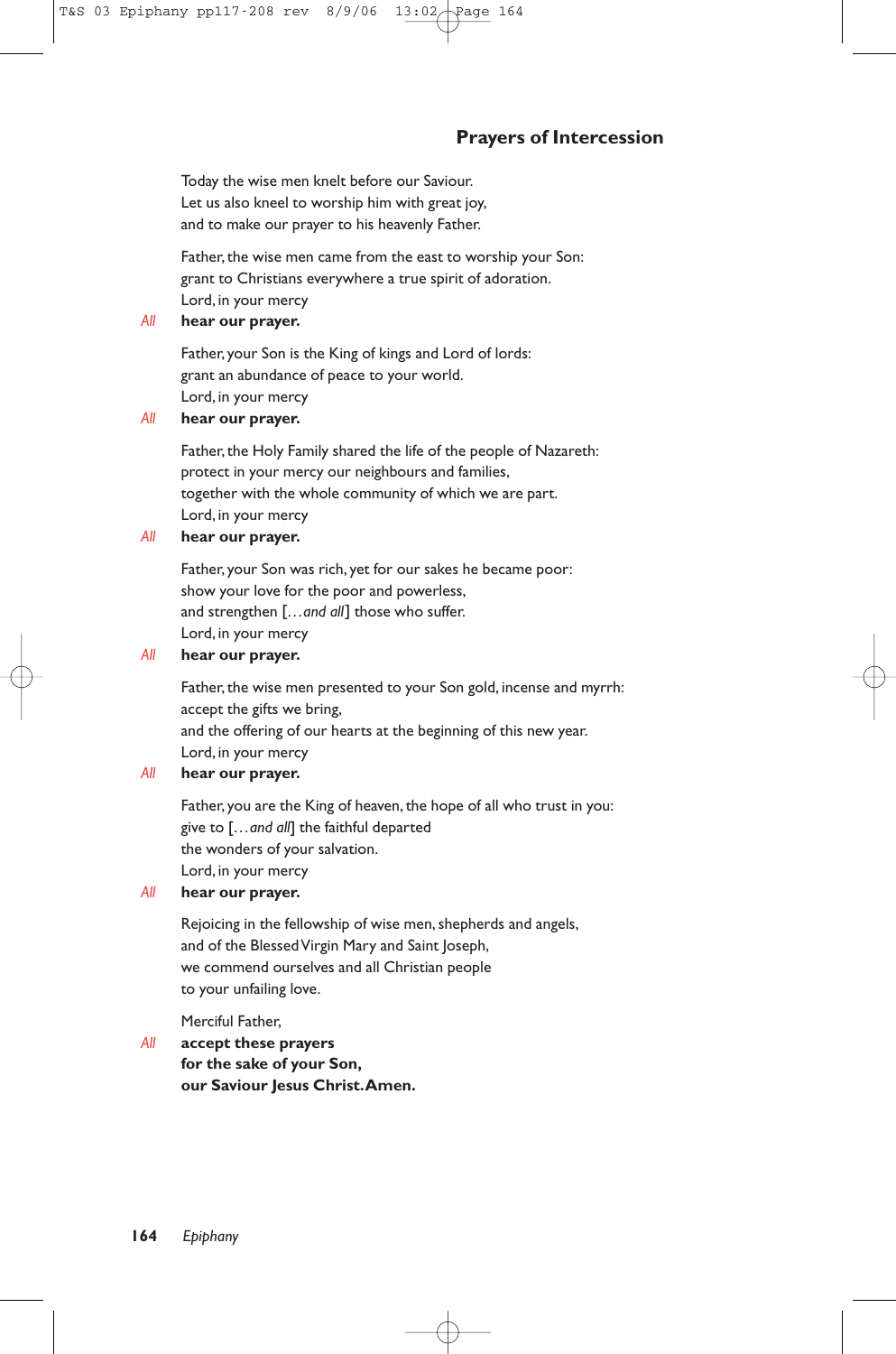# ¶ *The Liturgy of the Sacrament*



# **The Peace**

Let the peace of Christ rule in your hearts, since as members of one body you are called to peace. *cf Colossians 3.15*

### *(or)*

Our Saviour Christ is the Prince of Peace. Of the increase of his government and of peace there shall be no end. *cf Isaiah 9.6,7*

The peace of the Lord be always with you *All* **and also with you.**

# *These words may be added*

Let us offer one another a sign of peace.

*All may exchange a sign of peace.*

# **Preparation of the Table Taking of the Bread and Wine**

#### *A hymn may be sung.*

*The gifts of the people may be gathered and presented.*

*The table is prepared and bread and wine are placed upon it.*

# *One of these prayers may be said*

Gracious God, accept the offering of your Church, the hearts of your people joined in praise and thanksgiving, in the name of Jesus Christ the Lord.

# *All* **Amen.**

# *(or)*

Lord, accept your people's gifts, not gold, frankincense or myrrh, but hearts and voices raised in praise of Jesus Christ, our light and our salvation.

*All* **Amen.**

*The president takes the bread and wine.*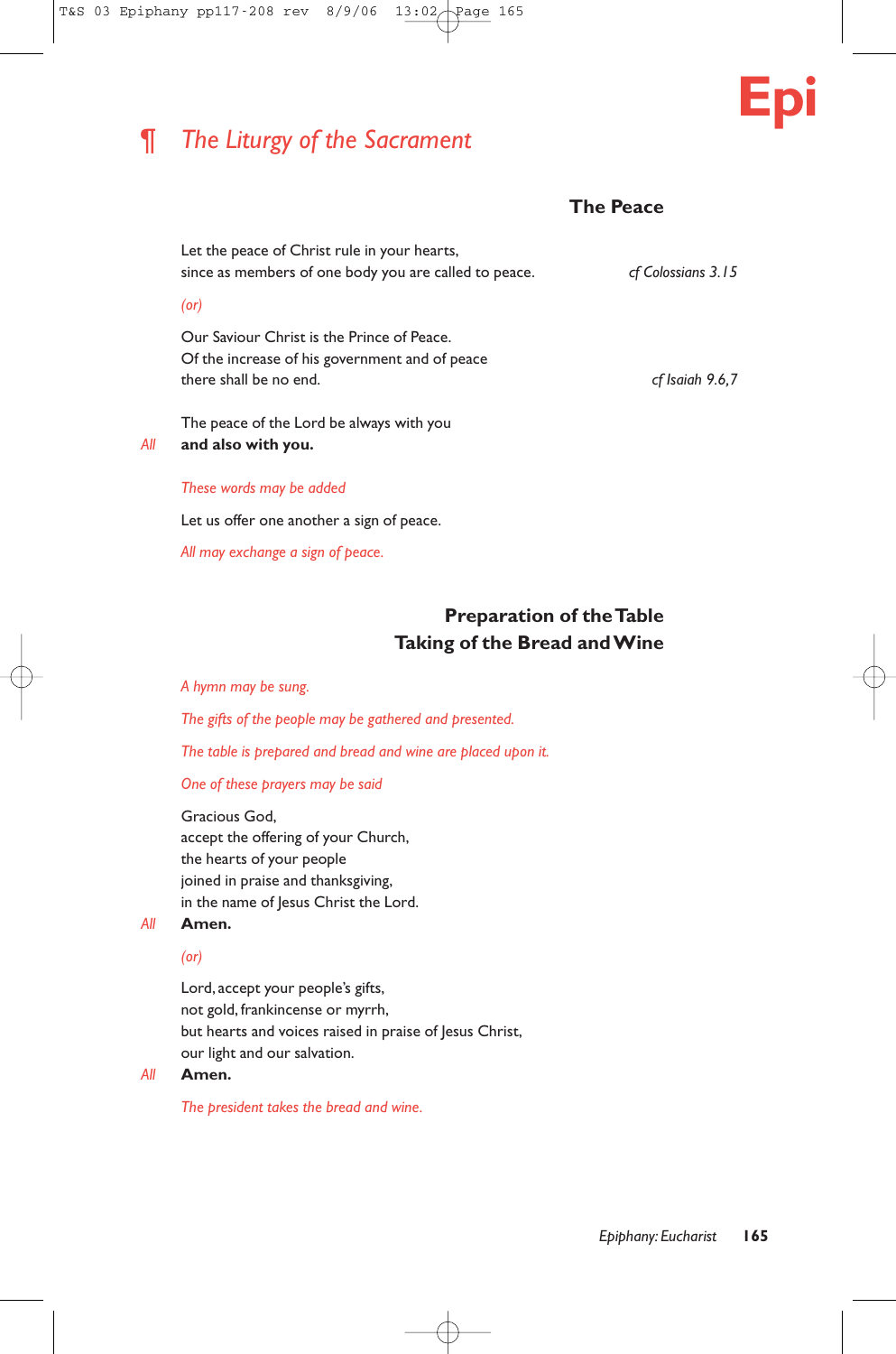*The president uses one of the authorized Eucharistic Prayers.*

*One of the following Proper Prefaces may be used where appropriate*

And now we give you thanks because, in the incarnation of the Word, a new light has dawned upon the world, that all the nations may be brought out of darkness to see the radiance of your glory.

## *(or)*

And now we give you thanks, for by the leading of a star you have revealed your only Son to the world, that in following him we are led from darkness into his marvellous light.

# *(or)*

All honour and praise be yours always and everywhere, mighty creator, ever-living God, through Jesus Christ your only Son our Lord: for at this time we celebrate your glory made present in our midst. In the coming of the Magi the King of all the world was revealed to the nations. In the waters of baptism Jesus was revealed as the Christ, the Saviour sent to redeem us. In the water made wine the new creation was revealed at the wedding feast. Poverty was turned to riches, sorrow into joy. Therefore with all the angels of heaven we lift our voices to proclaim the glory of your name and sing our joyful hymn of praise:

# **The Lord's Prayer**

#### *The Lord's Prayer is said*

Believing the promises of God, as our Saviour taught us,so we pray

### *All* **Our Father in heaven …**

#### *(or)*

Believing the promises of God, let us pray with confidence as our Saviour has taught us

# *All* **Our Father, who art in heaven …**

**166** *Epiphany*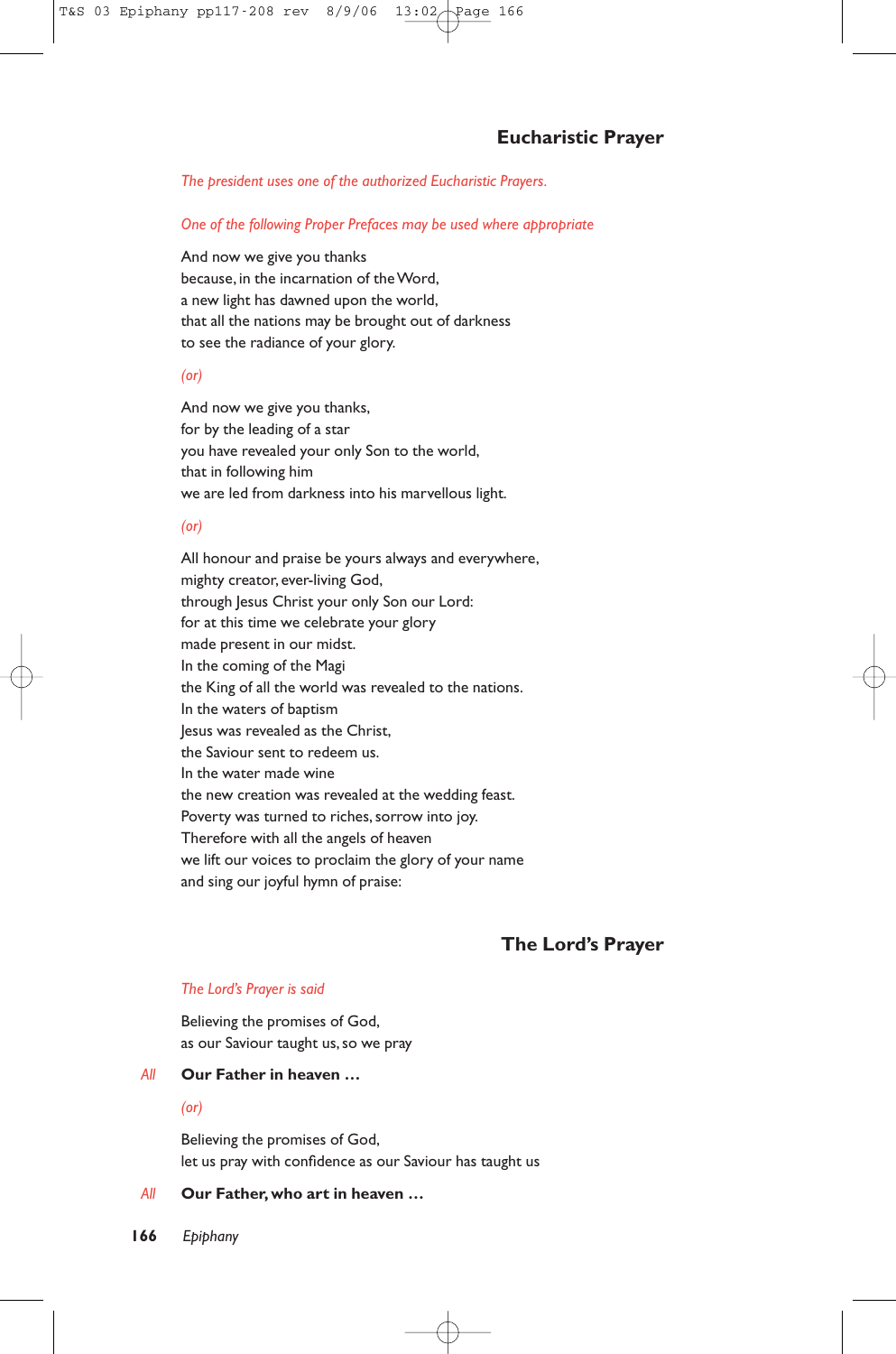# **Breaking of the Bread**

# **Epi**

## *The president breaks the consecrated bread.*

We break the bread of life, and that life is the light of the world.

*All* **God here among us, light in the midst of us, bring us to light and life.**

*The Agnus Dei may be used as the bread is broken.*

# **Giving of Communion**

*The president says this or another invitation to communion*

God's holy gifts for God's holy people.

*All* **Jesus Christ is holy, Jesus Christ is Lord, to the glory of God the Father.**

> *The Prayer of Humble Access may be used (*Common Worship: Services and Prayers for the Church of England, *page 181).*

*The president and people receive communion.*

*Authorized words of distribution are used and the communicant replies*

# **Amen.**

*During the distribution, hymns, carols and anthems may be sung.*

*The Common Worship provision is followed for consecration of additional bread and wine, and for disposing of what remains (*Common Worship: Services and Prayers for the Church of England, *page 182).*

# **Prayer after Communion**

#### *Silence is kept.*

#### *This Post Communion or another suitable prayer is said*

Lord God,

the bright splendour whom the nations seek: may we who with the wise men have been drawn by your light discern the glory of your presence in your Son, the Word made flesh, Jesus Christ our Lord.

#### *All* **Amen.**

*All may say one of the prayers on page 181.*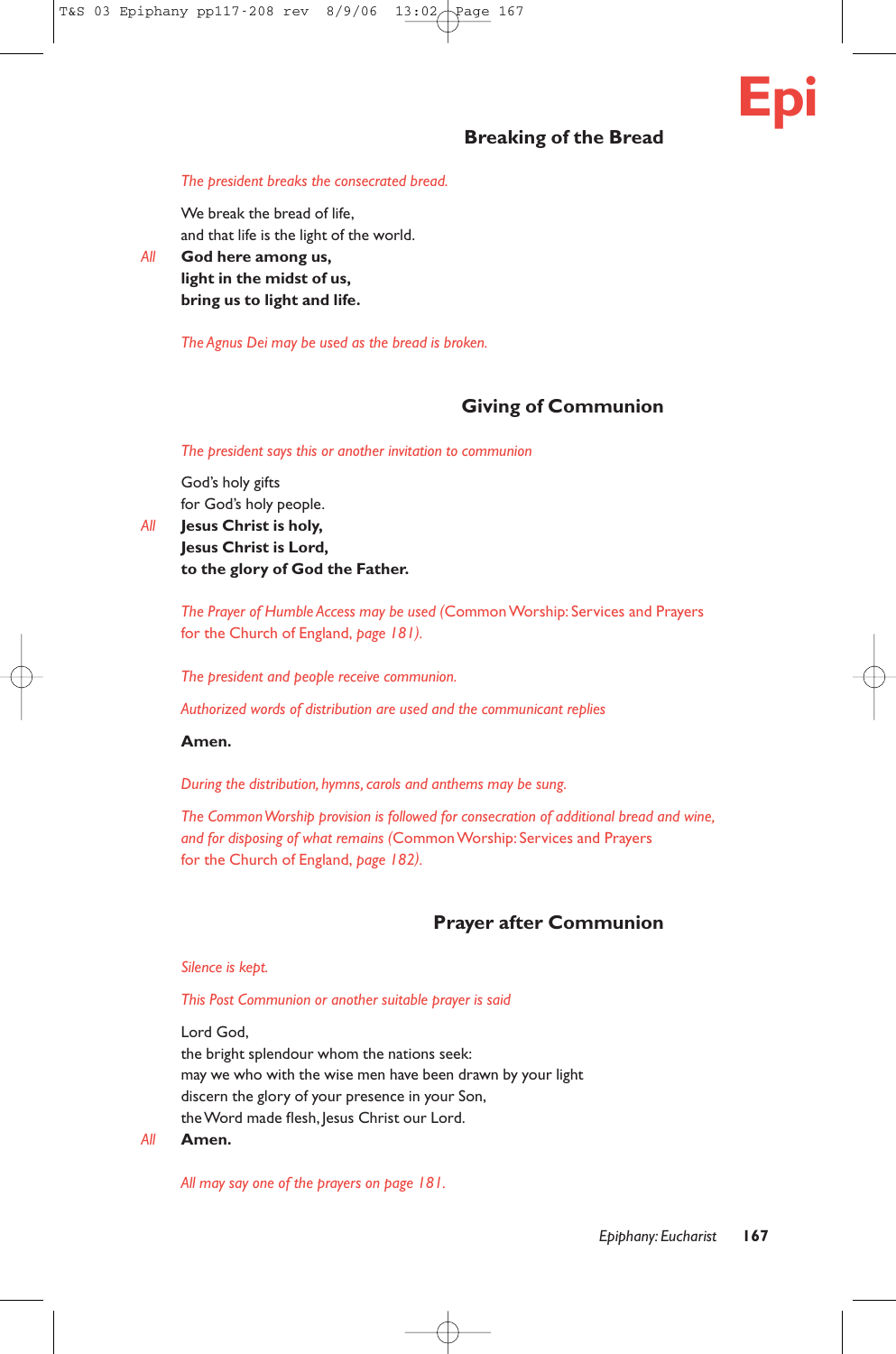# ¶ *The Dismissal*

# **Acclamation**

Blessed are you, Lord our God, King of the universe.

### *All* **To you be glory and praise for ever.**

From the rising of the sun to its setting your name is proclaimed in all the world.

*All* **To you be glory and praise for ever.**

When the time had fully come you sent the Sun of Righteousness.

*All* **In him the fullness of your glory dwells. To you be glory and praise for ever.**

# **The Dismissal Gospel**

Hear the Gospel of our Lord Jesus Christ according to Luke.

# *All* **Glory to you, O Lord.**

Simeon took the child Jesus in his arms and praised God, saying, 'Master, now you are dismissing your servant in peace, according to your word; for my eyes have seen your salvation, which you have prepared in the presence of all peoples, a light for revelation to the Gentiles and for glory to your people Israel.' *Luke 2.28-32*

# *At the end the reader says*

This is the Gospel of the Lord. *All* **Praise to you, O Christ.**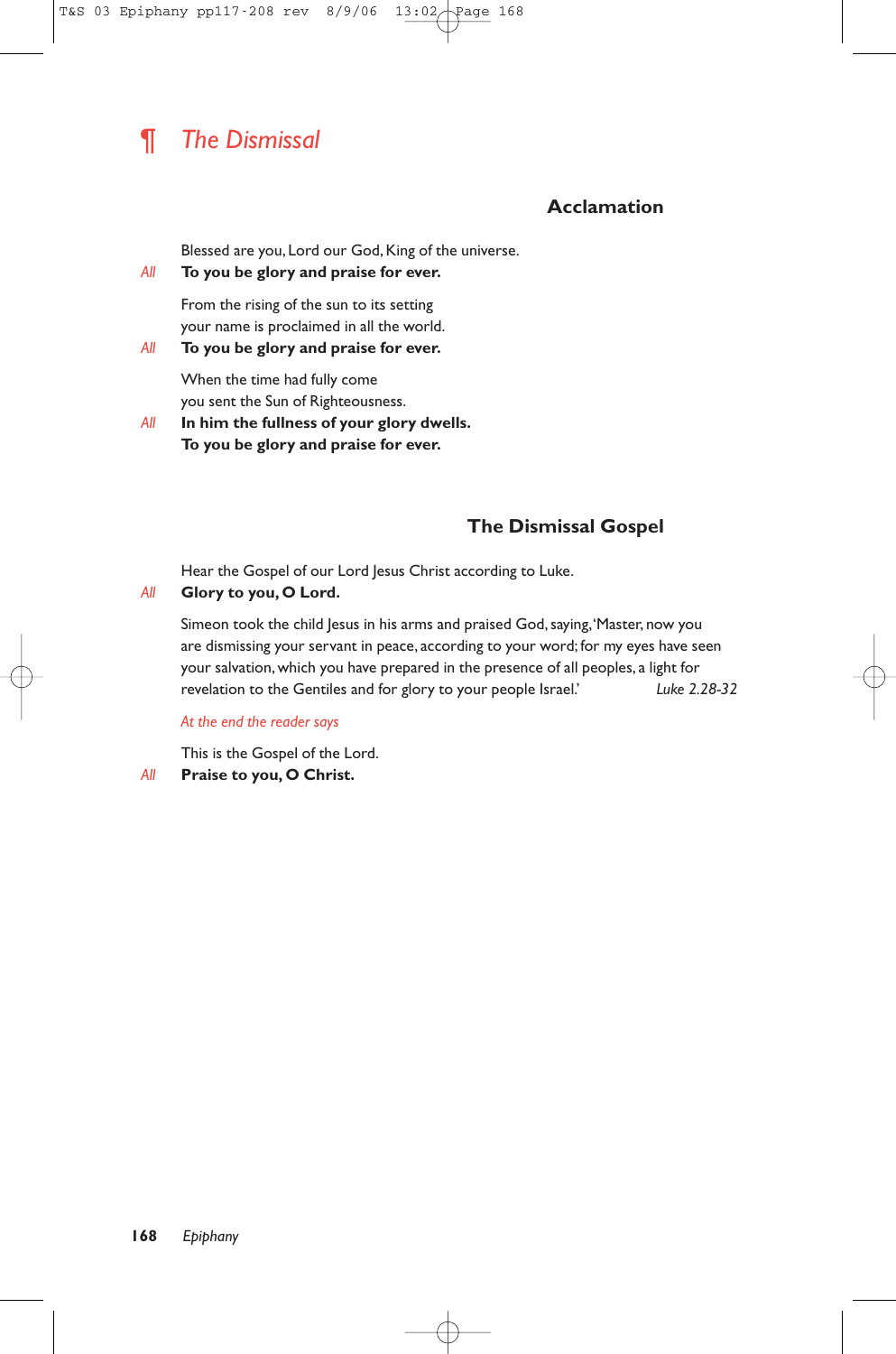# **The Blessing**

**Epi**

# *The president uses this or another Epiphany Blessing*

May God the Father, who led the wise men by the shining of a star to find the Christ, the Light from light, lead you in your pilgrimage to find the Lord.

# *All* **Amen.**

May God, who has delivered us from the dominion of darkness, give us a place with the saints in light in the kingdom of his beloved Son.

### *All* **Amen.**

May the light of the glorious gospel of Christ shine in your hearts and fill our lives with his joy and peace.

#### *All* **Amen.**

And the blessing of God almighty, the Father, the Son, and the Holy Spirit, be among you and remain with you always.

#### *All* **Amen.**

# **The Dismissal**

#### *A minister dismisses the people.*

#### *These words may be used*

We have seen his glory, the glory revealed to all the nations. Go in peace to love and serve the Lord.

# *All* **In the name of Christ. Amen.**

*(or)*

We have seen his glory, the glory revealed to all the nations. Go in the peace of Christ.

# *All* **Thanks be to God. Amen.**

*The ministers and people depart.*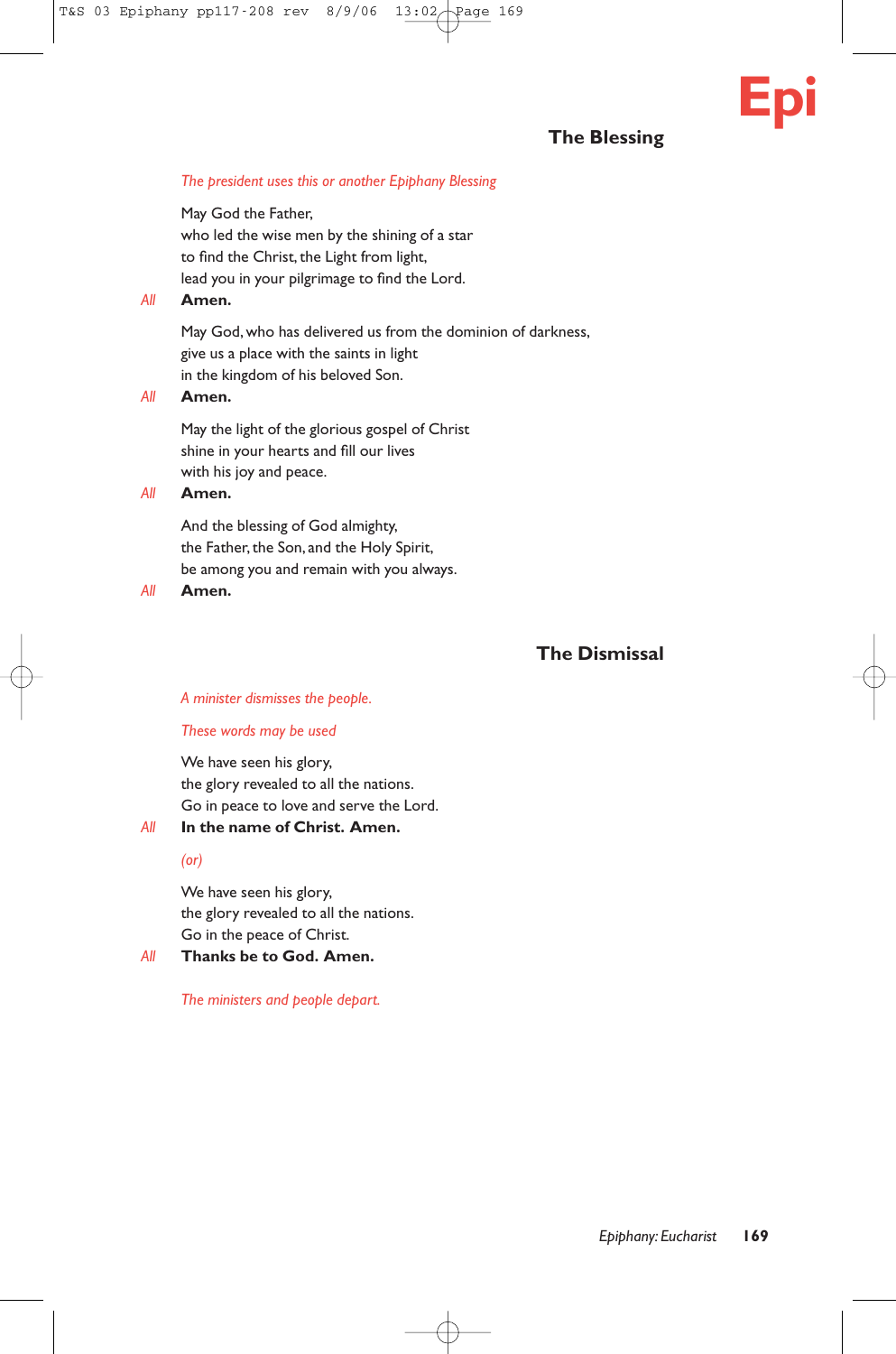# **The Eucharist on the Festival of the Baptism of Christ**

# *Structure*

¶ The Gathering

The Greeting Seasonal Introduction \* † *Presentation of the Candidates* \* Gloria in Excelsis The Collect

# **The Liturgy of the Word**

Readings Gospel Reading Sermon

# **The Liturgy of Baptism**

† Presentation of the Candidates \* The Decision \* Signing with the Cross \* Prayer over the Water \* Profession of Faith \* Baptism \* Commission (see Note 15 to Holy Baptism, *Common Worship: Christian Initiation*, page 101) \*

# **Thanksgiving for Holy Baptism** (omitted if baptism has been administered)

Prayer over the Water Chant or acclamation (optional) Act of Penitence and Dedication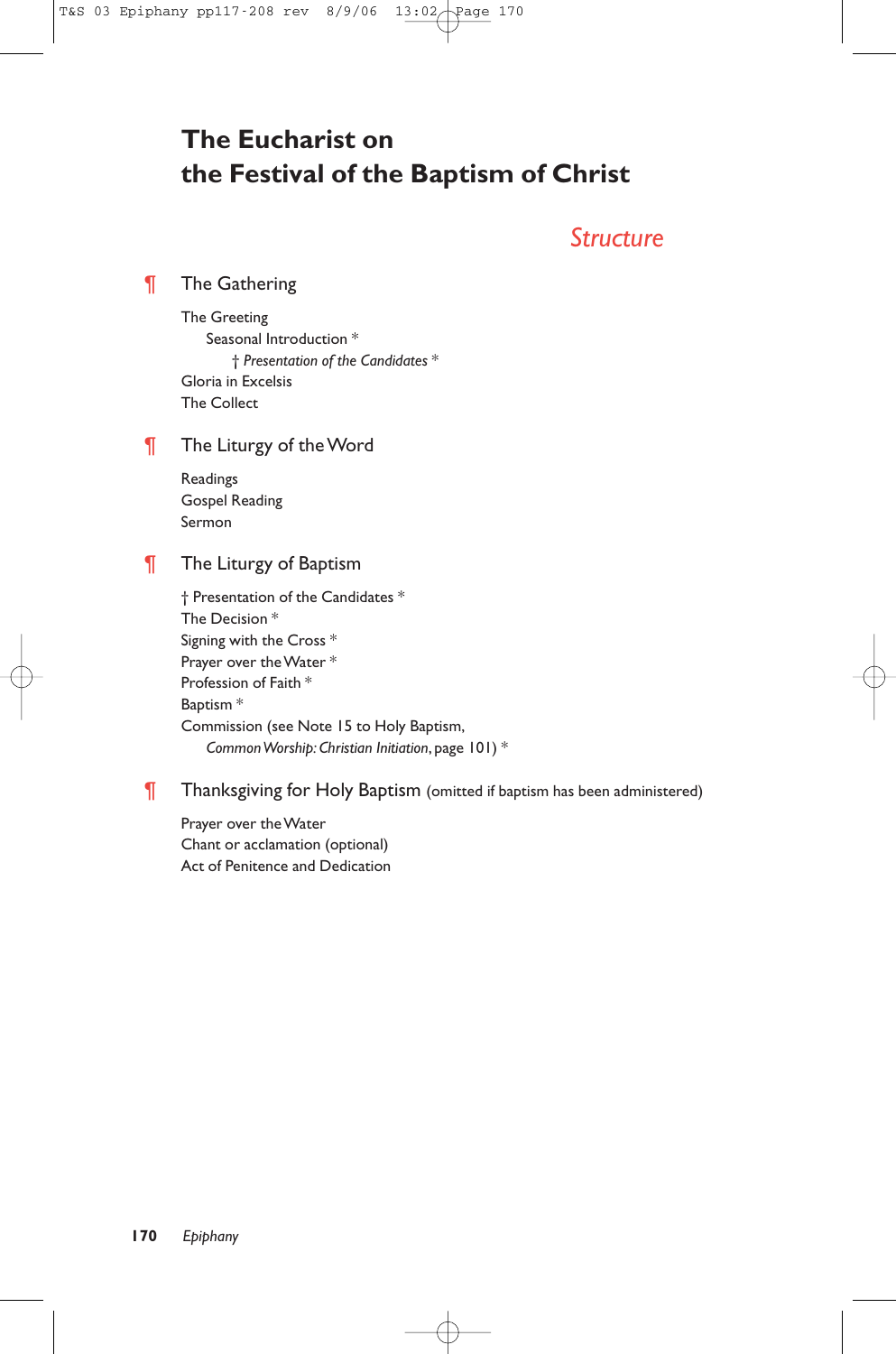# **Epi**

# **The Liturgy of the Eucharist**

The Peace

Preparation of the Table Taking of the Bread and Wine The Eucharistic Prayer The Lord's Prayer Breaking of the Bread Giving of Communion Prayer after Communion

# ¶ The Dismissal

Acclamation The Dismissal Gospel The Blessing Giving of a Lighted Candle (optional) \* The Dismissal

\* *indicates elements of the service of Holy Baptism (*Common Worship: Christian Initiation, *pages 60–77) required if baptism is to be administered during this service.*

*† indicates alternative position allowed and shown indented in italics.*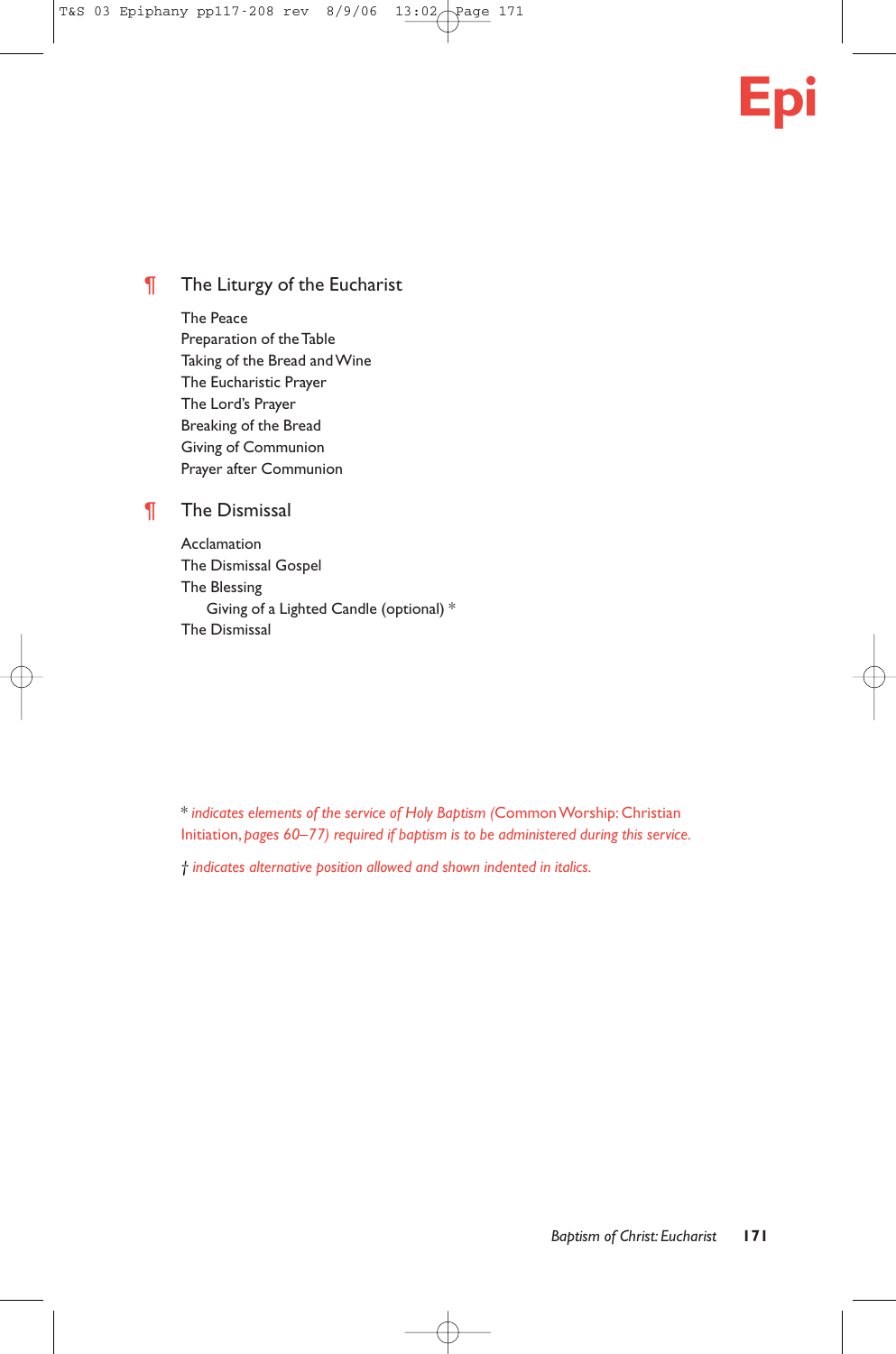# **The Eucharist on the Festival of the Baptism of Christ**

## **Note**

The sacrament of Holy Baptism may appropriately be administered at this service. If this is done, the necessary elements of the service of Holy Baptism are incorporated as indicated on page 170 and the Thanksgiving for Holy Baptism is omitted.

# ¶ *The Gathering*

*At the entry of the ministers a hymn may be sung.*

#### *The president may say*

In the name of the Father, and of the Son, and of the Holy Spirit.

*All* **Amen.**

# **The Greeting**

#### *The president says*

Blessed are you, Lord our God, King of the universe.

# *All* **From the rising of the sun to its setting your name is proclaimed in all the world.**

The Lord of glory be with you.

*All* **The Lord bless you.**

*(or)*

The Lord be with you

# *All* **and also with you.**

*Words of welcome or introduction may be said.*

*The Prayer of Preparation may be said (*Common Worship: Services and Prayers for the Church of England, *page 168).*

*Prayers of Penitence occur later in the service.*

# **Gloria in Excelsis**

*The Gloria in excelsis may be used.*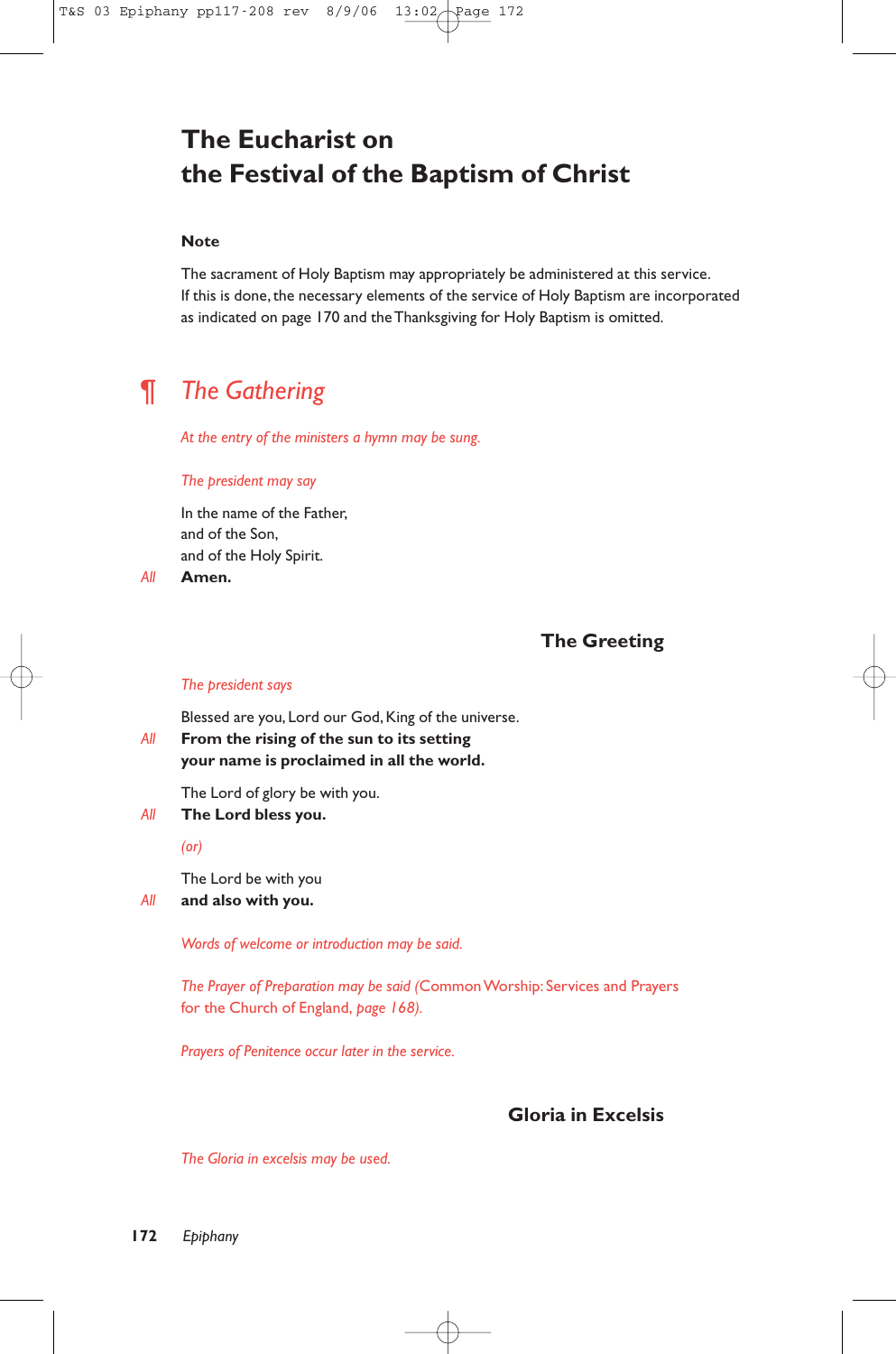# **The Collect**

## *The president introduces a period of silent prayer with the words*

Let us pray that we may be faithful to our baptism.

### *Silence is kept.*

Eternal Father, who at the baptism of Jesus revealed him to be your Son, anointing him with the Holy Spirit: grant to us, who are born again by water and the Spirit, that we may be faithful to our calling as your adopted children; through Jesus Christ your Son our Lord, who is alive and reigns with you, in the unity of the Holy Spirit, one God, now and for ever.

# *All* **Amen.**

# *(or)*

Heavenly Father,

at the Jordan you revealed Jesus as your Son: may we recognize him as our Lord and know ourselves to be your beloved children; through Jesus Christ our Saviour.

## *All* **Amen.**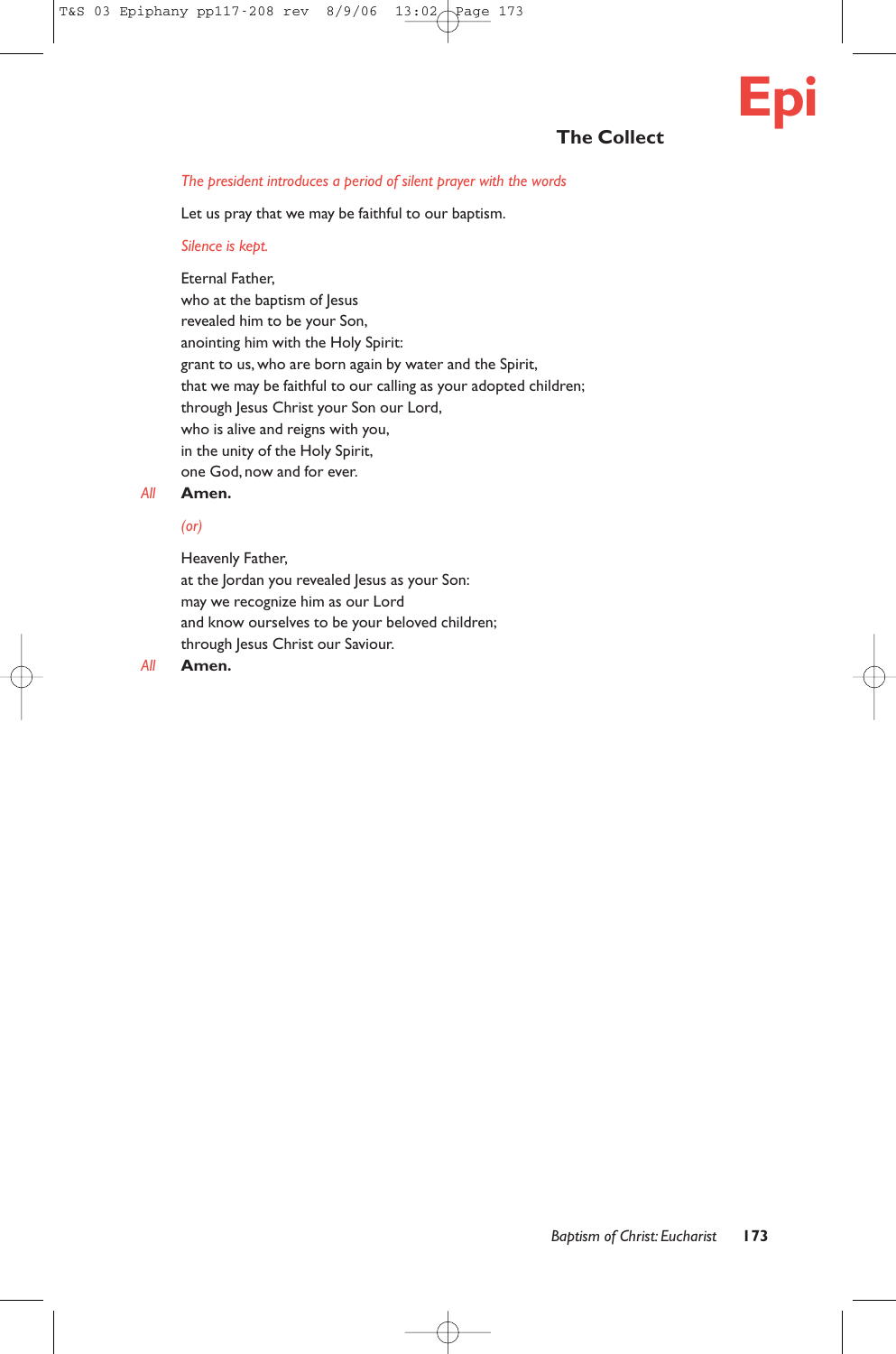# ¶ *The Liturgy of the Word*

# **Readings**

*Either one or two readings from Scripture precede the Gospel reading.*

*At the end of each the reader may say*

This is the word of the Lord.

*All* **Thanks be to God.**

*The psalm or canticle follows the first reading; other hymns and songs may be used between the readings.*

# **Gospel Reading**

Alleluia, alleluia. This is my Son,the Beloved, with whom I am well pleased. *Matthew 3.17*

# *All* **Alleluia.**

*When the Gospel is announced the reader says*

Hear the Gospel of our Lord Jesus Christ according to *N*.

# *All* **Glory to you, O Lord.**

# *At the end*

This is the Gospel of the Lord.

*All* **Praise to you, O Christ.**

# **Sermon**

# ¶ *The Liturgy of Baptism*

*The Liturgy of Baptism may follow (see page 170).*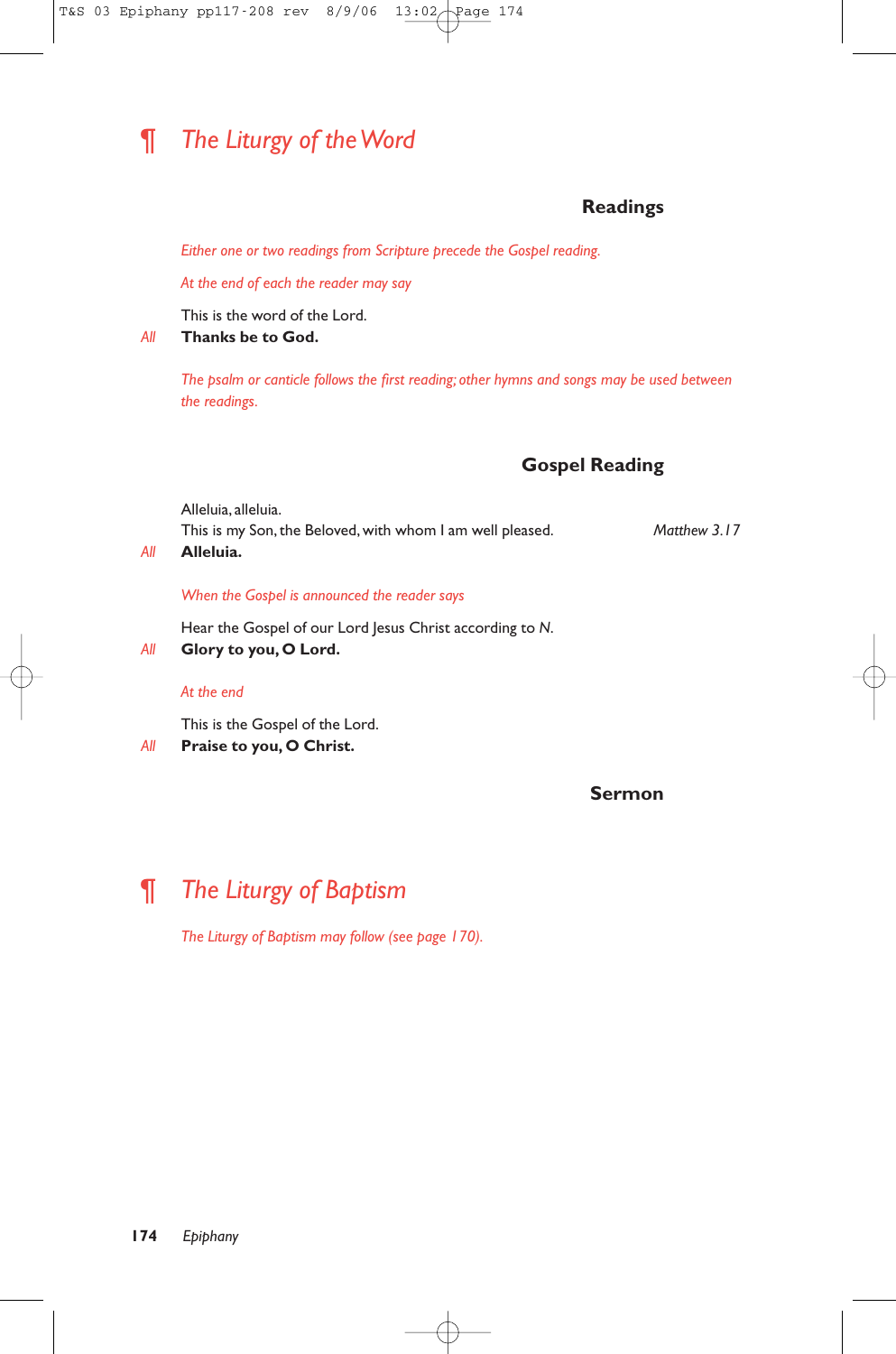# **Epi**

# ¶ *Thanksgiving for Holy Baptism*

*If Holy Baptism has been administered, this section is omitted.*

## *Water is poured into the font with these words*

God in Christ gives us water welling up for eternal life. With joy you will draw water from the wells of salvation.

*All* **Lord, give us this water and we shall thirst no more.**

# *The president stands before the water and says*

Praise God who made heaven and earth,

# *All* **who keeps his promise for ever.**

Let us give thanks to the Lord our God.

# *All* **It is right to give thanks and praise.**

Father, we give you thanks and praise for your gift of water in creation; for your Spirit, sweeping over the waters, bringing light and life; for your Son Jesus Christ our Lord, baptized in the river Jordan.

We bless you for your new creation, brought to birth by water and the Spirit, and for your grace bestowed upon us your children, washing away our sins.

May your holy and life-giving Spirit move upon these waters. Restore through them the beauty of your creation, and bring those who are baptized to new birth in the family of your Church.

Drown sin in the waters of judgement, anoint your children with power from on high, and make them one with Christ in the freedom of your kingdom. For all might, majesty, dominion and power are yours, now and for ever.

# *All* **Alleluia. Amen.**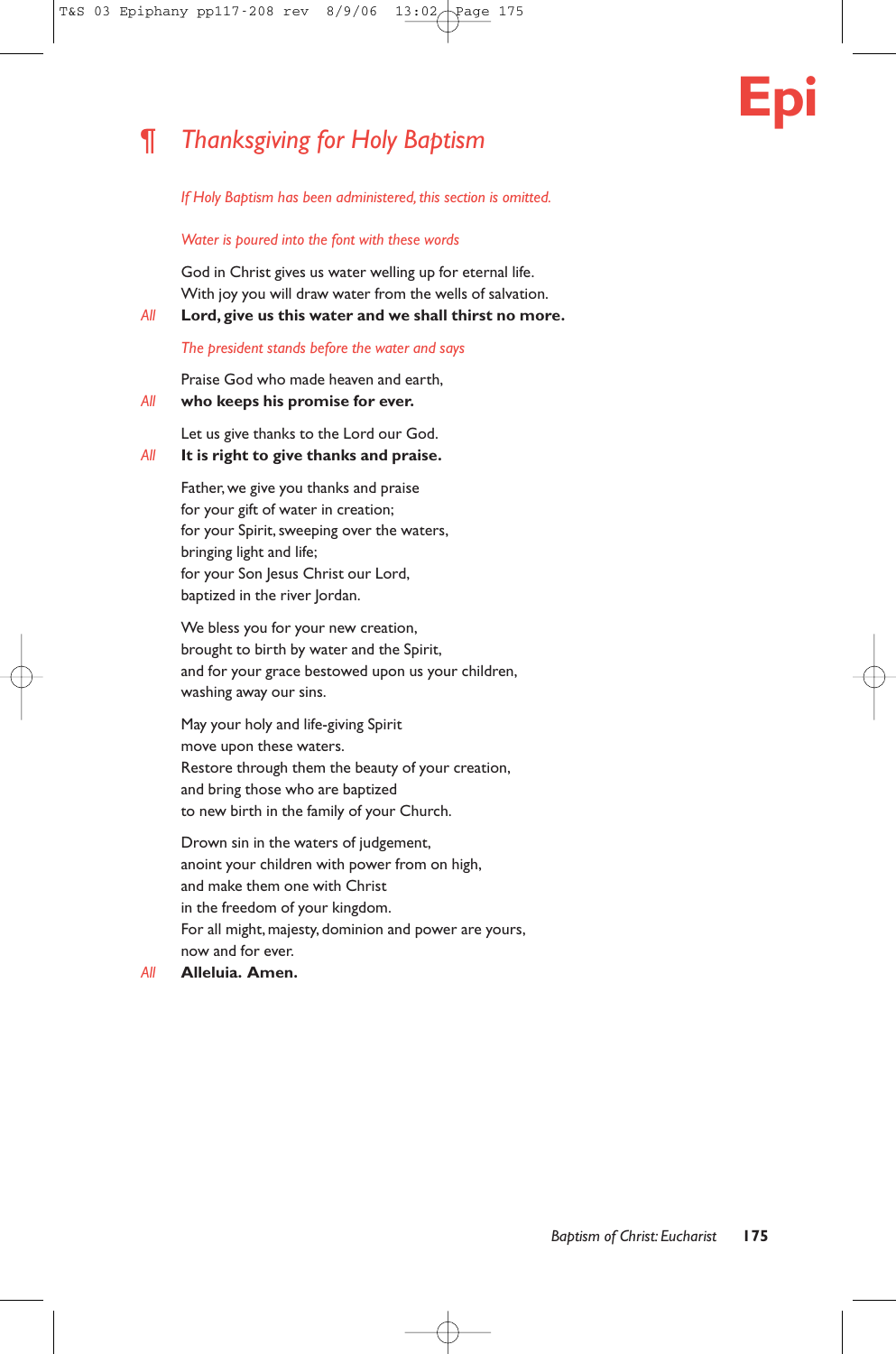#### *This or other suitable chants or acclamations may be sung*

I saw water owing from the threshold of the temple.

*All* **Wherever the river flows everything will spring to life.Alleluia.**

On the banks of the river grow trees bearing every kind of fruit. *All* **Their leaves will not wither nor their fruit fail.**

Their fruit will serve for food, their leaves for the healing of the nations.

# *All* **For the river of the water of life flows from the throne of God and of the Lamb.**

#### *The Prayer over the Water is followed by this act of penitence and dedication*

#### God of truth,

you are faithful to the covenant you have made with us; look in mercy on your people. From all our sins, O Lord:

## *All* **wash us, and we shall be clean.**

We have broken the pledges of our baptism, and failed to be your disciples. From all our sins, O Lord:

# *All* **wash us, and we shall be clean.**

Though we are saved by Christ and dead to sin through the deep waters of death, we have not witnessed to his grace by our manner of life. From all our sins, O Lord:

# *All* **wash us, and we shall be clean.**

We have shown indifference to those in need and have been afraid to stand up for justice and truth. From all our sins, O Lord:

### *All* **wash us, and we shall be clean.**

We have been slow to forgive, and have failed to remember your repeated forgiveness of our sins. From all our sins, O Lord:

# *All* **wash us, and we shall be clean.**

Today we rejoice and give thanks because your Son humbled himself to be baptized in the Jordan. Through the waters you have given us the mystery of baptism for the remission of our sins. From all our sins, O Lord:

# *All* **wash us, and we shall be clean.**

Through water and Spirit you give us new life as the people of God, and pour out upon us the gifts of your new covenant. From all our sins, O Lord:

# *All* **wash us, and we shall be clean.**

**176** *Epiphany*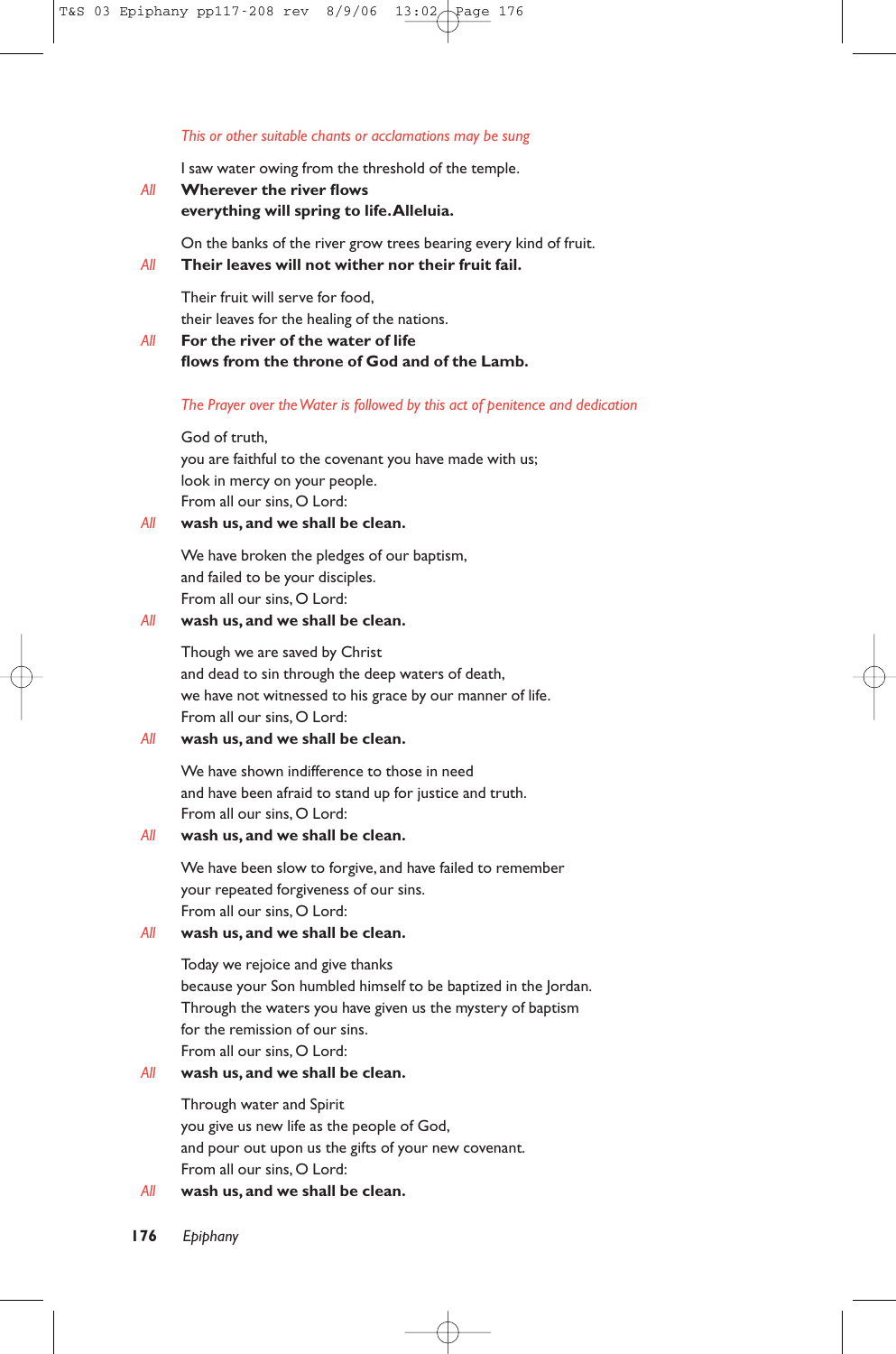# **Epi**

Almighty God, in our baptism you have consecrated us to be temples of your Holy Spirit. May we, whom you have counted worthy, nurture your indwelling Spirit with a lively faith, and worship you with upright lives; through Jesus Christ.

# *All* **Amen.**

# *The water may be sprinkled over the people, or they may come and sign themselves with the cross in it as the president says*

'Come,' say the Spirit and the Bride. 'Come forward, you who are thirsty, receive the water of life, the free gift to all who desire it.'

May almighty God have mercy on *us,* forgive *us our* sins, and bring *us* to everlasting life, through Jesus Christ our Lord.

*All* **Amen.**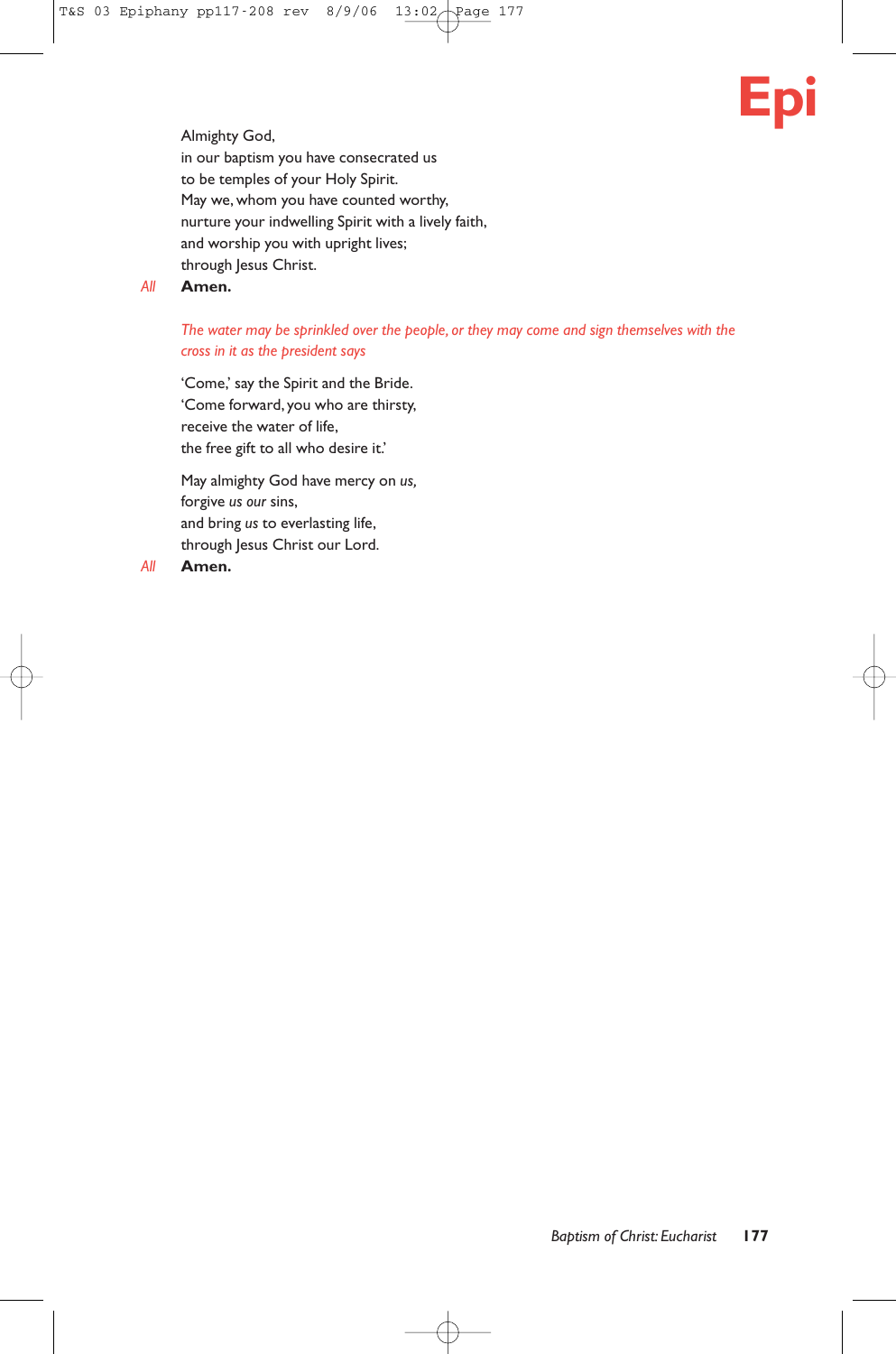# ¶ *The Liturgy of the Eucharist*

# **The Peace**

God has made us one in Christ. He has set his seal upon us and, as a pledge of what is to come, has given the Spirit to dwell in our hearts.Alleluia. *cf 2 Corinthians 1.22*

The peace of the Lord be always with you *All* **and also with you.**

#### *These words may be added*

Let us offer one another a sign of peace.

*All may exchange a sign of peace.*

# **Preparation of the Table Taking of the Bread and Wine**

*A hymn may be sung.*

*The gifts of the people may be gathered and presented.*

*The table is prepared and bread and wine are placed upon it.*

*This prayer may be said*

Open the heavens, Lord our God, and send your transforming Spirit on us and on these gifts. May we who are baptized into Christ be ready to share his cup of suffering and strengthened to serve him for ever.

#### *All* **Amen.**

*The president takes the bread and wine.*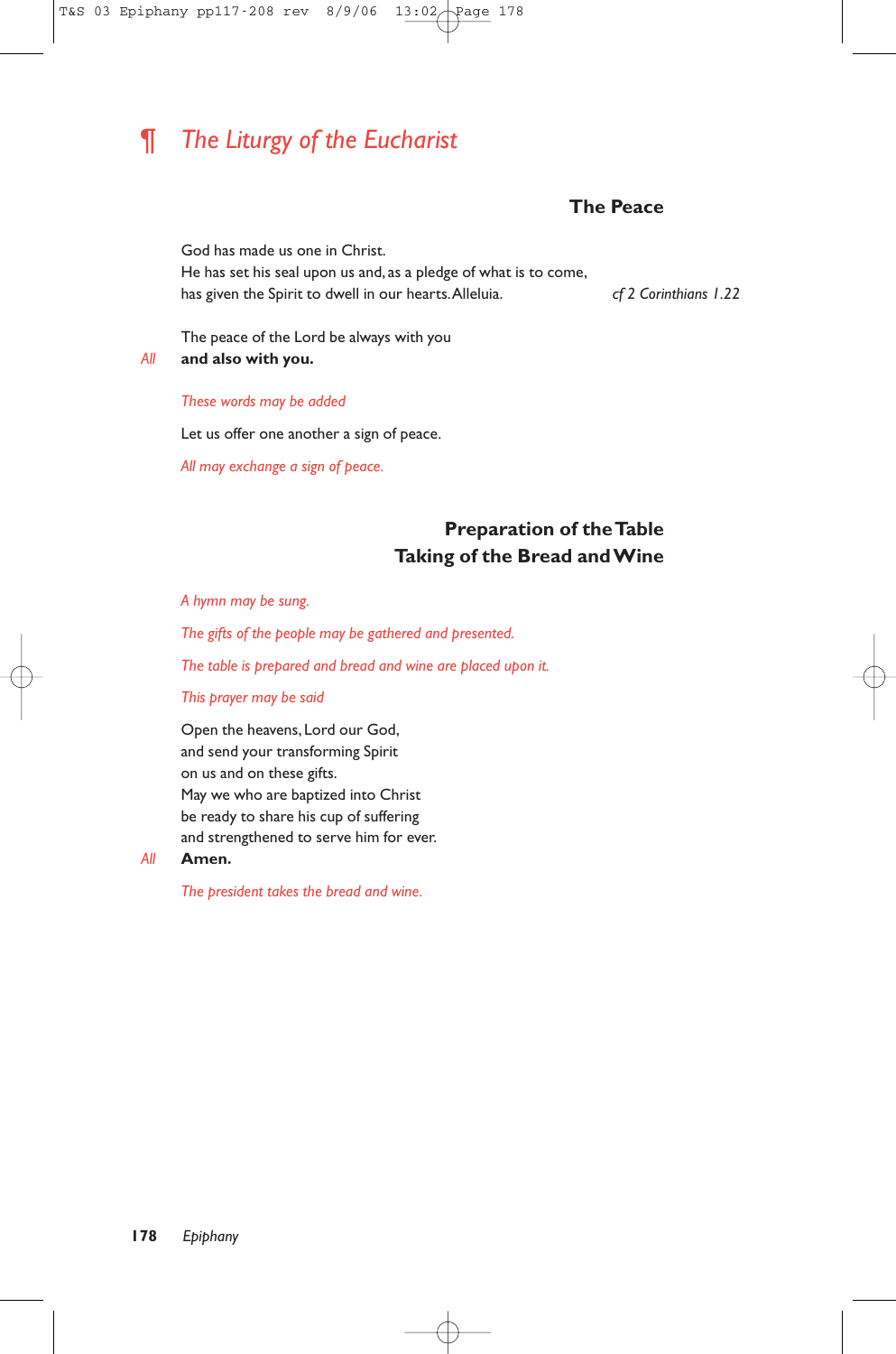# **The Eucharistic Prayer**

*The president uses one of the authorized Eucharistic Prayers.*

*One of the following Proper Prefaces may be used where appropriate*

And now we give you thanks through Jesus Christ our Lord, whose willing submission to the way of righteousness is the pattern of our calling to be his people and live in his way.

## *(or)*

It is truly right and just, our duty and our salvation, always and everywhere to give you thanks, holy Father, almighty and eternal God. You celebrated your new gift of baptism in signs and wonders at the Jordan. Your voice was heard from heaven to awaken faith in the presence among us of your Word made flesh. Your Spirit was seen as a dove, revealing Jesus as your servant, and anointing him with the oil of gladness to preach the good news to the poor. Therefore, as we celebrate the union of earth and heaven, we rejoice to echo the song of the angels in heaven for ever praising you and saying:

# **The Lord's Prayer**

# *The Lord's Prayer is said*

Believing the promises of God, as our Saviour taught us, so we pray

## *All* **Our Father in heaven …**

# *(or)*

Believing the promises of God, let us pray with confidence as our Saviour has taught us

#### *All* **Our Father,who art in heaven …**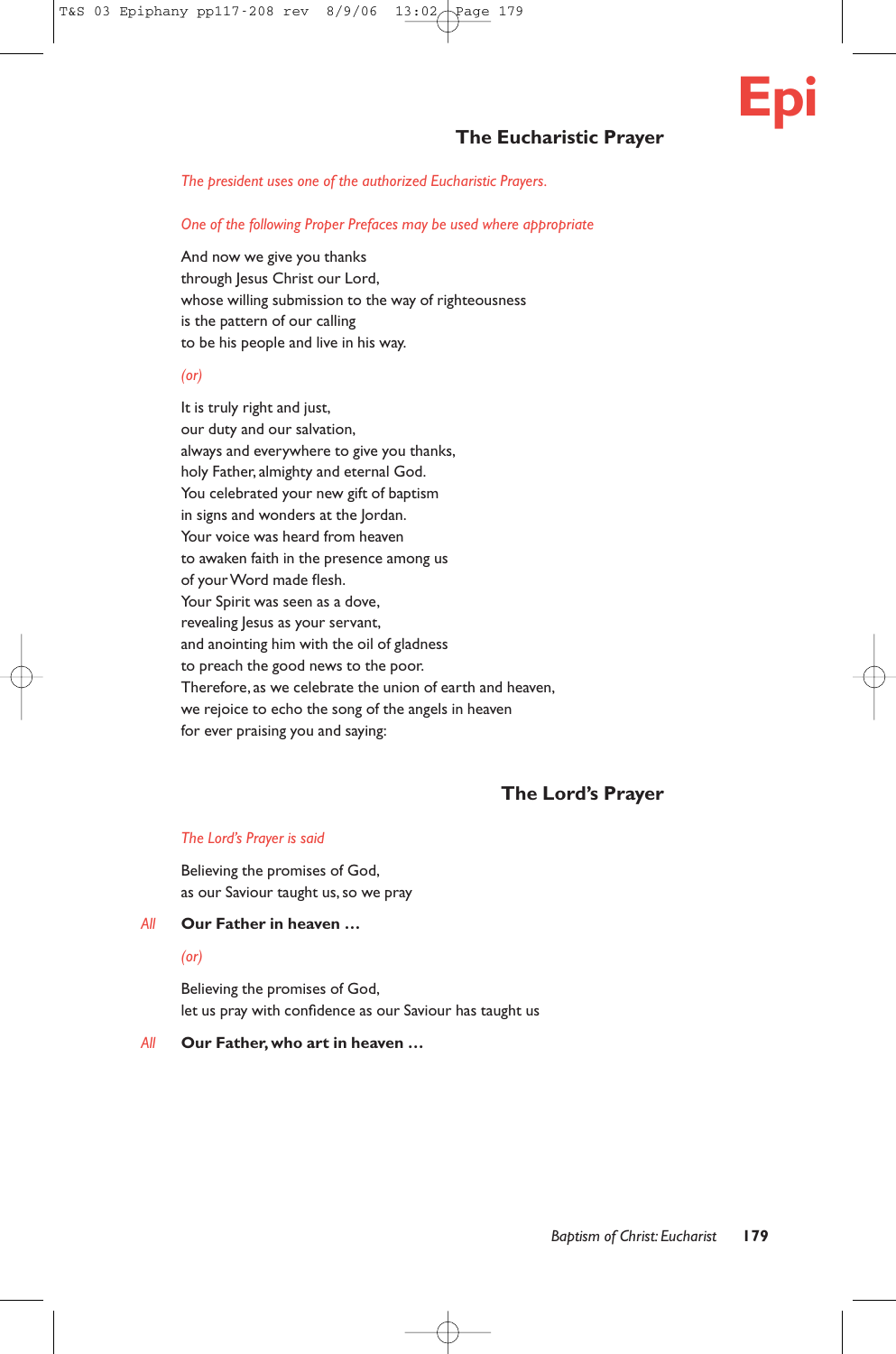# **Breaking of the Bread**

#### *The president breaks the consecrated bread.*

We break the bread of life, and that life is the light of the world.

*All* **God here among us, light in the midst of us, bring us to light and life.**

*The Agnus Dei may be used as the bread is broken.*

# **Giving of Communion**

*The president says this or another invitation to communion*

God's holy gifts for God's holy people.

*All* **Jesus Christ is holy, Jesus Christ is Lord, to the glory of God the Father.**

> *The Prayer of Humble Access may be used* (Common Worship: Services and Prayers for the Church of England*, page 181*)*.*

*The president and people receive communion.*

*Authorized words of distribution are used and the communicant replies*

# **Amen.**

*During the distribution, hymns, carols and anthems may be sung.*

*The Common Worship provision is followed for consecration of additional bread and wine, and for disposing of what remains* (Common Worship: Services and Prayers for the Church of England*, page 182*)*.*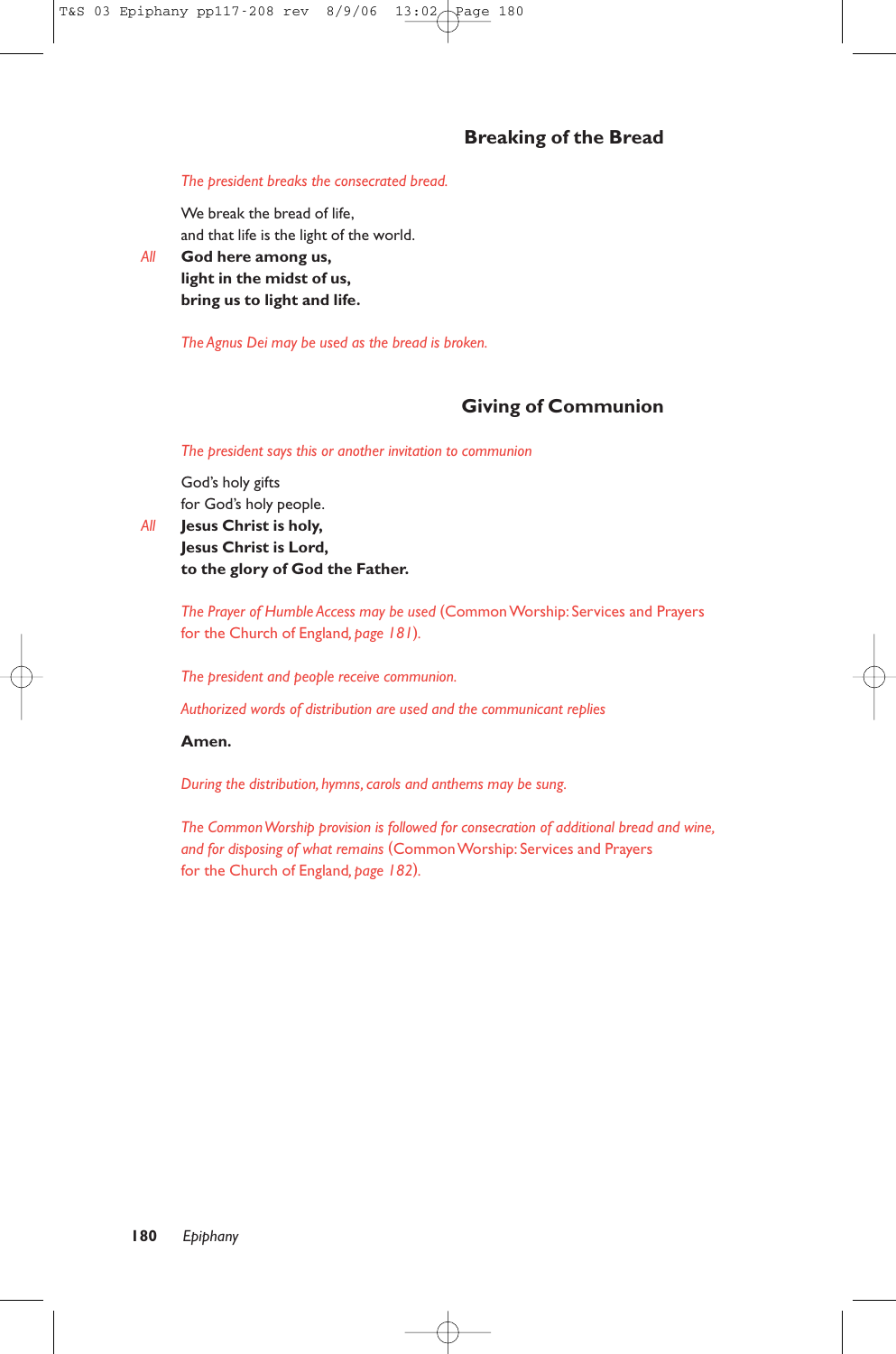# **Prayer after Communion**



#### *Silence is kept.*

#### *This Post Communion or another suitable prayer is said*

Lord of all time and eternity, you opened the heavens and revealed yourself as Father in the baptism of Jesus your beloved Son: by the power of your Spirit complete the heavenly work of our rebirth through the waters of the new creation; through Jesus Christ our Lord.

*All* **Amen.**

#### *All may say one of these prayers*

#### *All* **Almighty God,**

**we thank you for feeding us with the body and blood of your Son Jesus Christ. Through him we offer you our souls and bodies to be a living sacrifice. Send us out in the power of your Spirit to live and work to your praise and glory. Amen.**

#### *(or)*

*All* **Father of all,**

**we give you thanks and praise, that when we were still far off you met us in your Son and brought us home. Dying and living, he declared your love, gave us grace, and opened the gate of glory. May we who share Christ's body live his risen life; we who drink his cup bring life to others; we whom the Spirit lights give light to the world. Keep us firm in the hope you have set before us, so we and all your children shall be free, and the whole earth live to praise your name; through Christ our Lord. Amen.**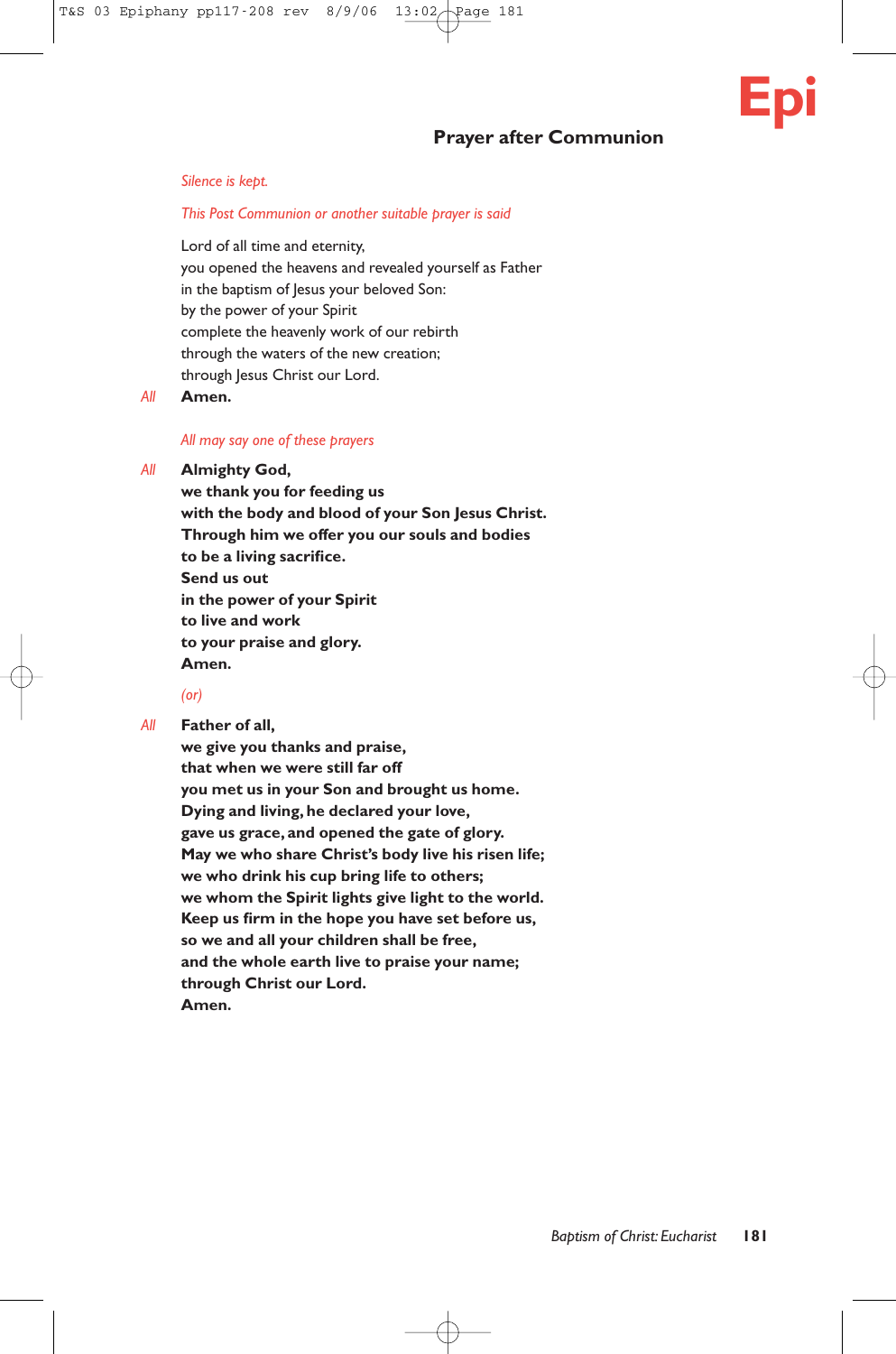# ¶ *The Dismissal*

# **Acclamation**

The Father's voice bears witness to the Son.

*All* **God has revealed himself to us.**

The Son bows his head beneath the waters of baptism.

*All* **God has revealed himself to us.**

The Spirit as a dove descends from heaven.

# *All* **God has revealed himself to us.**

Submitting to John's baptism, Christ delivers us from bondage.

*All* **God has revealed himself to us.**

# **The Dismissal Gospel**

Hear the Gospel of our Lord Jesus Christ according to John.

# *All* **Glory to you, O Lord.**

John testified,'I saw the Spirit descending from heaven like a dove, and it remained on him. I myself did not know him, but the one who sent me to baptize with water said to me,"He on whom you see the Spirit descend and remain is the one who baptizes with the Holy Spirit."And I myself have seen and have testified that this is the Son of God.' *John 1.32-34*

*At the end the reader says*

This is the Gospel of the Lord.

*All* **Praise to you, O Christ.**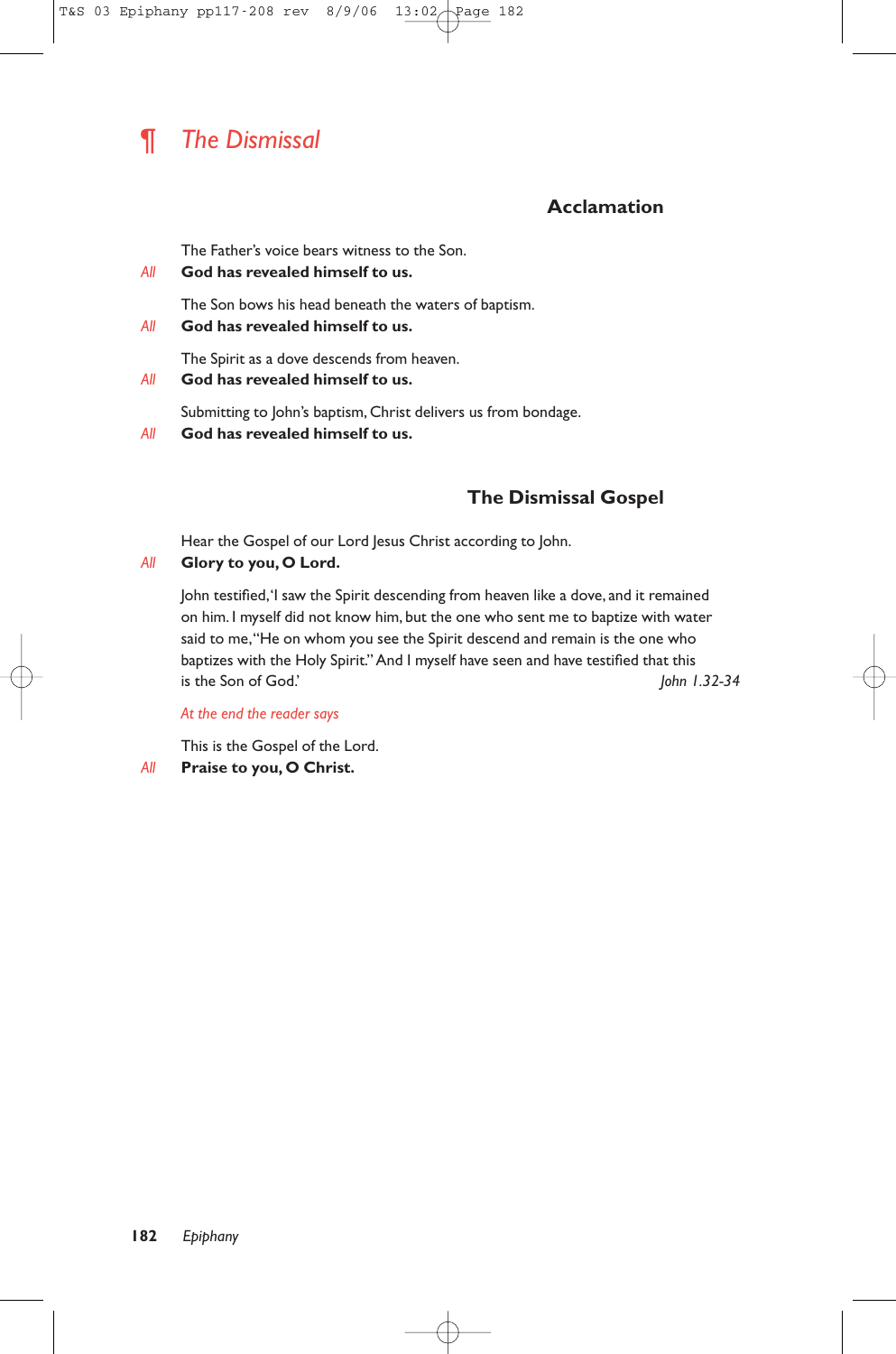# **The Blessing**

**Epi**

#### *The president uses this or another blessing*

May God the Father, who led the wise men by the shining of a star to find the Christ, the Light from Light, lead you also in your pilgrimage to find the Lord.

# *All* **Amen.**

May God the Son, who turned water into wine at the wedding feast at Cana, transform your lives and make glad your hearts.

# *All* **Amen.**

May God the Holy Spirit, who came upon the beloved Son at his baptism in the river Jordan, pour out his gifts on you who have come to the waters of new birth.

# *All* **Amen.**

And the blessing of God almighty, the Father, the Son, and the Holy Spirit, be among you and remain with you always.

*All* **Amen.**

# **The Dismissal**

### *A minister dismisses the people.*

#### *These words may be used*

We have come to Christ, the living water. Go in peace to love and serve the Lord.

*All* **In the name of Christ. Amen.**

#### *(or)*

We have come to Christ, the living water. Go in the peace of Christ.

*All* **Thanks be to God. Amen.**

*The ministers and people depart.*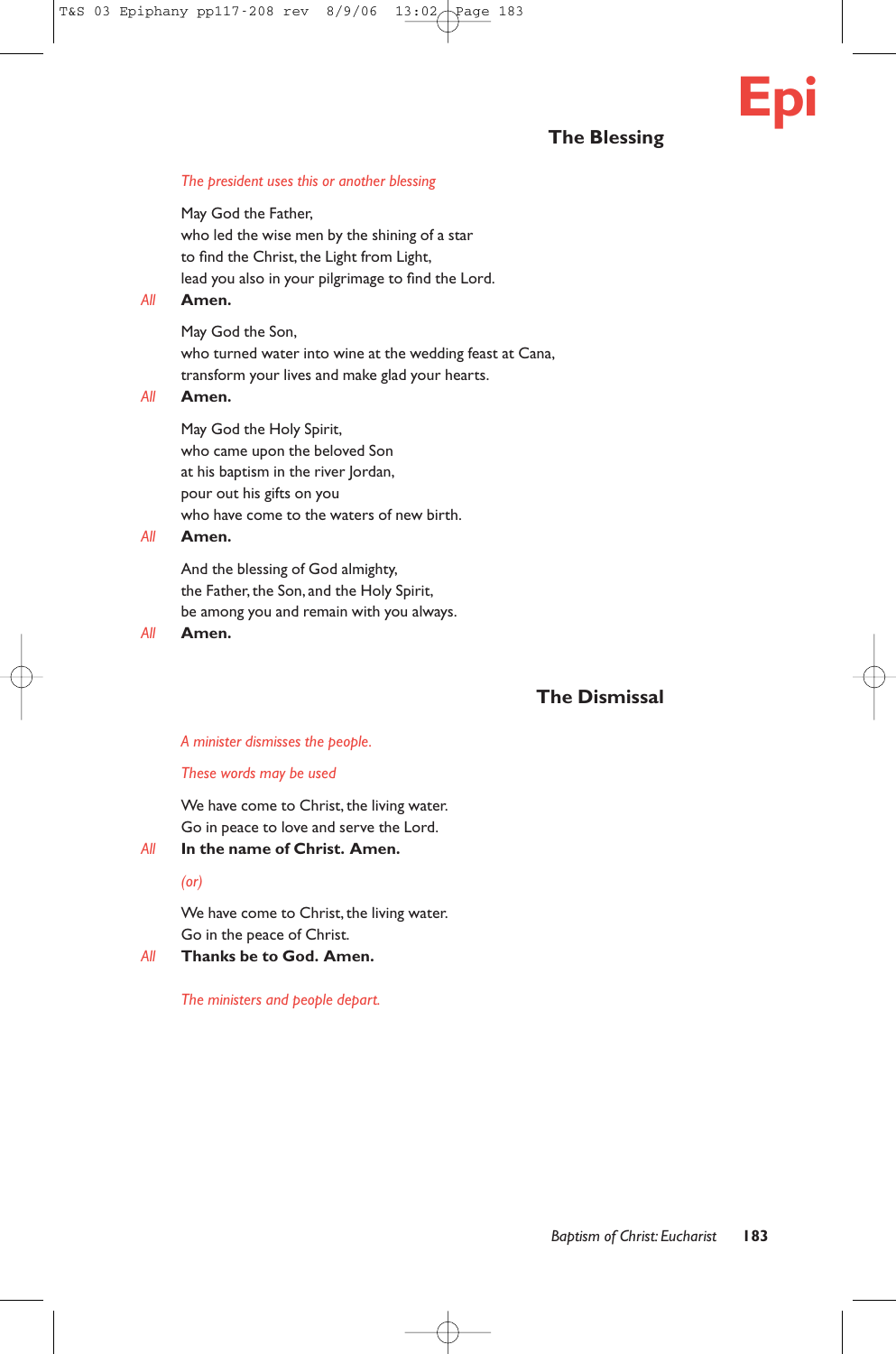# **A Service for the Festival of the Baptism of Christ**

# *Structure*

# ¶ Introduction

- **The King of all the World is Revealed to the Magi**
- **T** The New Creation is Revealed in the Water made Wine
- **T** The Christ is Revealed in the Waters of Baptism
- **T** The Renewal of the Covenant
- ¶ The Prayers
- ¶ The Sending Out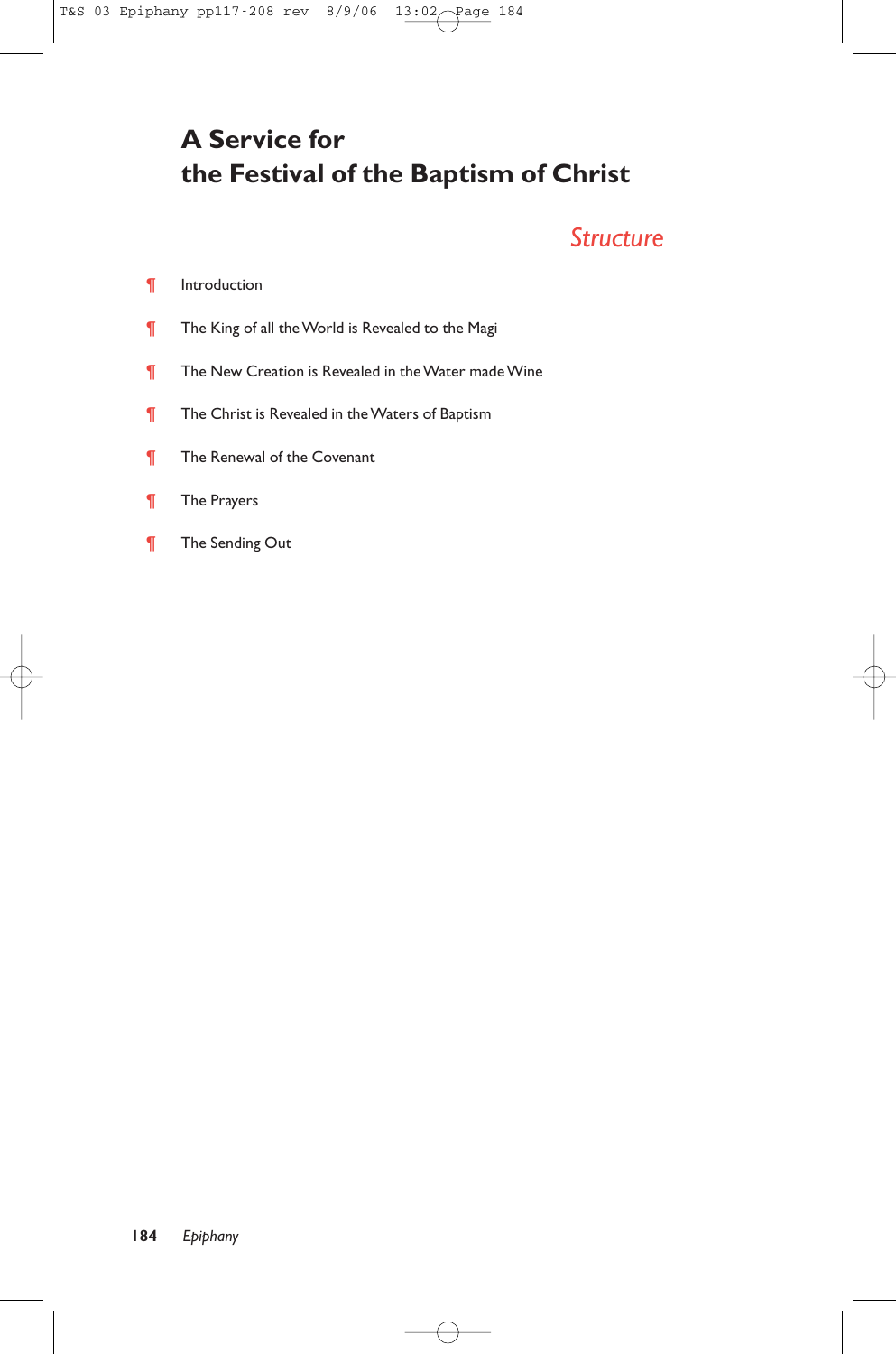

# **Notes**

# **1 When to use the Rite**

This service is most appropriately used on the Festival of the Baptism of Christ. It may also be used on the Feast of the Epiphany, or on the evening before the Epiphany, or at any suitable time within the Epiphany season.

# **2 Procession or Carol Service**

With suitable hymns and carols this service forms an Epiphany Procession or Epiphany Carol Service, at the climax of which is the Renewal of the Covenant or of baptismal vows. Places are indicated for hymns and carols, but they may be omitted or inserted in other places.

# **3 Holy Communion**

If it is desired to combine this service with a celebration of Holy Communion, the Lord's Prayer, the final hymn and the blessing are omitted, and the Liturgy of the Sacrament begins after the Renewal of the Covenant, with the Peace. In this case,'The New Creation is Revealed in the Water made Wine' may be more appropriately used after the Renewal of the Covenant*.*

# **4 Movement**

Any movement through the church will depend on the position of the crib, the font and the holy table, and on whether or not the service is combined with a celebration of Holy Communion. If the font is not easily accessible, or too close to the crib, a large vessel can be set on a table in the middle of the church for the Prayer over the Water, to be carried from there to the font at the end of the service.

# **5 Ministries**

The president of the rite should normally be a bishop or a priest.The acclamations may appropriately be made by a deacon.

# **6 Gifts**

The gifts presented may be any one or all three of the traditional gifts.The Christmas collections may appropriately be offered at this point. The wine presented may appropriately be the wine for use in celebrations of Holy Communion during the year.

# **7 Canticles**

The canticles from Isaiah*,*Revelation and Ezekiel*,* which are set out here as responses, may be said or sung in any suitable form.

# **8 Intercession**

A bidding may precede the Opening Prayer, or appropriate biddings may be introduced before the Gospel Collects.Alternatively, provision is made for intercessory prayer later in the service.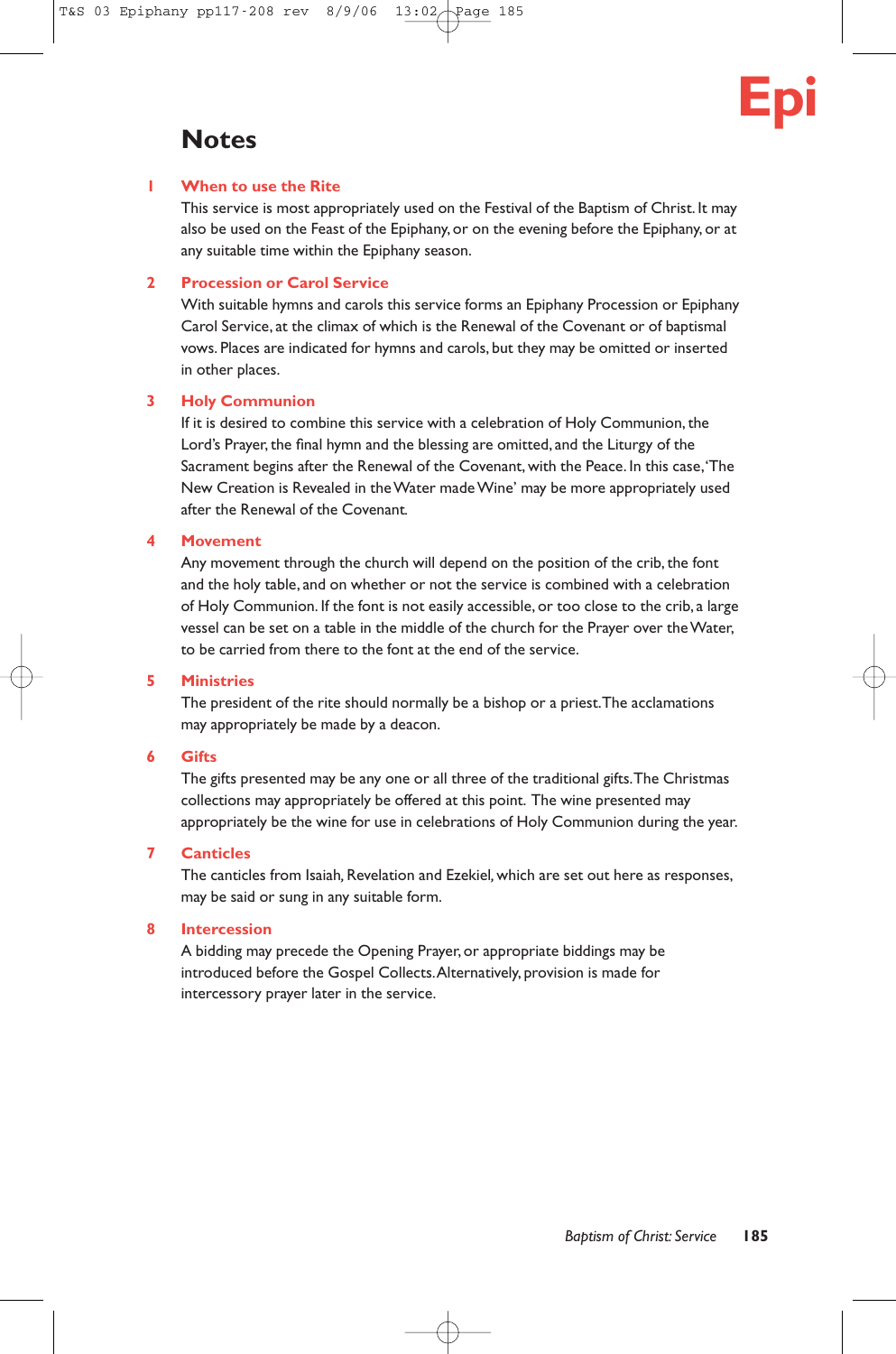# **A Service for the Festival of the Baptism of Christ**

# ¶ *Introduction*

Three wonders mark this holy day as the Church is joined to her heavenly Bridegroom.

This day a star leads the wise men to the Christ-child.

*All* **Alleluia.**

This day water is made wine at the wedding feast.

*All* **Alleluia.**

This day Jesus is revealed as the Christ in the waters of baptism.

*All* **Alleluia. Praise to you, Lord Jesus Christ.**

#### *A hymn may be sung.*

## *The president greets the people, saying*

Grace, mercy and peace from God our Father and the Lord Jesus Christ be with you

# *All* **and also with you.**

# *Words of welcome or introduction may be said, after which the president prays this opening prayer*

Grant us, Lord, who behold your glory, to drink from the waters of the new creation flowing from the river of life at your baptism. Give us the wings of the Spirit, that we may hasten to meet you at your coming, and praise you, with the Father and the Holy Spirit, now and for ever.

*All* **Amen.**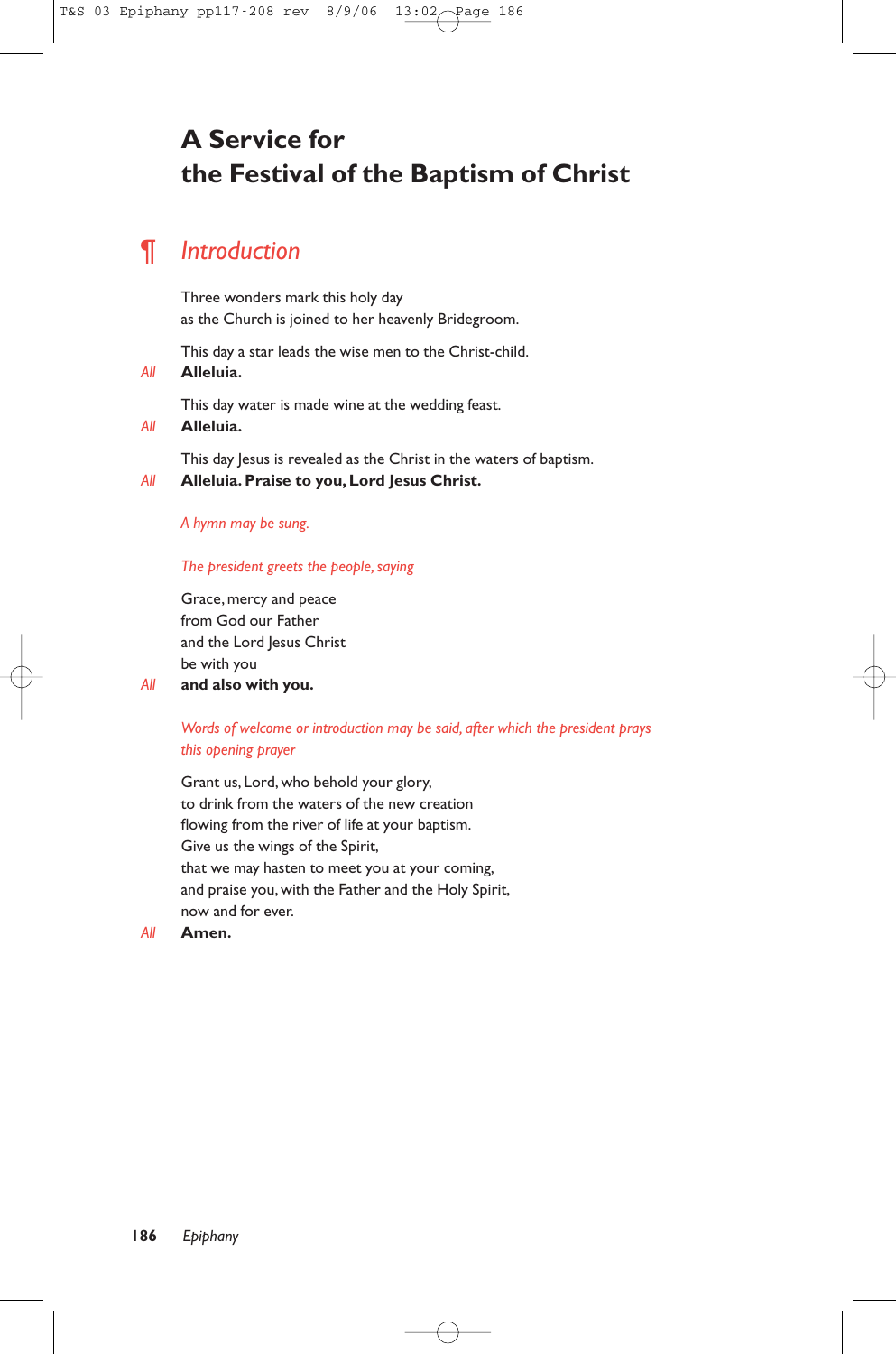# ¶ *The King of all the World is Revealed to the Magi*



This day a star leads the wise men to the Christ-child.

Arise, shine out, for your light has come;

- *All* **the glory of the Lord is rising upon you.** The nations will come to your light,
- *All* **and kings to your dawning brightness.** They shall bring gold and frankincense,
- *All* **and proclaim the praise of the Lord.** Your gates will lie open continually,
- *All* **shut neither by day nor by night.** No more will the sun give you daylight,
- *All* **nor moonlight shine upon you.** But the Lord will be your everlasting light,
- *All* **your God will be your splendour.** *cf Isaiah 60*

## *As the gifts are brought, this acclamation is made*

Blessed are you, Lord our God, King of the universe: you receive our sacrifice of praise and thanksgiving. May our prayer be set forth in your sight as incense, and the lifting up of our hands be an evening sacrifice.

*All* **Blessed be God for ever.**

*The procession, with the gifts, moves to the crib as a hymn is sung or music is played. The congregation may follow.*

Hear the Gospel of our Lord Jesus Christ according to Matthew.

*All* **Glory to you, O Lord.**

*Matthew 2.1,2,8-11*

*At the end*

This is the Gospel of the Lord.

# *All* **Praise to you, O Christ.**

*The gifts may be placed before the crib.The president says*

Let us pray.

Eternal God, who by the shining of a star led the wise men to the worship of your Son: guide by his light the nations of the earth, that the whole world may behold your glory; through Jesus Christ our Lord.

#### *All* **Amen.**

*Suitable hymns or carols may be sung at this point.*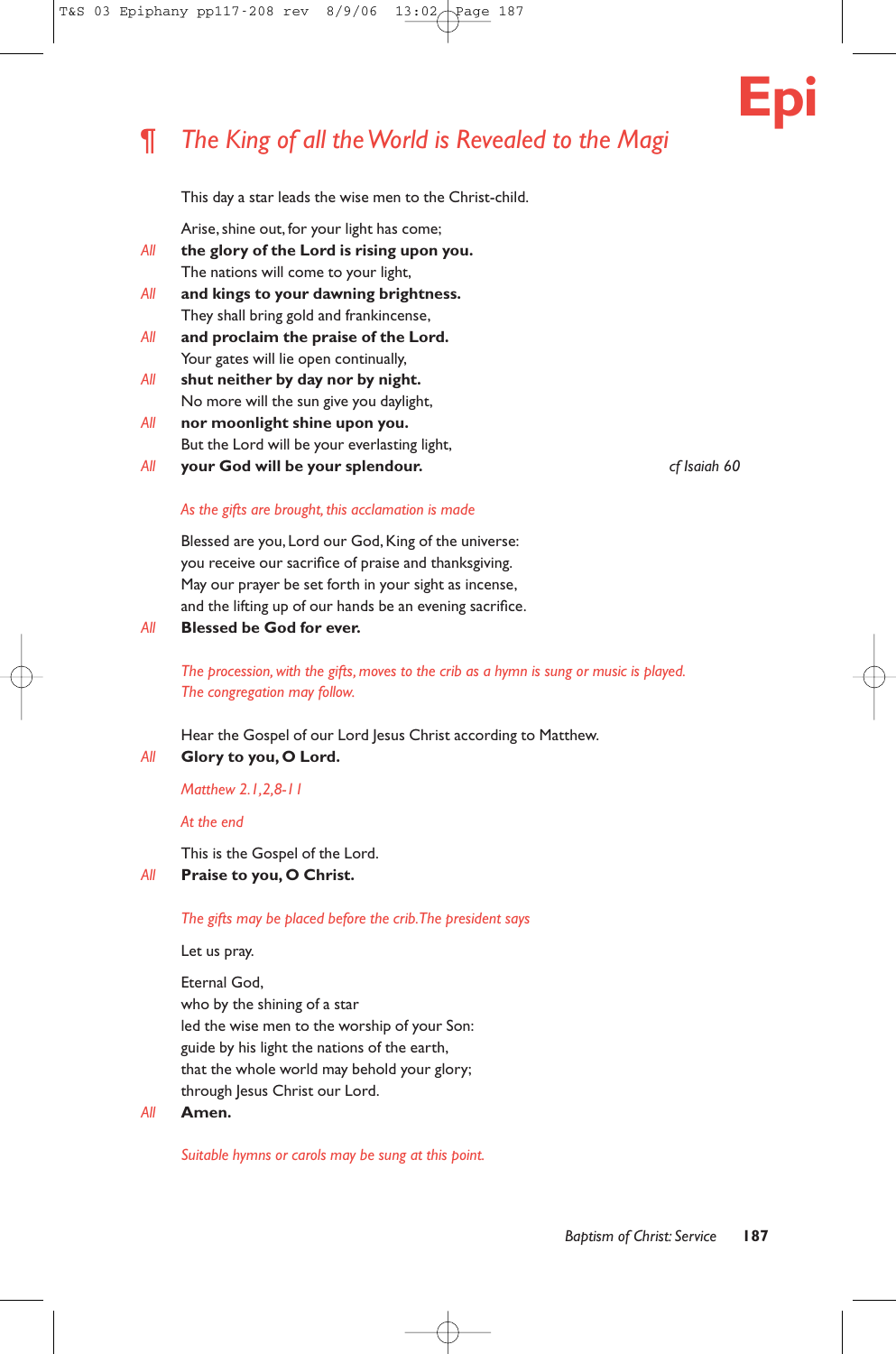# ¶ *The New Creation is Revealed in the Water made Wine*

This day water is made wine at the wedding feast.

I saw the holy city, new Jerusalem, coming down out of heaven from God,

- *All* **prepared as a bride adorned for her husband.** And I heard a great voice from the throne, saying,
- *All* **'Behold, the dwelling of God is among mortals.** He will dwell with them and they shall be his peoples,
- *All* **and God himself will be with them.** Behold, I make all things new:
- *All* **I am the Alpha and the Omega, the beginning and the end.** To the thirsty I will give water as a gift
- *All* **from the spring of the water of life.'** *cf Revelation 21*

## *As a chalice or a flagon of wine is brought, this acclamation is made*

Blessed are you, Lord our God, King of the universe: for the marriage of the Lamb has come. Make your Church ready, and clothe her with the righteous deeds of the saints, to join the praises of your new creation.

*All* **Blessed be God for ever.**

*The procession, with the chalice or flagon of wine, moves to the holy table as a hymn is sung or music is played.The congregation may follow.*

Hear the Gospel of our Lord Jesus Christ according to John.

*All* **Glory to you, O Lord.**

*John 2.1-11*

*At the end*

This is the Gospel of the Lord.

# *All* **Praise to you, O Christ.**

*The chalice or flagon of wine may be placed on the holy table.The president says*

Let us pray.

Almighty God, in Christ you make all things new: transform the poverty of our nature by the riches of your grace, and in the renewal of our lives make known your heavenly glory; through Jesus Christ your Son our Lord.

*All* **Amen.**

*Suitable hymns and carols may be sung.*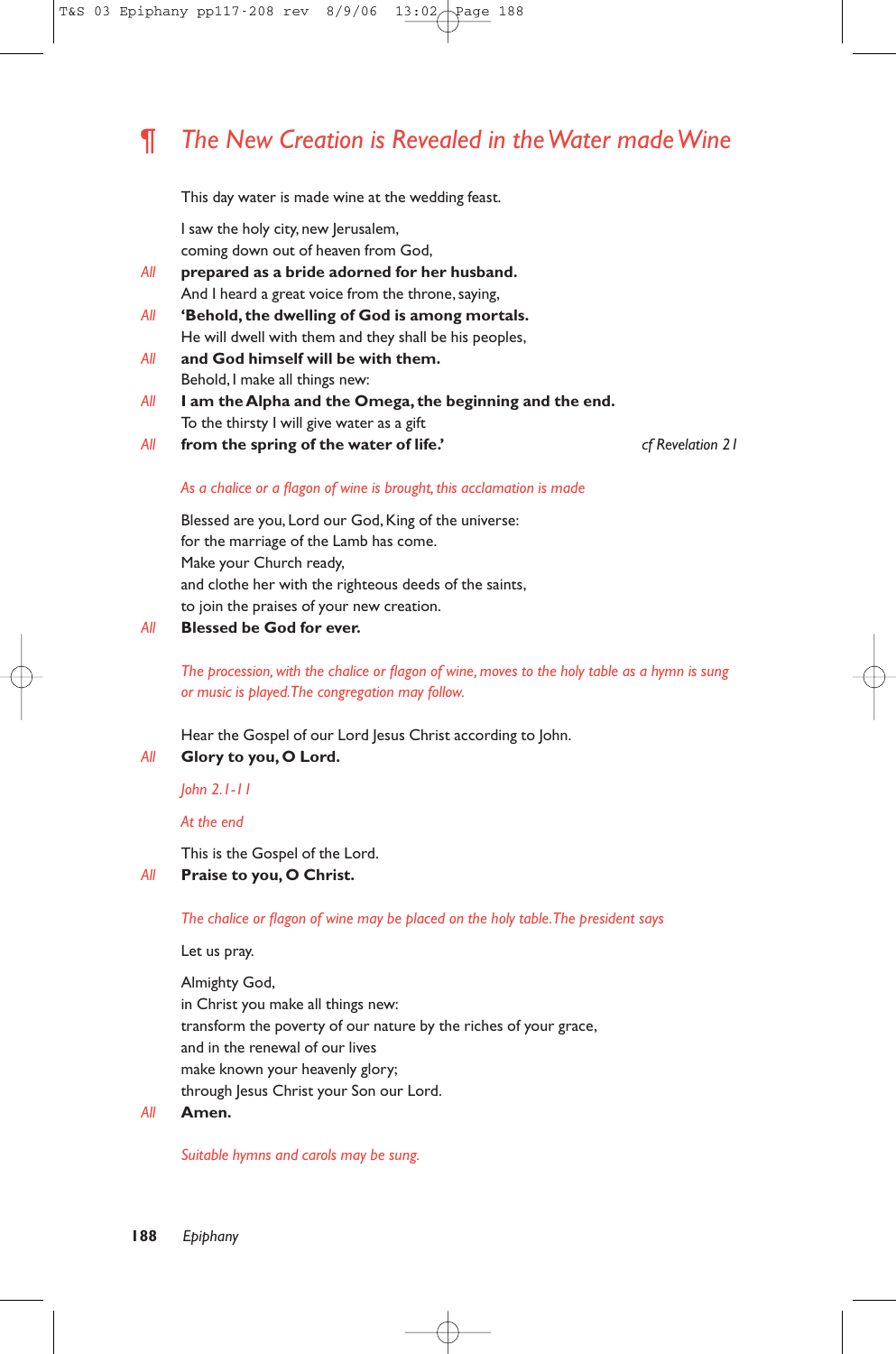# ¶ *The Christ is Revealed in the Waters of Baptism*

This day Jesus is revealed as the Christ in the waters of baptism.

I will take you from the nations,

- *All* **and gather you from all the countries.** I will sprinkle clean water upon you,
- *All* **and you shall be clean from all your uncleanness.** A new heart I will give you,
- *All* **and put a new spirit within you.** You shall be my people,
- *All* **and I will be your God.** *cf Ezekiel 36*

**Epi**

#### *As water is brought, this acclamation is made*

Blessed are you,

Lord our God, King of the universe: you bring waters out of the stony rock. For with you is the well of life, and in your light shall we see light.

### *All* **Blessed be God for ever.**

*The procession, with the water, moves to the font as a hymn is sung or music is played. The congregation may follow.*

Hear the Gospel of our Lord Jesus Christ according to Mark.

#### *All* **Glory to you, O Lord.**

*Mark 1.1-11 (or 1.4,5,7-11)*

*At the end*

This is the Gospel of the Lord.

## *All* **Praise to you, O Christ.**

#### *The president says*

Let us pray.

Eternal Father, who at the baptism of Jesus revealed him to be your Son, anointing him with the Holy Spirit: grant to us, who are born again by water and the Spirit, that we may be faithful to our calling as your adopted children; through Jesus Christ your Son our Lord, who is alive and reigns with you, in the unity of the Holy Spirit, one God, now and for ever.

#### *All* **Amen.**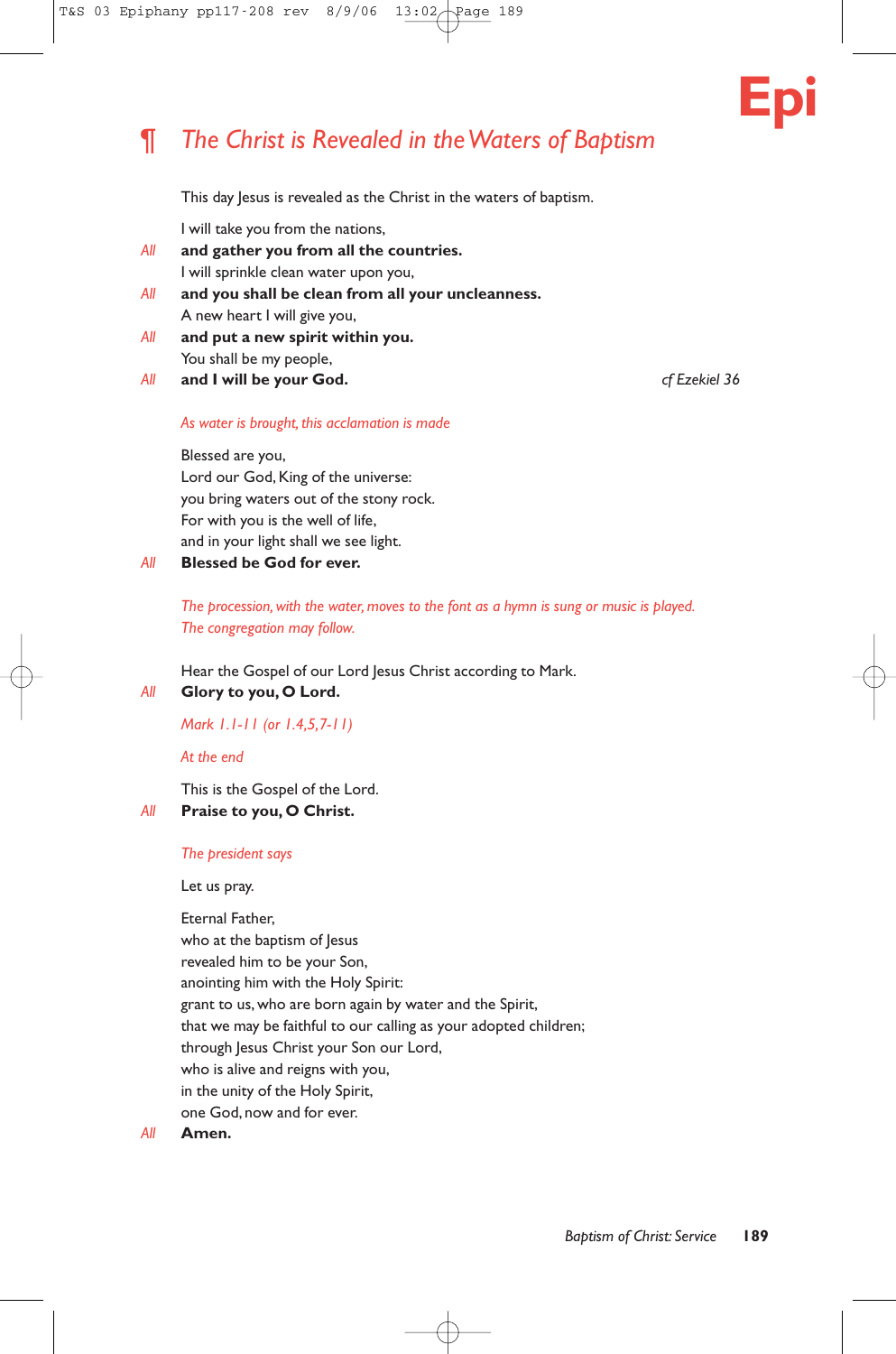#### *After the Collect, the water is poured out with these or other suitable words*

God in Christ gives us the water welling up for eternal life. With joy you will draw water from the wells of salvation.

*All* **Lord, give us this water, and we shall thirst no more.**

#### *The president stands before the water and says*

The Lord be with you *All* **and also with you.**

Lift up your hearts.

*All* **We lift them to the Lord.**

Let us give thanks to the Lord our God. *All* **It is right to give thanks and praise.**

It is indeed right, it is our duty and our joy, at all times to give you thanks and praise, for today the grace of the Holy Spirit in the form of a dove descended upon the waters. [Today the sun that never sets has risen and the world is filled with splendour by the light of the Lord. Today the clouds drop down upon all people the dew of righteousness from on high. Today the Uncreated of his own will accepts the laying on of hands from his own creature. Today the waters of the Jordan are transformed for healing by the coming of the Lord. Today the blinding mist of the world is dispersed by the Epiphany of our God. Today things above keep feast with things below, and things below commune with things above.] Therefore, heavenly Father, accept our sacrifice of praise, and by the power of your life-giving Spirit sanctify these waters of your new creation, that we, with all who have been born anew by water and the Spirit, may be renewed in your image, walk by the light of faith, and serve you in newness of life. Through your anointed Son, Jesus Christ our Lord, to whom with you and the Holy Spirit we lift our voices of praise: *All* **blessed be God, our strength and our salvation, now and for ever.Amen.**

*(or)*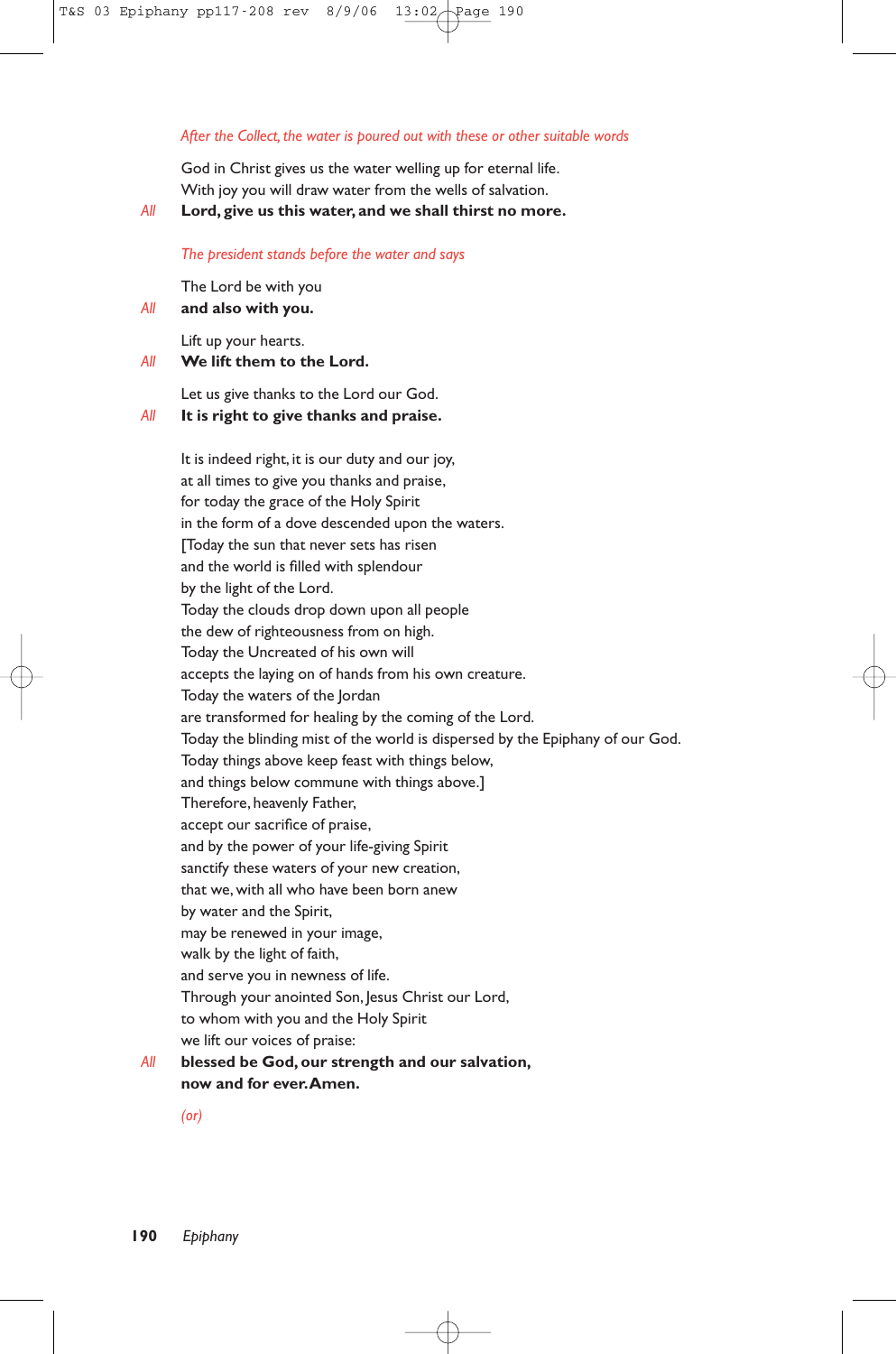# **Epi**

Let us give thanks to the Lord our God.

*All* **It is right to give thanks and praise.**

Father, for your gift of water in creation

*All* **we give you thanks and praise.**

For your Spirit, sweeping over the waters, bringing light and life

*All* **we give you thanks and praise.**

For your Son Jesus Christ our Lord, baptized in the river Jordan

*All* **we give you thanks and praise.**

For your new creation, brought to birth by water and the Spirit

*All* **we give you thanks and praise.**

For your grace bestowed upon us your children, washing away our sins

*All* **we give you thanks and praise.**

So, Father, accept our sacrifice of praise. By the power of your life-giving Spirit bless these waters of your new creation.

*All* **Lord, receive our prayer.**

May we your servants who have been washed in them be made one with your Son, who took the form of a servant.

#### *All* **Lord, receive our prayer.**

May your Holy Spirit, who has brought us to new birth in the family of your Church, raise us in Christ, our anointed Lord, to full and eternal life.

*All* **Lord, receive our prayer.**

For all might, majesty and dominion are yours, now and for ever.

#### *All* **Alleluia.Amen.**

*The Prayer over the Water may be followed by a suitable chant or acclamation.*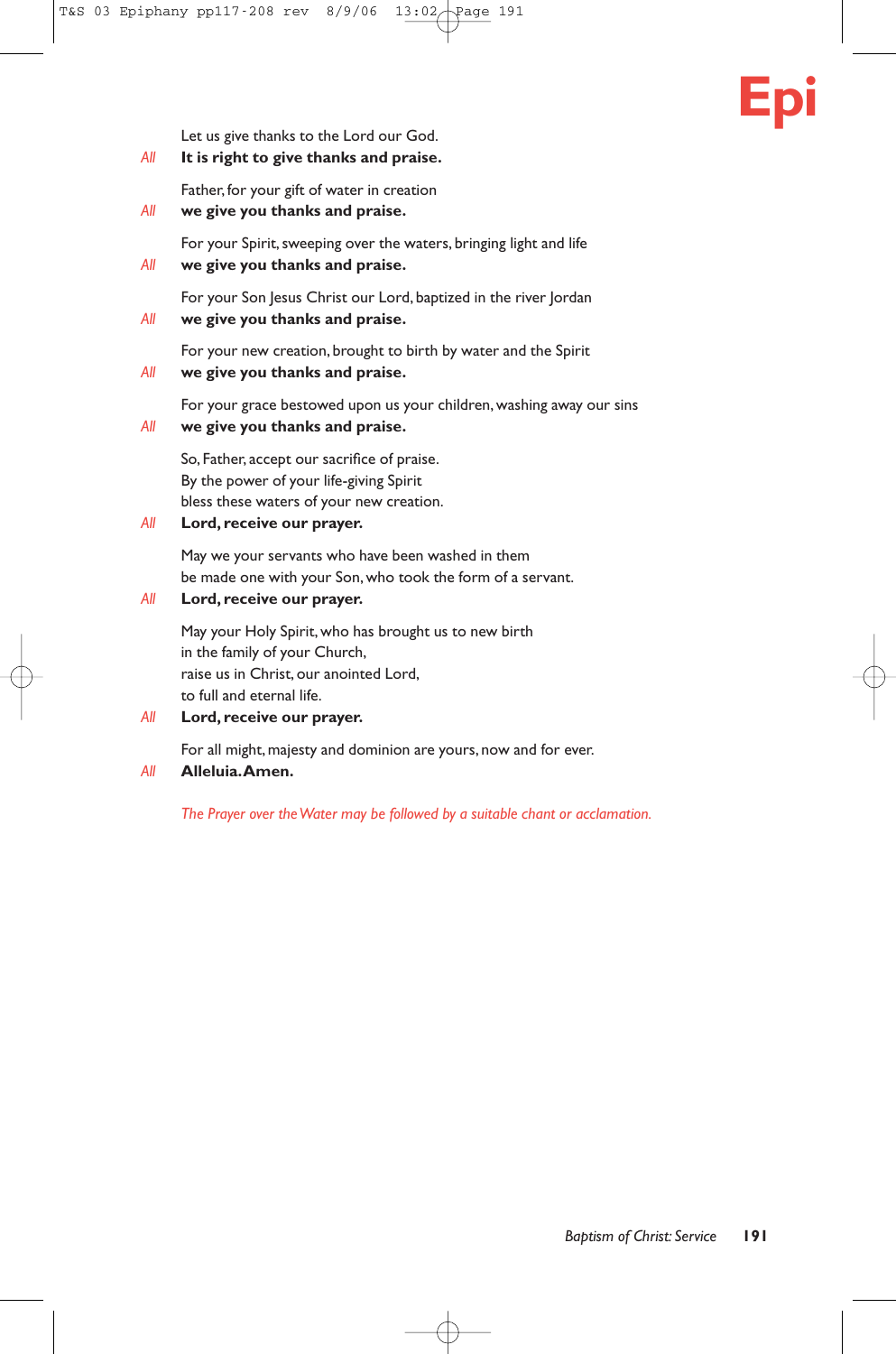# **The Renewal of the Covenant**

*The form on pages 108–112 is used.*

# **The Prayers**

*Prayers may be offered here for the ministry and mission of the Church, and for the world which the Church is called to serve.*

#### *The Lord's Prayer is said*

Believing the promises of God, as our Saviour taught us, so we pray

#### *All* **Our Father in heaven …**

#### *(or)*

Believing the promises of God, let us pray with confidence as our Saviour has taught us

#### *All* **Our Father, who art in heaven …**

#### *The president says*

May God the creator, the rock of our salvation, who has given us new birth by water and the Holy Spirit and forgiven all our sins through our Lord Jesus Christ, keep us faithful to our calling, now and for ever.

#### *All* **Amen.**

*The water may be sprinkled over the people, or placed in vessels by the door for them to make the sign of the cross as they leave, or poured out over the threshold.*

#### *These words may be used*

Remember your baptism into Christ Jesus.

#### *All* **Thanks be to God.**

*A hymn or other chant may be sung.*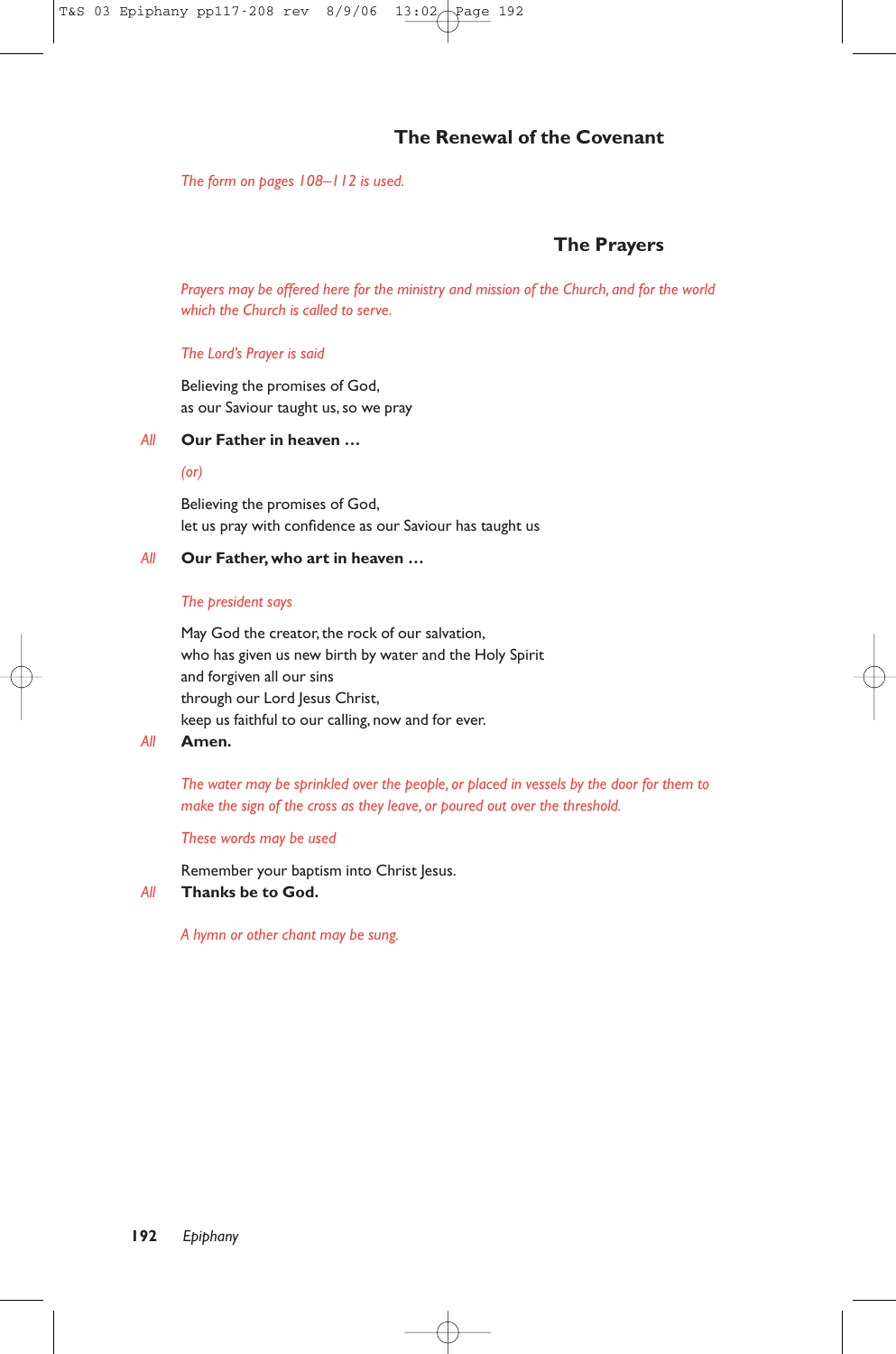# ¶ *The Sending Out*

#### *The blessing follows in either of these forms*

May God, who in Christ gives us a spring of water welling up to eternal life, perfect in you the image of his glory; and the blessing of God almighty the Father, the Son, and the Holy Spirit, be among you and remain with you always.

#### *All* **Amen.**

#### *(or)*

May God the Father,

who led the wise men by the shining of a star to find the Christ, the Light from light, lead you also in your pilgrimage to find the Lord.

#### *All* **Amen.**

May God the Son,

who turned water into wine at the wedding feast at Cana, transform your lives and make glad your hearts.

#### *All* **Amen.**

May God the Holy Spirit, who came upon the beloved Son at his baptism in the river Jordan, pour out his gifts on you who have come to the waters of new birth.

#### *All* **Amen.**

And the blessing of God almighty the Father, the Son, and the Holy Spirit, be among you and remain with you always.

#### *All* **Amen.**

#### *A minister says*

Go in peace to love and serve the Lord.

#### *All* **In the name of Christ. Amen.**

#### *(or)*

Go in the peace of Christ.

#### *All* **Thanks be to God.**

**Epi**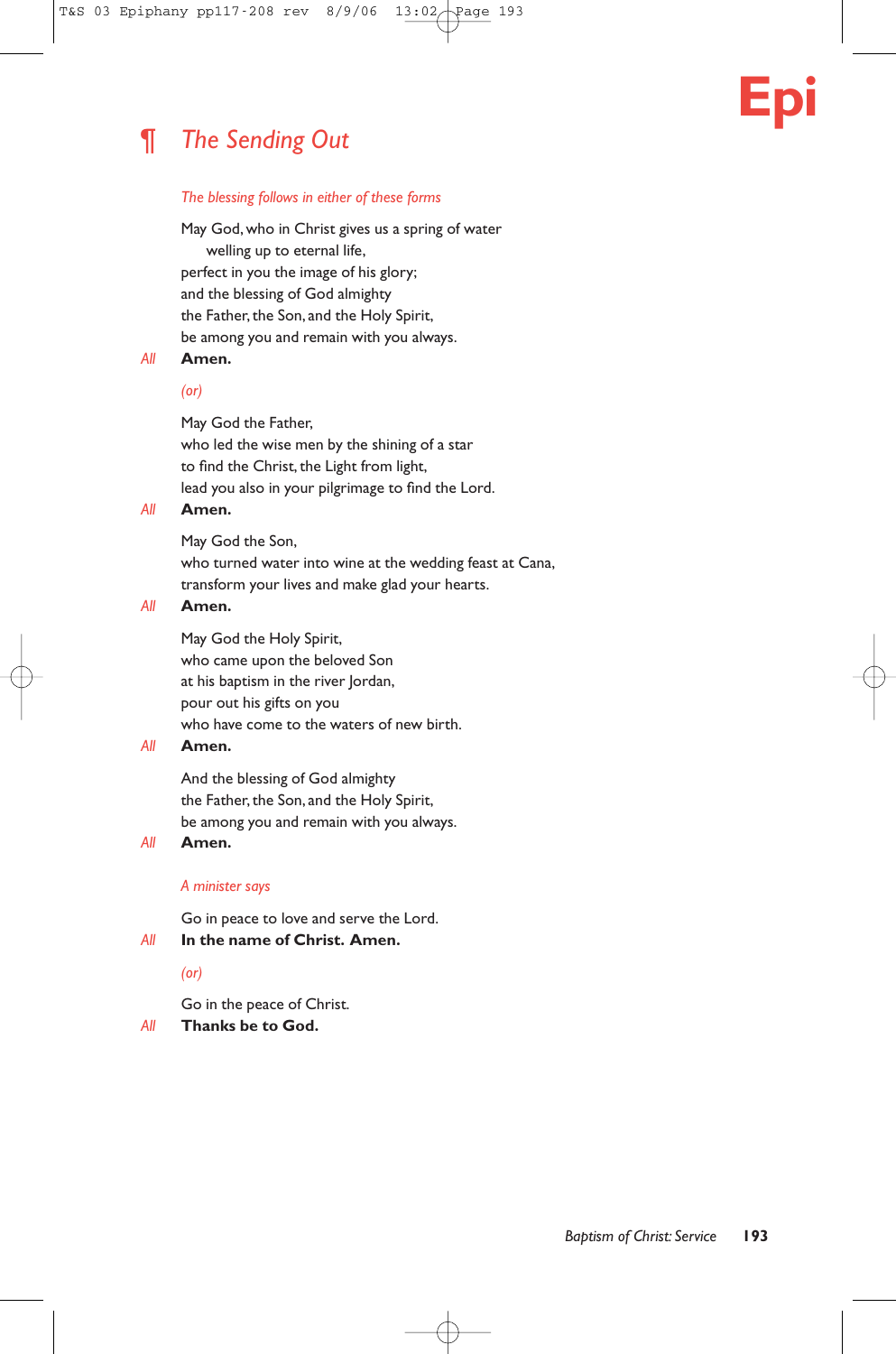# **The Eucharist on the Feast of the Presentation of Christ in the Temple (Candlemas)**

*The procession with lighted candles is the distinctive feature of the Eucharist of Candlemas. This order provides for the procession at the end of the service. However, provision is made on pages 206–207 for the procession to take place either at the beginning or immediately before the Gospel.*

# *Structure*

## ¶ The Gathering

The Greeting Introduction Gloria in Excelsis The Collect

## **The Liturgy of the Word**

Readings Gospel Reading Sermon The Creed Prayers of Intercession Prayers of Penitence

## **The Liturgy of the Sacrament**

The Peace Preparation of the Table Taking of the Bread and Wine The Eucharistic Prayer The Lord's Prayer Breaking of the Bread Giving of Communion

# ¶ Candlemas Procession

Prayer Nunc dimittis Final Responsory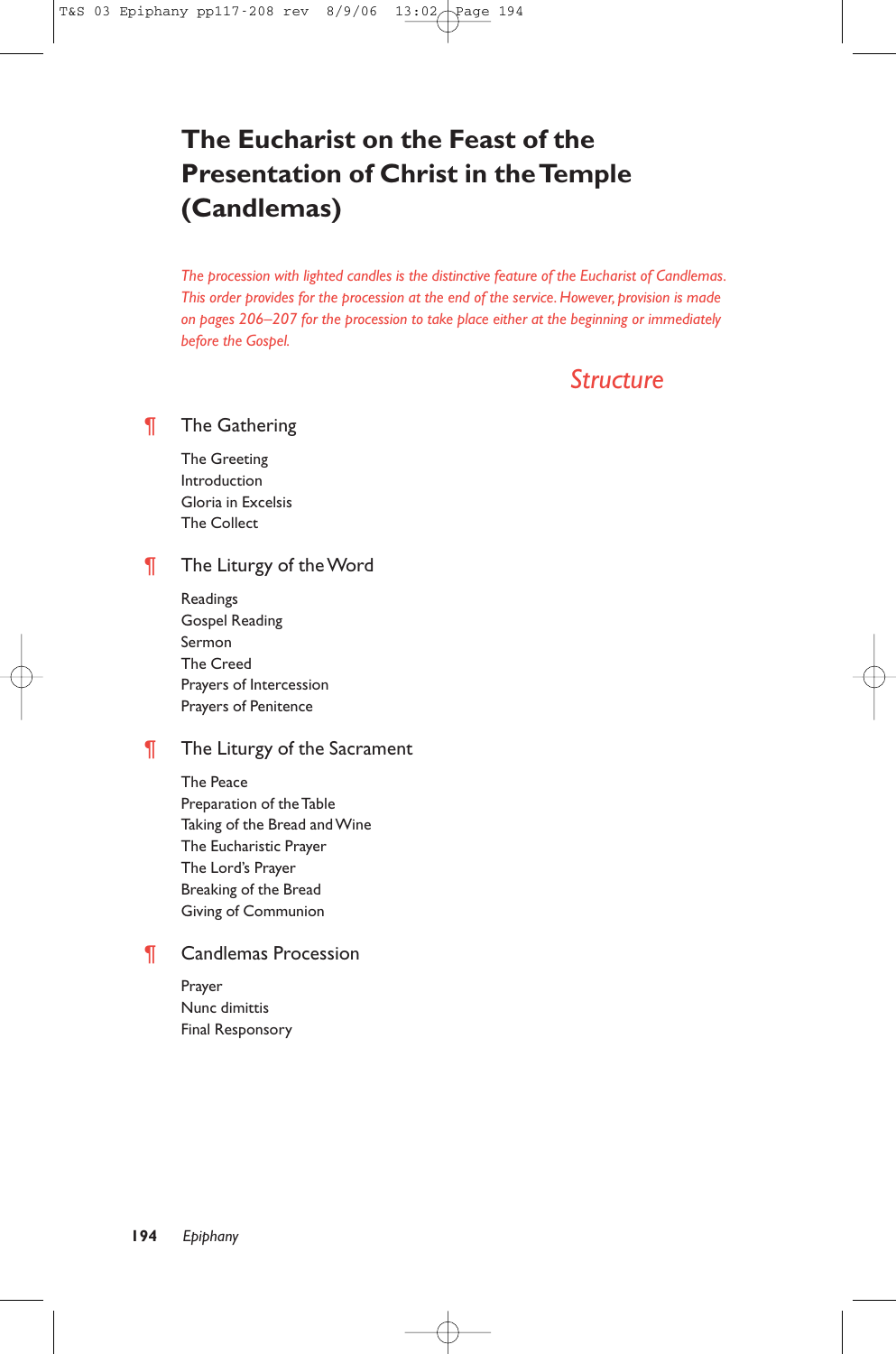# **Epi**

# **The Eucharist on the Feast of the Presentation of Christ in the Temple (Candlemas)**

# ¶ *The Gathering*

*At the entry of the ministers a hymn may be sung.*

#### *The president may say*

In the name of the Father, and of the Son, and of the Holy Spirit.

*All* **Amen**.

**The Greeting**

#### *The president greets the people*

The Lord of glory be with you.

*All* **The Lord bless you.**

*(or)*

The Lord be with you *All* **and also with you.**

# **Introduction**

#### *The president introduces the day's liturgy*

Dear friends, forty days ago we celebrated the birth of our Lord Jesus Christ. Now we recall the day on which he was presented in the Temple, when he was offered to the Father and shown to his people.As a sign of his coming among us, his mother was purified, as we now come to him for cleansing. In their old age Simeon and Anna recognized him as their Lord, as we today sing of his glory. In this eucharist, we celebrate both the joy of his coming and his searching judgement, looking back to the day of his birth and forward to the coming days of his passion.

*Prayers of Penitence occur later in the service.*

# **Gloria in Excelsis**

*The Gloria in excelsis may be used.*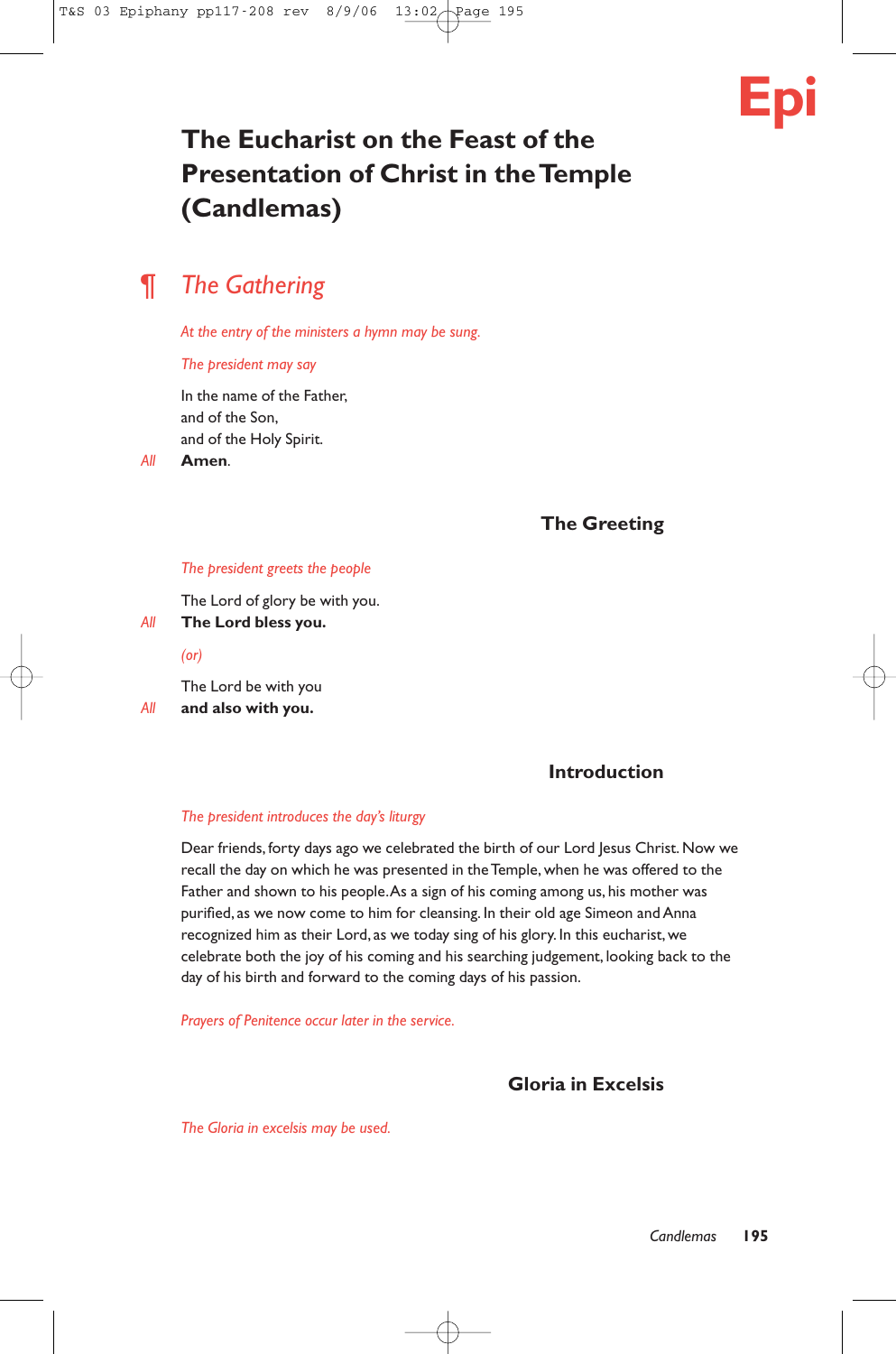#### *The president introduces a period of silent prayer with the words*

Let us pray that we may know and share the light of Christ.

#### *Silence is kept.*

Almighty and ever-living God, clothed in majesty, whose beloved Son was this day presented in the Temple, in substance of our flesh: grant that we may be presented to you with pure and clean hearts, by your Son Jesus Christ our Lord, who is alive and reigns with you, in the unity of the Holy Spirit, one God, now and for ever.

*All* **Amen.**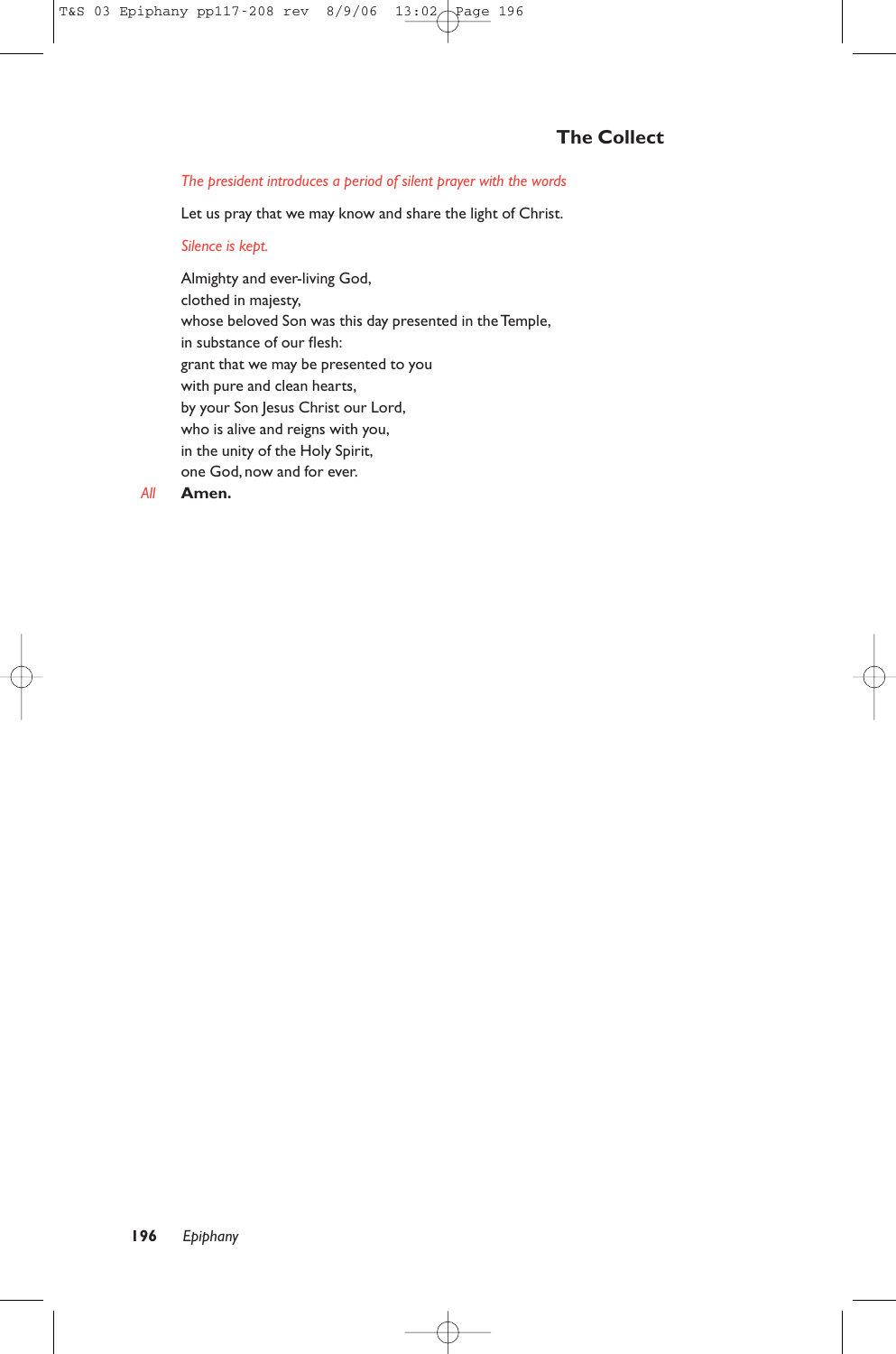# ¶ *The Liturgy of the Word*



# **Readings**

*Either one or two readings from Scripture precede the Gospel reading.*

*At the end of each the reader may say*

This is the word of the Lord.

*All* **Thanks be to God.**

*The psalm or canticle follows the first reading; other hymns and songs may be used between the readings.*

# **Gospel Reading**

#### *This acclamation may herald the Gospel reading*

Today the Lord is presented in the Temple in substance of our mortal nature.

#### *All* **Alleluia.**

Today the Blessed Virgin comes to be purified in accordance with the law.

*All* **Alleluia.**

Today old Simeon proclaims Christ as the light of the nations and the glory of Israel.

*All* **Alleluia.Praise to Christ, the light of the world.**

#### *When the Gospel is announced the reader says*

Hear the Gospel of our Lord Jesus Christ according to Luke.

*All* **Glory to you, O Lord.**

*Luke 2.22-40*

*At the end*

This is the Gospel of the Lord.

*All* **Praise to you, O Christ.**

**Sermon**

# **The Creed**

*An authorized translation of the Nicene Creed is used.*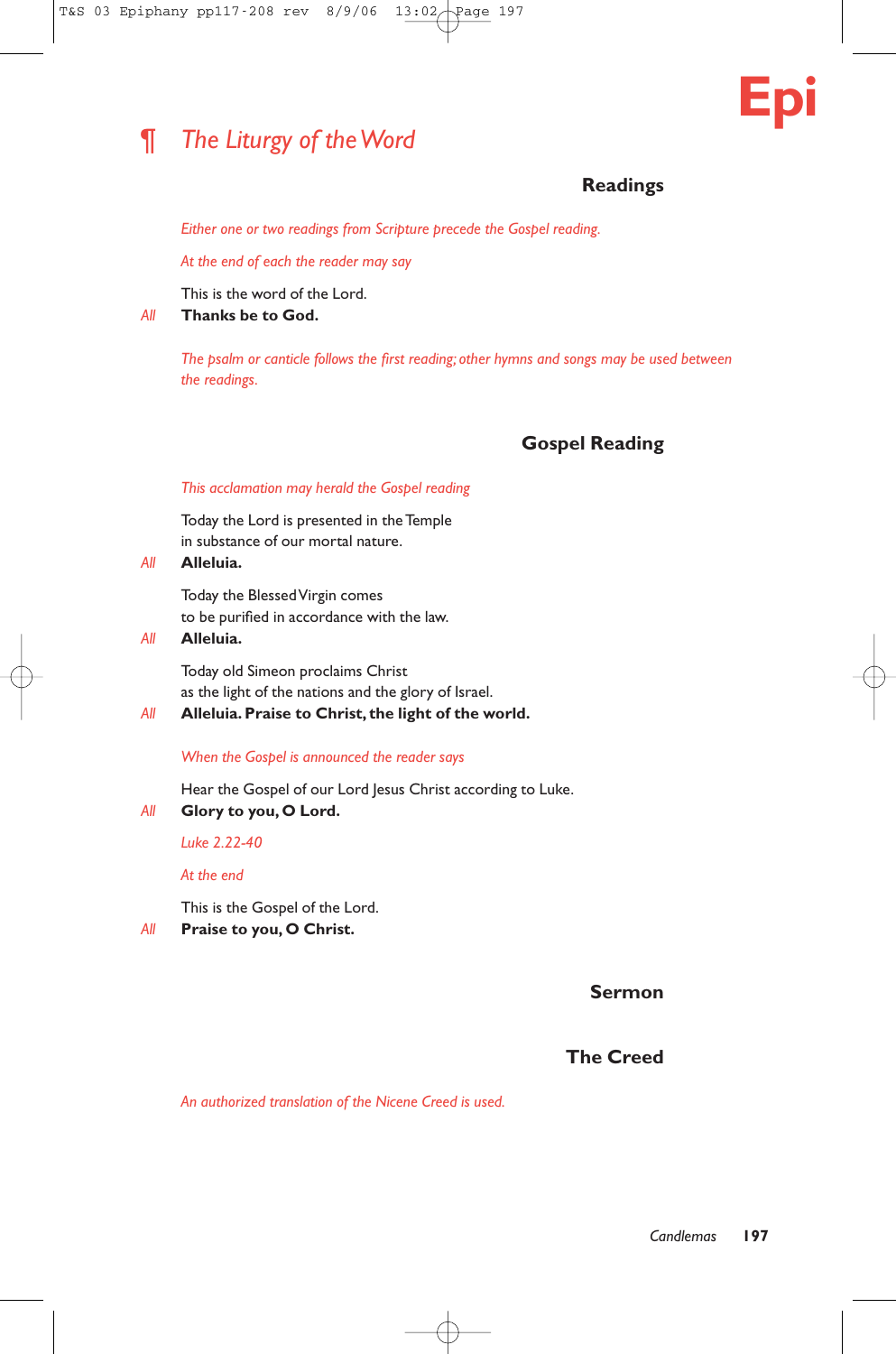#### *Biddings may be given before the Prayers of Intercession, which are then said without interpolation.*

Let us pray to the Father through Christ who is our light and life.

Father, your Christ is acclaimed as the glory of Israel: look in mercy on your Church, sharing his light. Lord, have mercy.

#### *All* **Christ, have mercy.**

Father, your Christ in his temple brings judgement on the world: look in mercy on the nations, who long for his justice. Lord, have mercy.

#### *All* **Christ, have mercy.**

Father, your Christ, who was rich, for our sakes became poor: look in mercy on the needy, suffering with him. Lord, have mercy.

#### *All* **Christ, have mercy.**

Father, your Christ is the one in whom faithful servants find their peace: look in mercy on the departed, that they may see your salvation. Lord, have mercy.

### *All* **Christ, have mercy.**

Father, your Christ is revealed as the one destined to be rejected: look in mercy on us who now turn towards his passion. Lord, have mercy.

## *All* **Christ, have mercy.**

Lord God, you kept faith with Simeon and Anna, and showed them the infant King. Give us grace to put all our trust in your promises, and the patience to wait for their fulfilment; through Jesus Christ our Lord.

#### *All* **Amen.**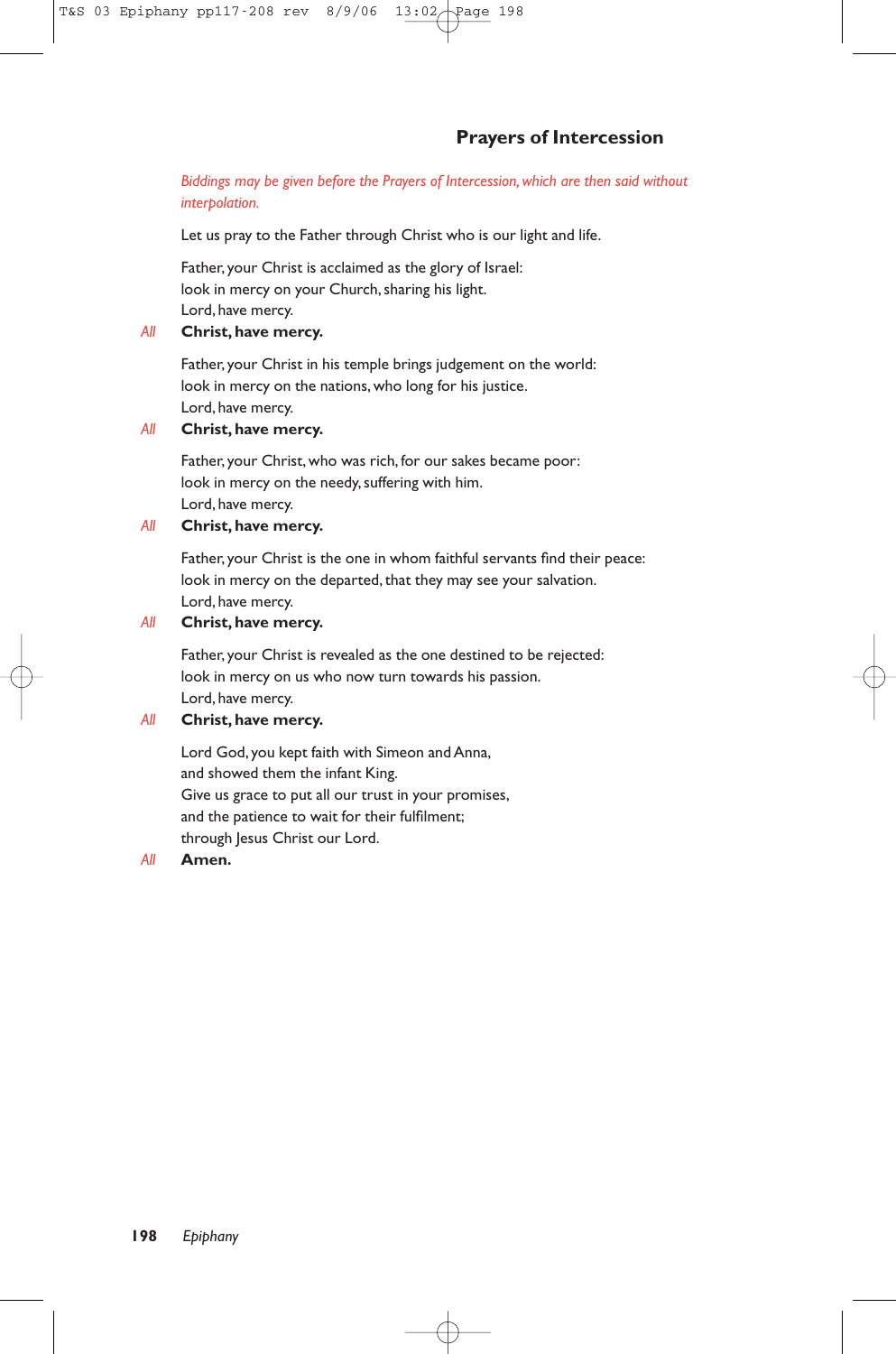# **Prayers of Penitence**

Hear the words of our Saviour Jesus Christ: 'I am the light of the world. Whoever follows me shall never walk in darkness but shall have the light of life.' Let us therefore bring our sins into his light and confess them in penitence and faith. *cf John 8.12* 

*All* **Father eternal, giver of light and grace, we have sinned against you and against our neighbour, in what we have thought, in what we have said and done, through ignorance, through weakness, through our own deliberate fault. We have wounded your love, and marred your image in us. We are sorry and ashamed, and repent of all our sins. For the sake of your Son Jesus Christ, who died for us, forgive us all that is past; and lead us out from darkness to walk as children of light. Amen.**

Almighty God, who forgives all who truly repent, have mercy upon *you,* pardon and deliver *you* from all *your* sins, confirm and strengthen *you* in all goodness, and keep *you* in life eternal; through Jesus Christ our Lord.

#### *All* **Amen.**

**Epi**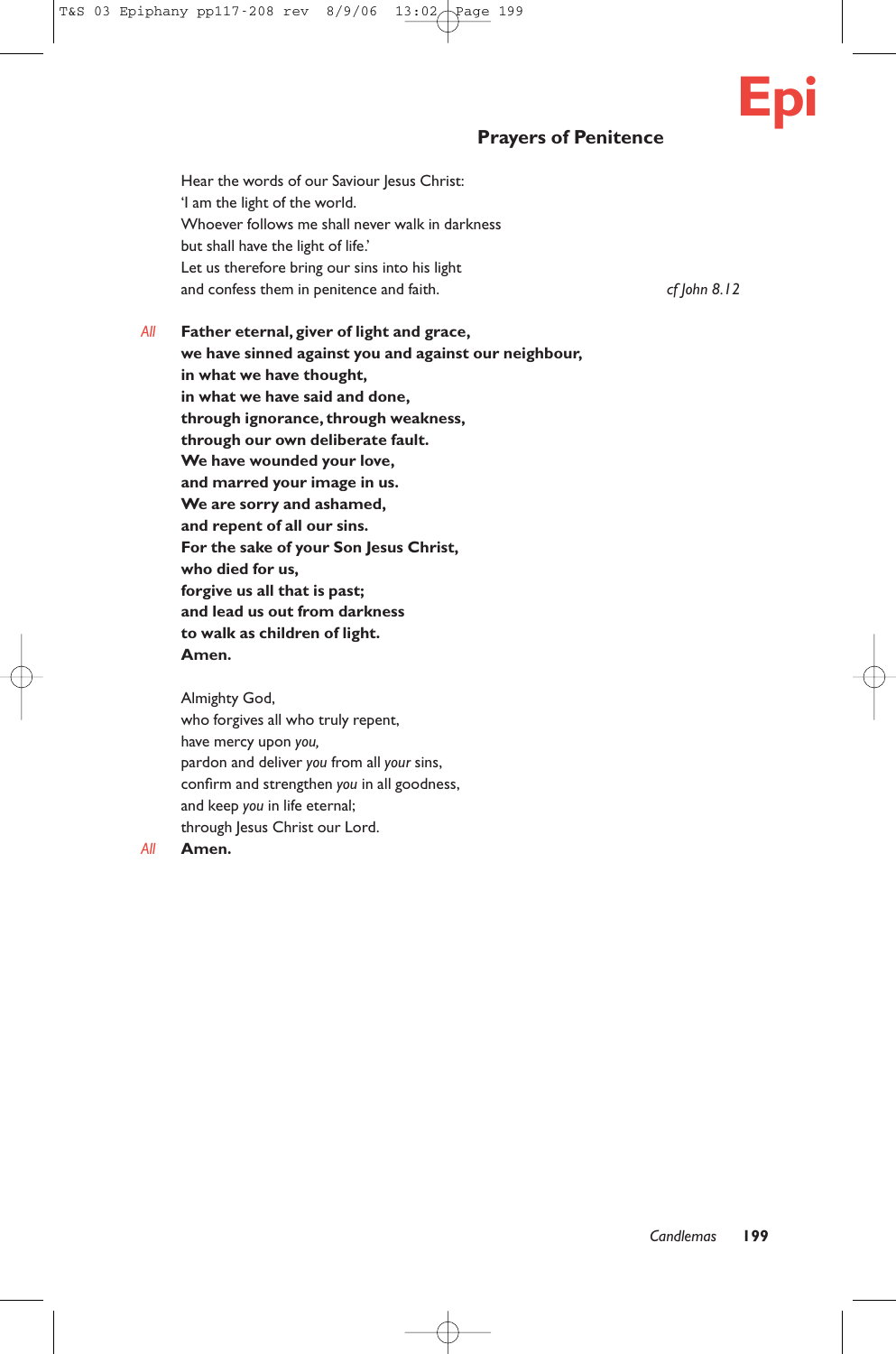# ¶ *The Liturgy of the Sacrament*

#### **The Peace**

In the tender mercy of our God, the dayspring from on high has broken upon us, to give light to those who dwell in darkness and the shadow of death, and to guide our feet into the way of peace.

The peace of the Lord be always with you

*All* **and also with you.**

*These words may be added*

Let us offer one another a sign of peace.

*All may exchange a sign of peace.*

# **Preparation of the Table Taking of the Bread and Wine**

*A hymn may be sung.*

*The gifts of the people may be gathered and presented.*

*The table is prepared and bread and wine are placed upon it.*

*This prayer may be said*

Father, in Christ there has sprung up a light for the righteous; accept the gifts we bring before you and grant that Christ may shine in us to the praise and glory of your name.

#### *All* **Amen.**

*The president takes the bread and wine.*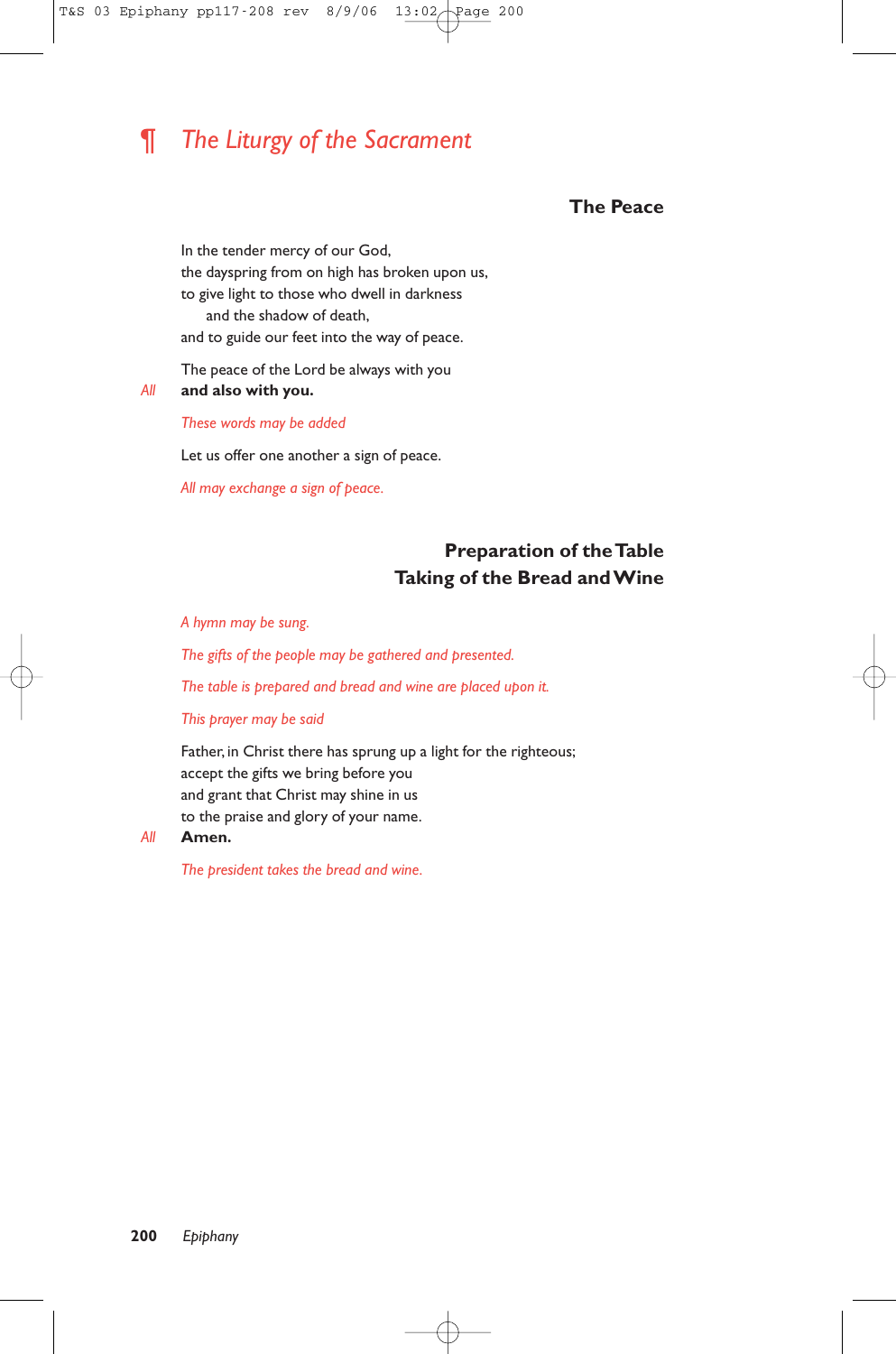

# **The Eucharistic Prayer**

#### *The president uses one of the authorized Eucharistic Prayers with a Proper Preface of the incarnation or one of the following*

And now we give you thanks because, by appearing in the Temple, he comes near to us in judgement; the Word made flesh searches the hearts of all your people and brings to light the brightness of your splendour.

#### *(or)*

And now we give you thanks because your eternal Word took our nature upon him in the womb of Mary the Virgin. The sword of sorrow pierced her heart when he was lifted high on the cross, and by his sacrifice made our peace with you.

#### *(or)*

It is indeed right and good, always and everywhere to give you thanks and praise through Jesus Christ, who is one with you from all eternity. For on this day he appeared in the Temple in substance of our flesh to come near to us in judgement. He searches the hearts of all your people and brings to light the image of your splendour. Your servant Simeon acclaimed him as the light to lighten the nations while Anna spoke of him to all who looked for your redemption. Destined for the falling and rising of many, he was lifted high upon the cross and a sword of sorrow pierced his mother's heart when by his sacrifice he made our peace with you. And now we rejoice and glorify your name that we, too, have seen your salvation and join with angels and archangels in their unending hymn of praise: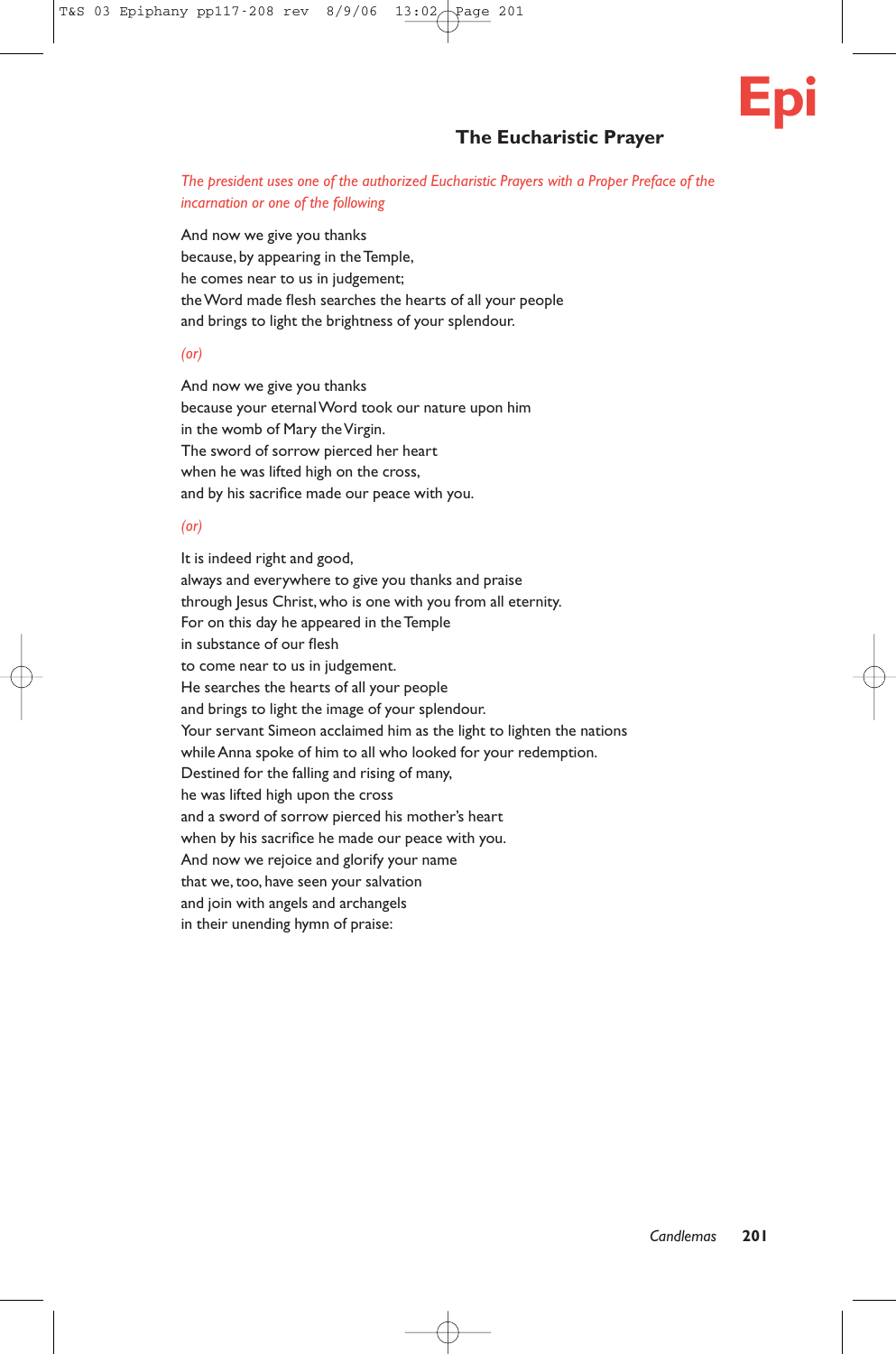# **The Lord's Prayer**

#### *The Lord's Prayer is said*

Believing the promises of God, as our Saviour taught us, so we pray

#### *All* **Our Father in heaven …**

*(or)*

Believing the promises of God, let us pray with confidence as our Saviour has taught us

#### *All* **Our Father, who art in heaven …**

# **Breaking of the Bread**

#### *The president breaks the consecrated bread.*

We break the bread of life, and that life is the light of the world.

*All* **God here among us, light in the midst of us, bring us to light and life.**

*The Agnus Dei may be used as the bread is broken.*

# **Giving of Communion**

#### *The president says this or another invitation to communion*

God's holy gifts for God's holy people.

*All* **Jesus Christ is holy, Jesus Christ is Lord, to the glory of God the Father.**

> *The Prayer of Humble Access may be used* (Common Worship: Services and Prayers for the Church of England*, page 181*)*.*

*The president and people receive communion.*

*Authorized words of distribution are used and the communicant replies*

#### **Amen***.*

*During the distribution hymns and anthems may be sung.*

*The Common Worship provision is followed for consecration of additional bread and wine, and for disposing of what remains* (Common Worship: Services and Prayers for the Church of England*, page 182*)*.*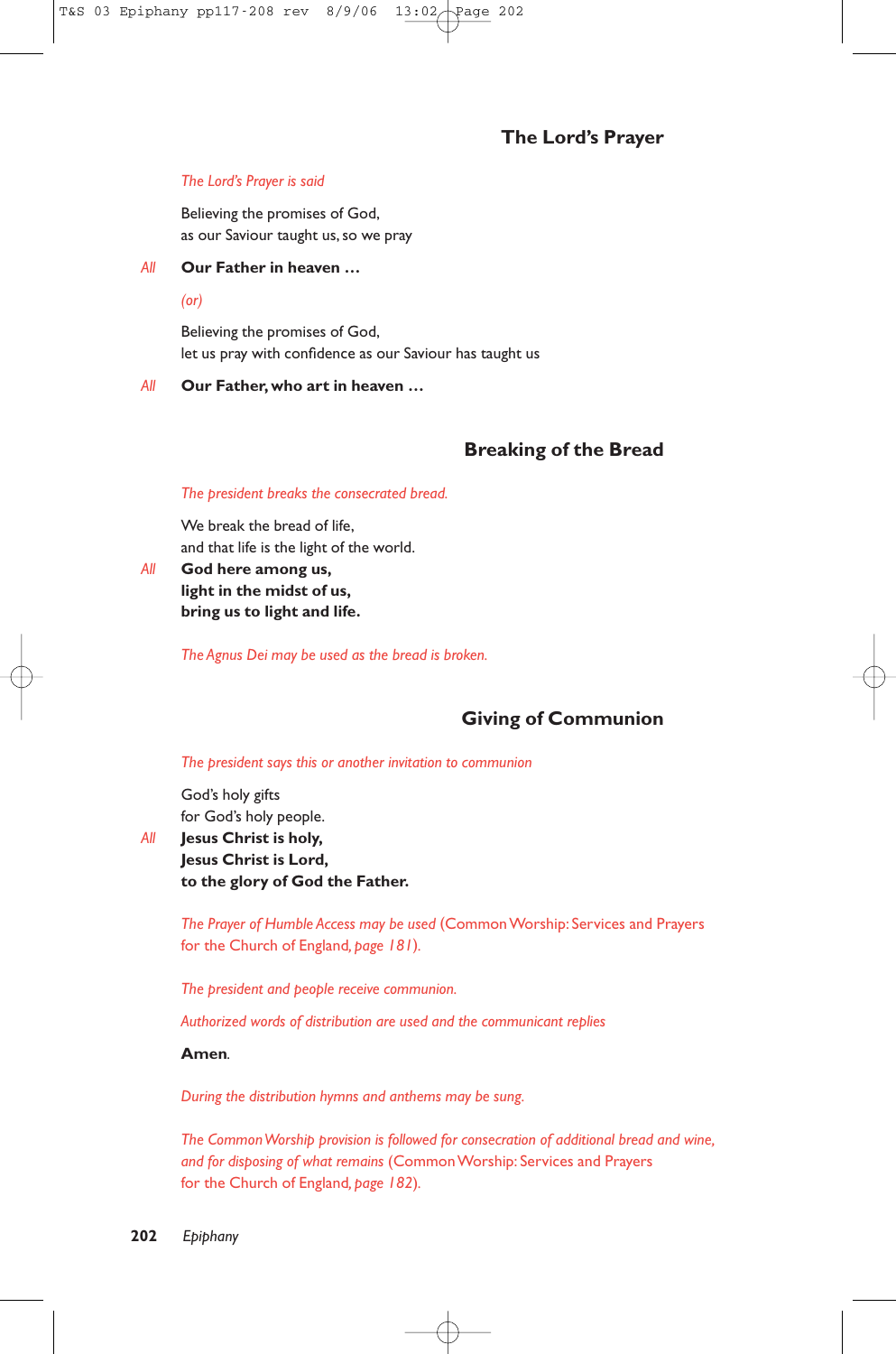

# ¶ *Candlemas Procession*

*If the procession is to take place now, a hymn may be sung while the candles are lit.*

**Prayer**

#### *The president says*

Lord God, the springing source of everlasting light, pour into the hearts of your faithful people the brilliance of your eternal splendour, that we, who by these kindling flames light up this temple to your glory, may have the darkness of our souls dispelled, and so be counted worthy to stand before you in that eternal city where you live and reign, Father, Son and Holy Spirit, one God, now and for ever.

*All* **Amen.**

# **Nunc dimittis**

*The ministers and people go in procession to the font, or to the door of the church, or to another suitable place.As they process they sing the Nunc dimittis in one of these forms or in another suitable version*

#### *All* **A light to lighten the nations and the glory of your people Israel.**

Now, Lord, you let your servant go in peace: ♦ your word has been fulfilled.

#### *All* **A light to lighten the nations and the glory of your people Israel.**

My own eyes have seen the salvation  $\bullet$ which you have prepared in the sight of every people.

## *All* **A light to lighten the nations and the glory of your people Israel.**

A light to reveal you to the nations ♦ and the glory of your people Israel.

*All* **A light to lighten the nations and the glory of your people Israel.** *Luke 2.29-32*

Glory to the Father and to the Son and to the Holy Spirit; as it was in the beginning is now and shall be for ever.

#### *All* **Amen.**

*All* **A light to lighten the nations and the glory of your people Israel.**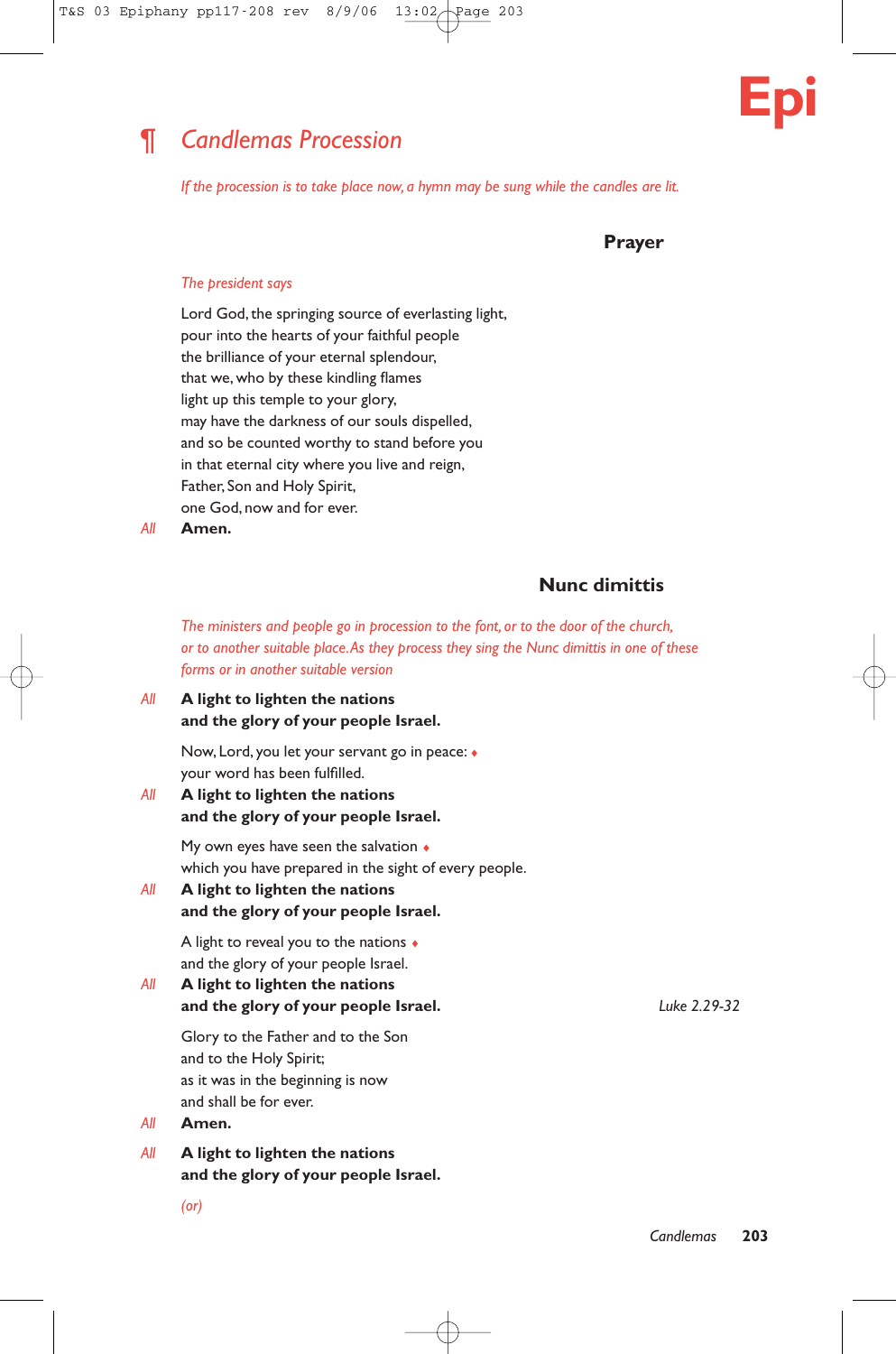Lord, now lettest thou thy servant depart in peace **:** according to thy word.

For mine eyes have seen **:** thy salvation;

Which thou hast prepared **:** before the face of all people;

To be a light to lighten the Gentiles **:** and to be the glory of thy people Israel.

Glory be to the Father, and to the Son **:** and to the Holy Ghost; as it was in the beginning, is now, and ever shall be **:** world without end. Amen.

# **Final Responsory**

#### *The president says*

Father, here we bring to an end our celebration of the Saviour's birth.

*All* **Help us, in whom he has been born, to live his life that has no end.**

Here we have offered the Church's sacrifice of praise.

*All* **Help us,who have received the bread of life, to be thankful for your gift.**

Here we have rejoiced with faithful Simeon and Anna.

*All* **Help us, who have found the Lord in his temple, to trust in your eternal promises.**

Here we have greeted the light of the world.

*All* **Help us, who extinguish [***bear***] these candles, never to forsake the light of Christ.**

Here we stand near the place of baptism.

*All* **Help us, who are marked with the cross, to share the Lord's death and resurrection.**

Here we turn from Christ's birth to his passion.

*All* **Help us, for whom Lent is near, to enter deeply into the Easter mystery.**

Here we bless one another in your name.

*All* **Help us, who now go in peace, to shine with your light in the world. Thanks be to God. Amen.**

*The ministers and people depart.*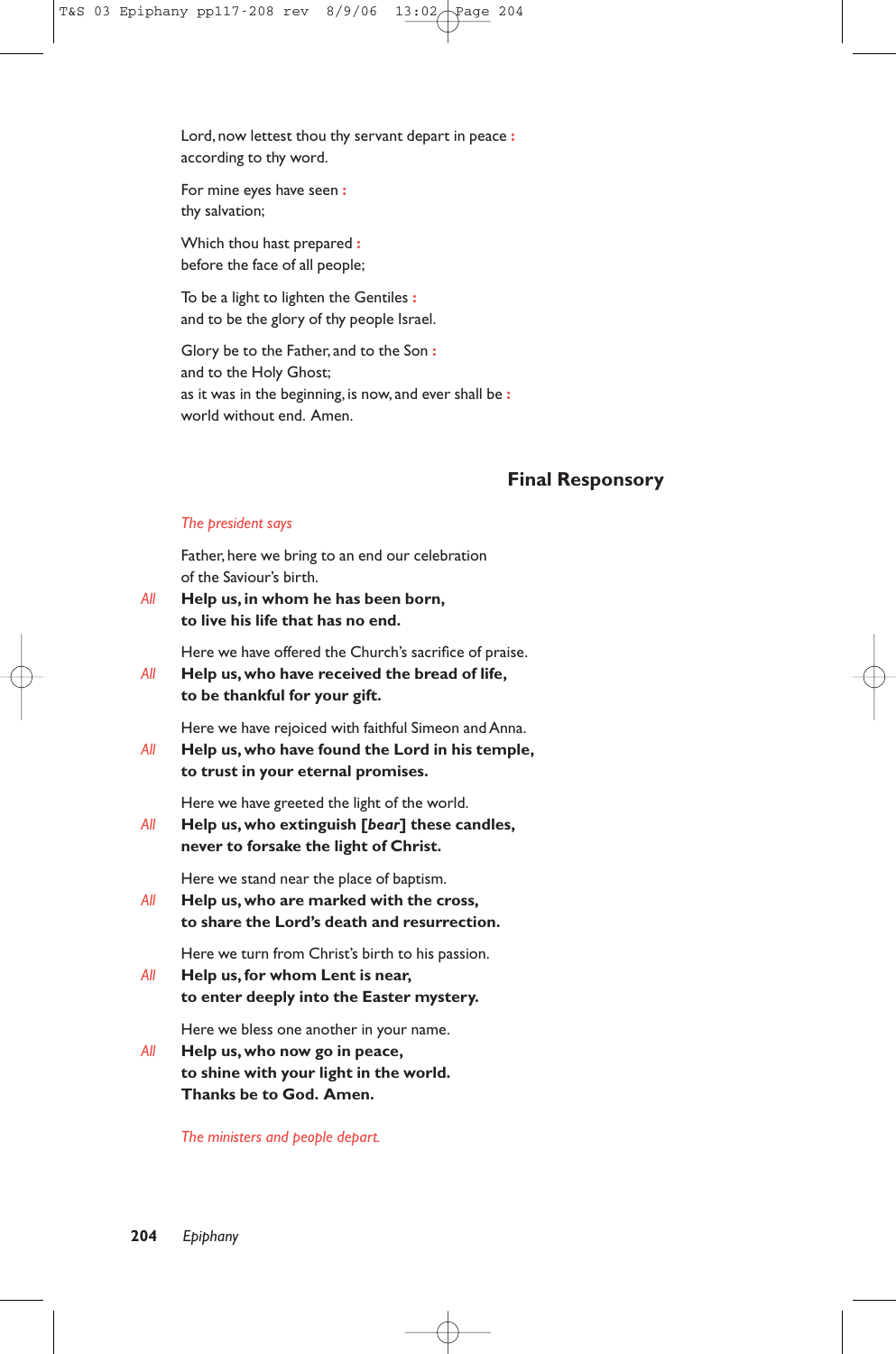

# ¶ *Alternative Candlemas Procession*

*A hymn is sung while the candles are lit.*

#### *The president says*

Blessed are you, Lord our God, King of the universe.

- *All* **[Blessed be God for ever.]** Your light shines on us and all peoples shall see your glory.
- *All* **[Blessed be God for ever.]**  You gave us Jesus to be the light of the world; he makes our darkness to be light.
- *All* **[Blessed be God for ever.]**  Through the Holy Spirit your love burns within us, bearing witness to your truth.
- *All* **[Blessed be God for ever.]**  As we bear your light, may our lips never cease to sing your praise.
- *All* **[Blessed be God for ever.]**  Blessed be God, Father, Son and Holy Spirit.
- *All* **Blessed be God for ever.**

*The ministers and people go in procession to the font, or to the door of the church, or to another suitable place.A large cross may be placed there.As they process they sing Nunc dimittis or another song or hymn.*

# **Final Responsory**

Father, we have sung your praise with shepherds and angels: may Christ be born in our hearts today.

- *All* **Praise to Christ our light.** We have shared in the joy of Simeon and Anna; help us, like them, to trust your word.
- *All* **Praise to Christ our light.** We have greeted Jesus, the light of the world; may we be filled with the light of your love.
- *All* **Praise to Christ our light.**

# **The Conclusion**

We stand near the place of new birth.

- *All* **Let us shine with the light of your love.** We turn from the crib to the cross.
- *All* **Let us shine with the light of your love.** We go to carry his light.
- *All* **Let us shine with the light of your love. Thanks be to God.**

*The ministers depart.*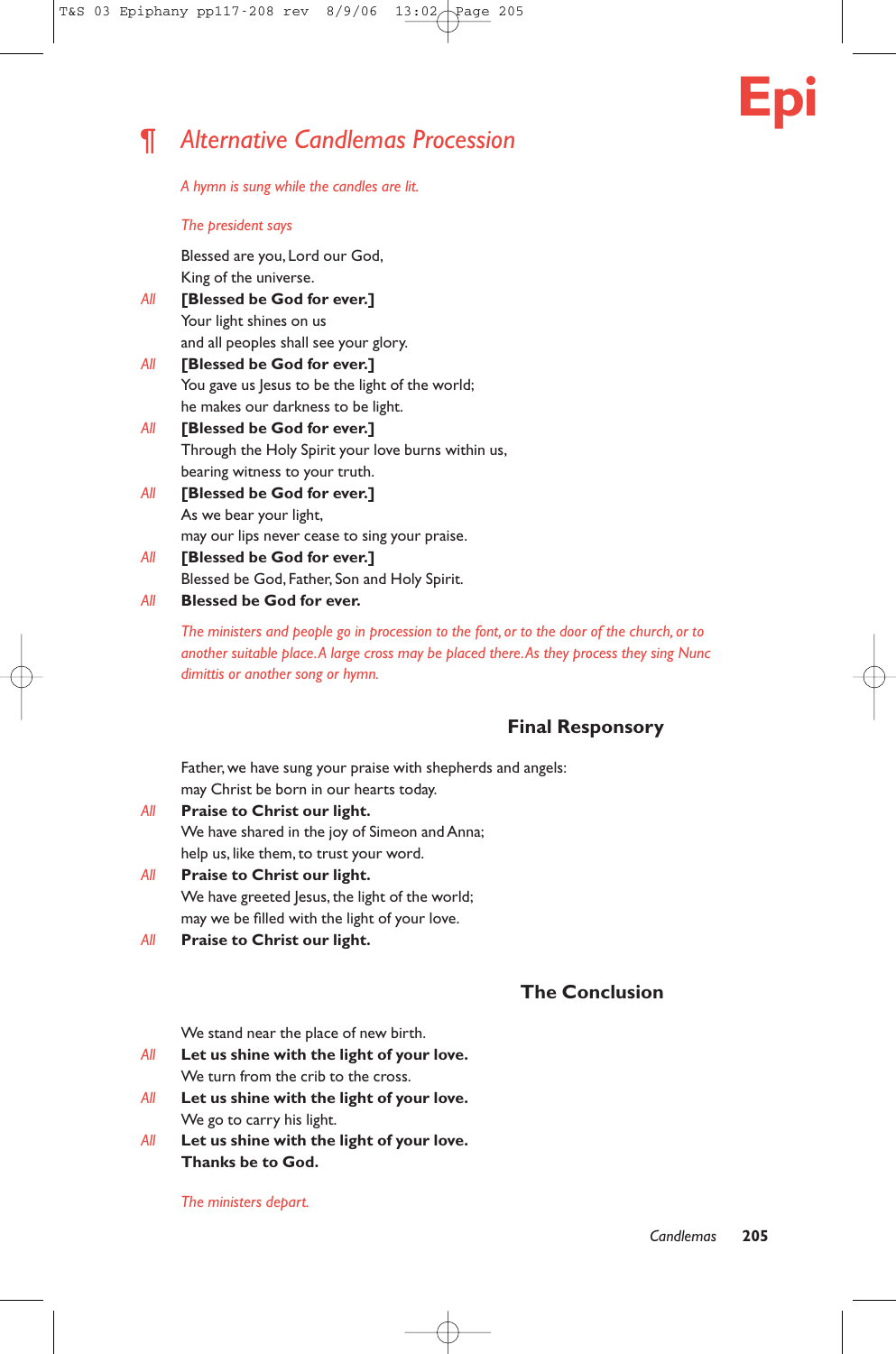# ¶ *Candlemas Procession earlier in the Service*

*If the procession takes place earlier in the service, the congregation assembles in a convenient place. Candles are distributed before the procession, which may take place at the beginning or before the reading of the Gospel.*

*The president welcomes the people.*

May the light and peace of Jesus Christ our Lord be with you. *All* **The Lord bless you.**

*A hymn or chant may be sung at the lighting of the candles, and this acclamation may be made*

Let us give thanks to the Lord our God.

#### *All* **It is right to give thanks and praise.**

Blessed are you, Lord our God, King of the universe. You make our darkness to be light. For with you is the well of life and in your light shall we see light.

*All* **Blessed be God for ever.**

#### *The president blesses the candles, saying*

Lord God, the springing source of everlasting light, pour into the hearts of your faithful people the brilliance of your eternal splendour, that we, who by these kindling flames light up this temple to your glory, may have the darkness of our souls dispelled, and so be counted worthy to stand before you in that eternal city where you live and reign, Father, Son and Holy Spirit, one God, now and for ever.

#### *All* **Amen.**

#### *Before the procession these responses may be used*

We wait for your loving-kindness, O Lord,

*All* **in the midst of your temple.**

Open to us the gates of righteousness,

*All* **that we may enter and give thanks to the Lord.**

God is the Lord who has shown us light.

*All* **Let us offer in his dwelling an oblation with great gladness.**

> *At the procession a hymn or canticle is sung.At the start of the service this may be the Gloria in excelsis. If the procession is made before the Gospel, the hymn 'Hail to the Lord who comes' is appropriate. Nunc dimittis is more suitable when the procession is made at the end of the service.*